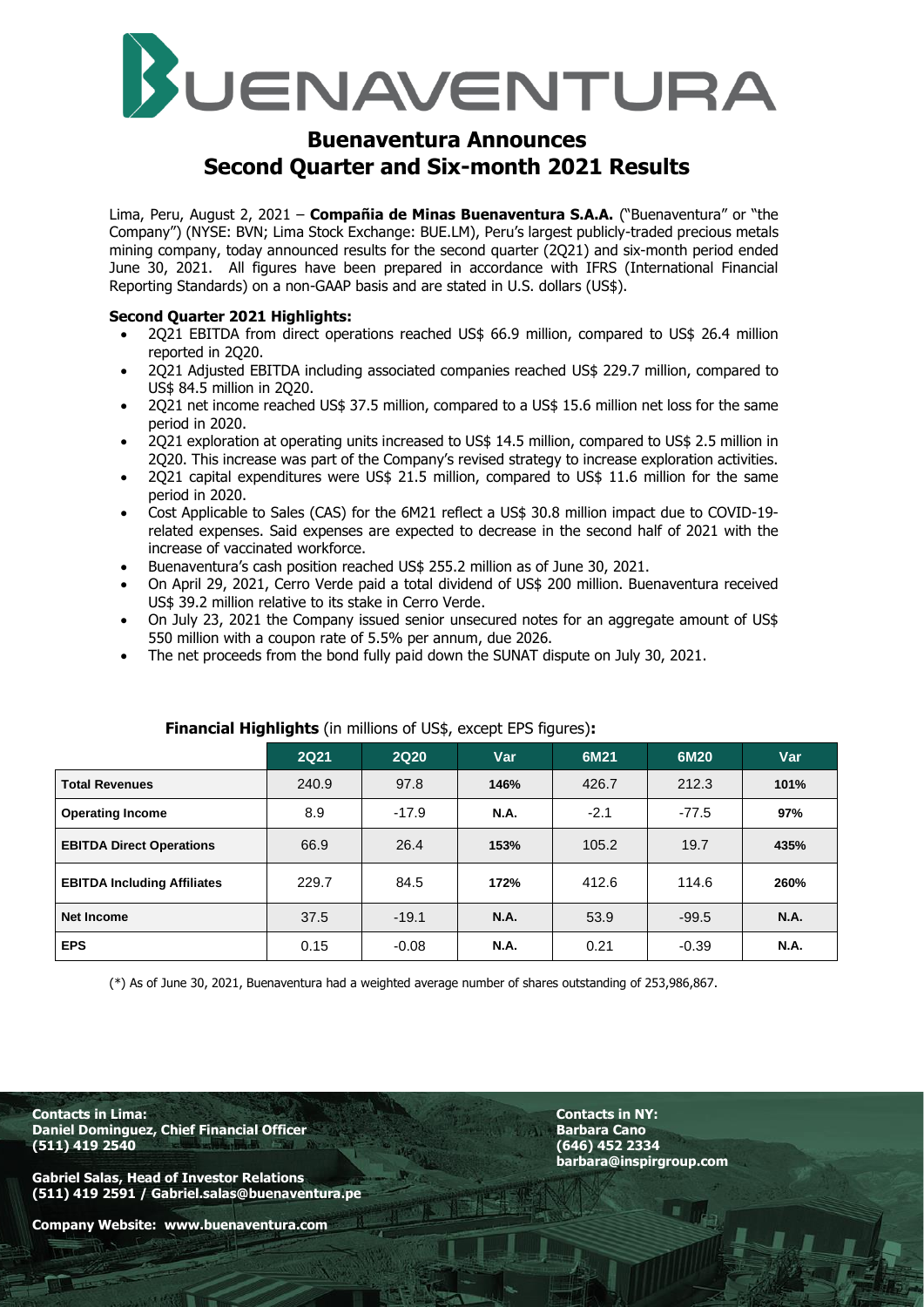# **Operating Revenues**

2Q21 net sales were US\$ 235.9 million, as compared to US\$ 94.2 million reported in 2Q20; a significant year on year increase driven by increased commodity prices during the quarter and an increase in volume sold due to the recovery of operations relative to the impact of COVID-19 on the Company's operations and related adverse effects on 2Q20 production results.

Royalty income increased 38% to US\$ 4.9 million in the 2Q21, from US\$ 3.6 million in 2Q20. This was due to a 37% increase in Yanacocha revenues.

| <b>Operating Highlights</b>                                            | <b>2Q21</b> | <b>2Q20</b> | $\%$ | 6M21  | 6M20  | $\%$ |
|------------------------------------------------------------------------|-------------|-------------|------|-------|-------|------|
| <b>Net Sales</b><br>(in millions of US\$)                              | 235.9       | 94.2        | 150% | 417.9 | 203.0 | 106% |
| <b>Average Realized Gold Price</b><br>$(US$/oz)$ $(1)(2)$              | 1,815       | 1.775       | 2%   | 1,776 | 1.738 | 2%   |
| <b>Average Realized Gold Price</b><br>(US\$/oz) Inc. Affiliates (2)(3) | 1.812       | 1.744       | 4%   | 1,790 | 1.669 | 7%   |
| <b>Average Realized Silver Price</b><br>$(US$/oz)$ $(1)(2)$            | 27.06       | 16.67       | 62%  | 27.02 | 17.00 | 59%  |
| <b>Average Realized Lead Price</b><br>$(US$/MT)^{(1)(2)}$              | 2,192       | 1,460       | 50%  | 2,166 | 1,587 | 36%  |
| <b>Average Realized</b><br>Zinc Price (US\$/MT) (1) (2)                | 3,010       | 1,112       | 171% | 3,108 | 1,655 | 88%  |
| <b>Average Realized Copper</b><br>Price (US\$/MT) (1) (2)              | 10,033      | 5,085       | 97%  | 9,585 | 5,425 | 77%  |

| <b>Volume Sold</b>                                              | <b>2Q21</b> | <b>2Q20</b> | $\%$        | 6M21      | 6M20      | $\frac{0}{0}$ |
|-----------------------------------------------------------------|-------------|-------------|-------------|-----------|-----------|---------------|
| Consolidated Gold Oz (1)                                        | 33,575      | 24.839      | 35%         | 59.763    | 45.075    | 33%           |
| <b>Gold Oz including Associated</b><br>Companies <sup>(3)</sup> | 75,370      | 60,327      | 25%         | 139,377   | 141,852   | $-2\%$        |
| Consolidated Silver Oz (1)                                      | 3,505,471   | 1,460,620   | <b>140%</b> | 6,681,750 | 4.470.246 | 49%           |
| Consolidated Lead MT (1)                                        | 6,713       | 3,862       | 74%         | 11.517    | 11.357    | 1%            |
| Consolidated Zinc MT <sup>(1)</sup>                             | 12.476      | 4.751       | 163%        | 23,282    | 20.055    | 16%           |
| Consolidated Copper MT <sup>(1)</sup>                           | 9,966       | 2,758       | 261%        | 17.517    | 11,223    | 56%           |

(1) Buenaventura Consolidated figure includes 100% of Buenaventura's operating units, 100% of La Zanja and 100% of El Brocal.

<sup>(2)</sup> The realized price takes into account the adjustments of quotational periods.

<sup>(3)</sup> Considers 100% of Buenaventura's operating units, 100% of La Zanja, 100% of El Brocal, 40.095% of Coimolache and 43.65% of Yanacocha.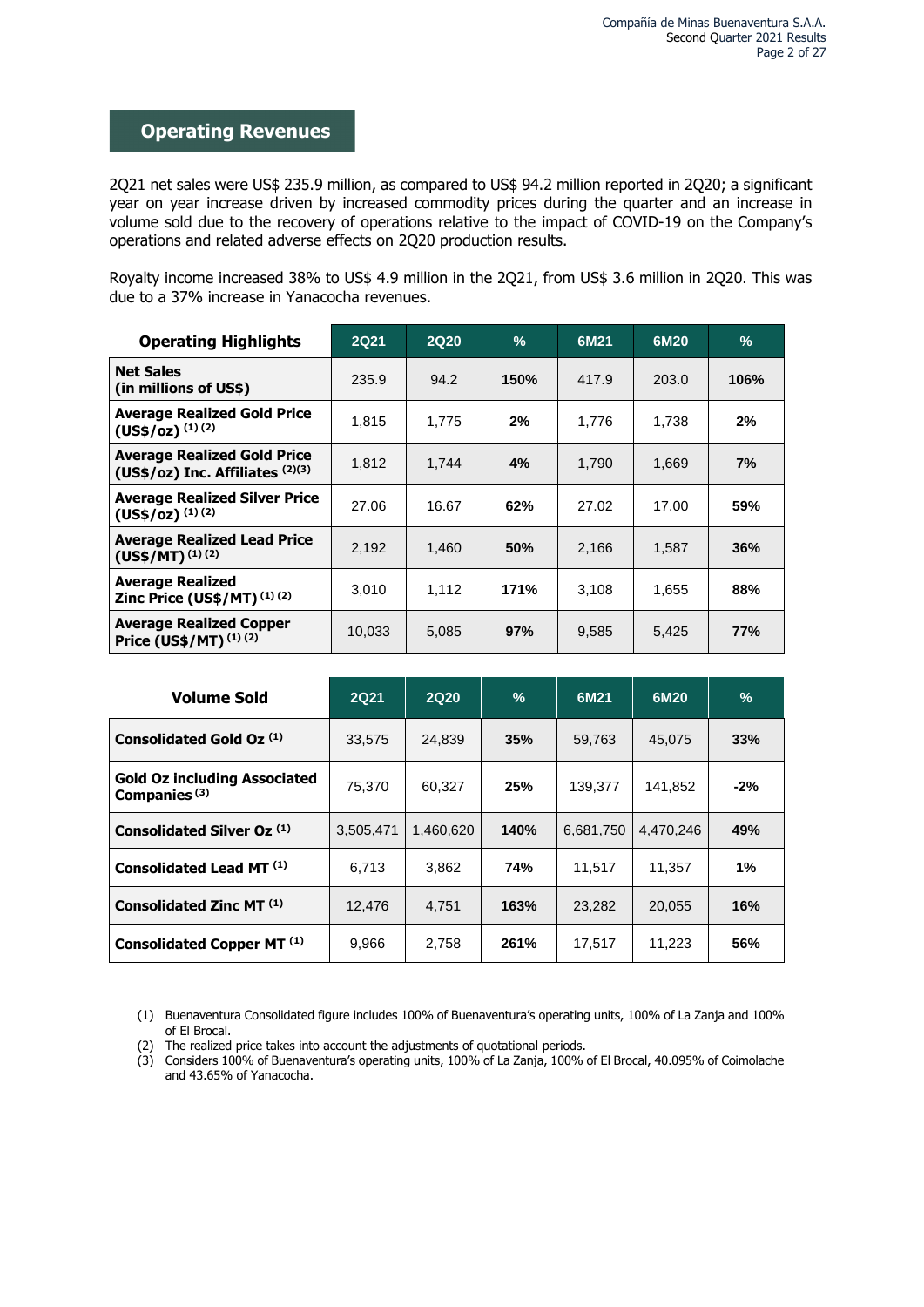# **Production and Operating Costs**

Buenaventura's 2Q21 equity gold production was 73,388 ounces, compared to 62,029 ounces produced in 2Q20. Silver equity production increased by 76% year on year. Lead equity production increased by 91% year on year. Additionally, zinc equity production increased by 201% year on year, and the Company's 2Q21 copper production increased by 243% year on year. This was due to increased production at all of the Company's mines. It's important to note that Buenaventura restarted operations during 2Q20 between May and June due to COVID-19 restrictions previously imposed by the Government.

| <b>Equity Production</b>                                        | 2Q21      | <b>2Q20</b> | $\%$ | 6M21      | 6M20      | $\frac{9}{6}$ |
|-----------------------------------------------------------------|-----------|-------------|------|-----------|-----------|---------------|
| Gold Oz Direct Operations <sup>(1)</sup>                        | 32,154    | 26,989      | 19%  | 57.457    | 53,956    | 6%            |
| Gold Oz including Associated <sup>(2)</sup><br><b>Companies</b> | 73.388    | 62.029      | 18%  | 136.288   | 151.181   | $-10%$        |
| Silver Oz Direct Operations <sup>(1)</sup>                      | 3,268,486 | 1.686.689   | 94%  | 6,428,420 | 5,005,697 | <b>28%</b>    |
| <b>Silver Oz including Associated</b><br><b>Companies</b>       | 3,510,497 | 1,991,257   | 76%  | 7.017.847 | 5,805,312 | 21%           |
| <b>Lead MT</b>                                                  | 6.332     | 3,316       | 91%  | 10.589    | 10.286    | 3%            |
| <b>Zinc MT</b>                                                  | 11.990    | 3,986       | 201% | 21.326    | 16.863    | 26%           |
| Copper MT Direct Operations <sup>(1)</sup>                      | 6.447     | 1.881       | 243% | 11.340    | 7.526     | 51%           |
| <b>Copper MT including Associated</b><br>Companies $(3)$        | 24,769    | 17,667      | 40%  | 48,916    | 41,366    | 18%           |

| <b>Consolidated Production</b> | <b>2Q21</b> | <b>2Q20</b> | $\frac{0}{0}$ | 6M21      | 6M20      | $\frac{0}{0}$ |
|--------------------------------|-------------|-------------|---------------|-----------|-----------|---------------|
| Gold Oz(4)                     | 35,906      | 28,815      | 25%           | 64.227    | 58,893    | 9%            |
| Silver Oz <sup>(4)</sup>       | 3,896,475   | 1,789,375   | 118%          | 7,676,312 | 5,376,212 | 43%           |
| Lead $MT(4)$                   | 7,417       | 4,160       | 78%           | 12,499    | 13.236    | $-6%$         |
| Zinc M T <sup>(4)</sup>        | 15.311      | 5.677       | 170%          | 28.585    | 24.362    | 17%           |
| Copper MT <sup>(4)</sup>       | 10,494      | 3,056       | 243%          | 18,460    | 12.218    | 51%           |

(1) Buenaventura's Direct Operations includes 100% of Buenaventura's operating units, 53.06% of La Zanja and 61.43% of El Brocal.

(2) Based on 100% of Buenaventura´s operating units, 53.06% of La Zanja, 61.43% of el Brocal, 40.095% of Coimolache and 43.65% of Yanacocha.

(3) Based on 100% of Buenaventura´s operating units, 61.43% of el Brocal and 19.58% of Cerro Verde.

(4) Based on 100% of Buenaventura's operating units, 100% of La Zanja and 100% of El Brocal.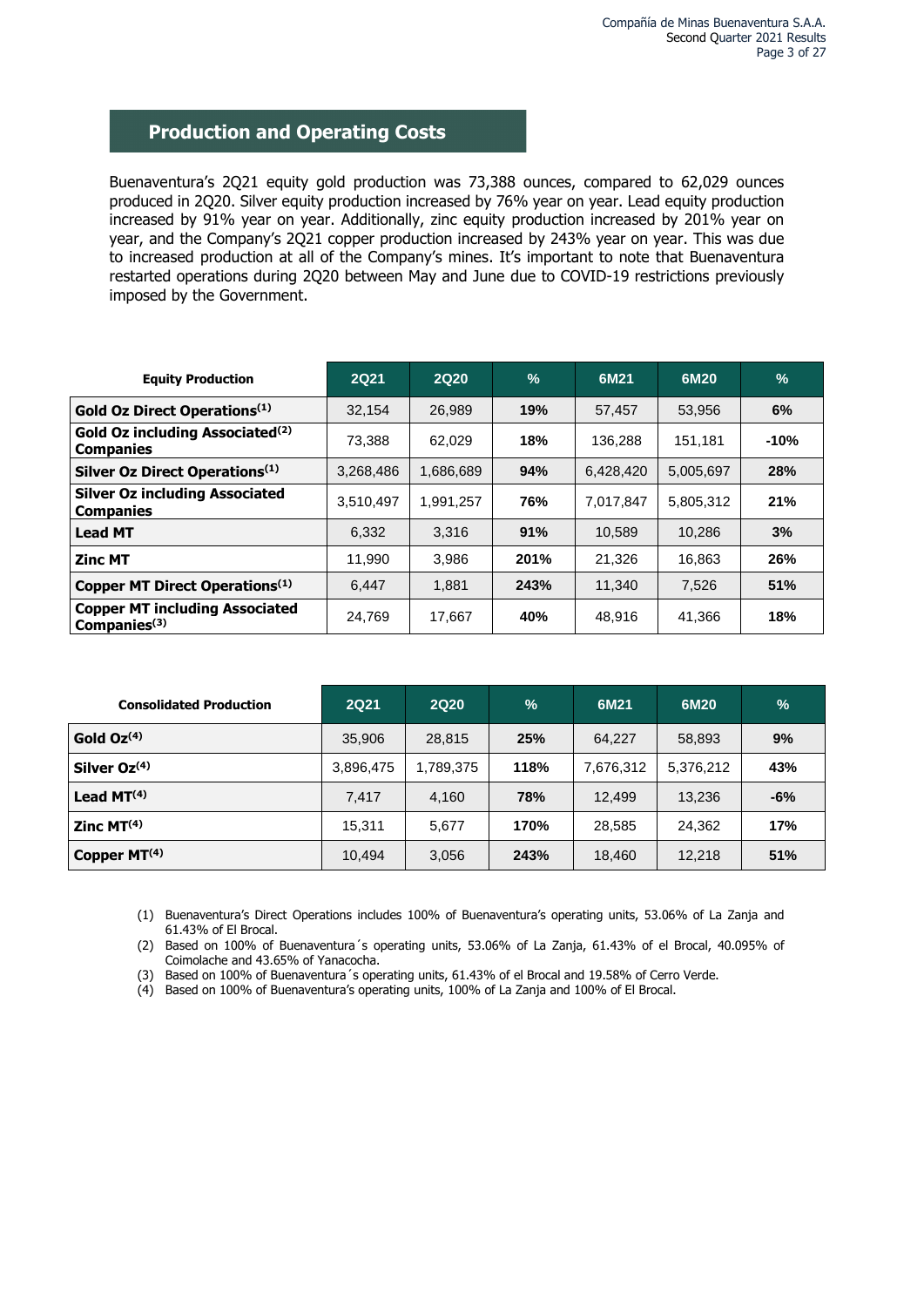## **Tambomayo (100% owned by Buenaventura)**

| <b>Production</b>                                   |    |         |         |           |         |         |        |  |  |  |
|-----------------------------------------------------|----|---------|---------|-----------|---------|---------|--------|--|--|--|
| 6M21<br>6M20<br>Var $\%$<br>2020<br>2021<br>Var $%$ |    |         |         |           |         |         |        |  |  |  |
| Gold                                                | Οz | 17,964  | 17,121  | <b>5%</b> | 33,311  | 31,670  | 5%     |  |  |  |
| Silver                                              | Oz | 432,638 | 410,010 | 6%        | 717,315 | 795,541 | $-10%$ |  |  |  |

| <b>Cost Applicable to Sales</b> |                                                  |  |     |     |     |     |       |  |  |  |
|---------------------------------|--------------------------------------------------|--|-----|-----|-----|-----|-------|--|--|--|
|                                 | 6M20<br>6M21<br>Var $%$<br>Var %<br>2020<br>2021 |  |     |     |     |     |       |  |  |  |
| Gold                            | <b>US\$/0z</b>                                   |  | 736 | 19% | 895 | 984 | $-9%$ |  |  |  |

2Q21 gold production at Tambomayo increased 5% year on year, primarily due to a 15% increase in ore milled after accounting for treated stockpiles. However, gold grade decreased by 18% during the quarter due to the change of ore stope sequencing. A gradual recovery in gold grade is expected in the second half of 2021. Cost Applicable to Sales (CAS) increased to 873 US\$/Oz in 2Q21, from 736 US\$/Oz in 2Q20, primarily due to a 164% increase in exploration expenses.

## **Orcopampa (100% owned by Buenaventura)**

| <b>Production</b> |    |       |       |       |        |        |        |  |  |
|-------------------|----|-------|-------|-------|--------|--------|--------|--|--|
|                   |    | 2021  | 2020  | Var % | 6M21   | 6M20   | Var %  |  |  |
| Gold              | Οz | 9,130 | 7,612 | 20%   | 15.116 | 15,773 | $-4%$  |  |  |
| Silver            | Oz | 1,781 | 1,075 | 66%   | 2,823  | 3,881  | $-27%$ |  |  |

| Cost Applicable to Sales                       |                |       |     |      |       |     |     |  |  |
|------------------------------------------------|----------------|-------|-----|------|-------|-----|-----|--|--|
| Var %<br>6M21<br>6M20<br>2021<br>2020<br>Var % |                |       |     |      |       |     |     |  |  |
| Gold                                           | <b>US\$/Oz</b> | 1,650 | 325 | 408% | 1,813 | 909 | 99% |  |  |

Increased 2Q21 gold production at Orcopampa was primarily due to a 110% year on year increase in ore volume treated. Cost Applicable to Sales (CAS) increased to 1,650 US\$/Oz in 2Q21, compared to 325 US\$/Oz in 2Q20, primarily due to a 412% increase in exploration expenses and additional COVID-19 expenses to comply with sanitary protocols.

## **La Zanja (53.06% owned by Buenaventura)**

| <b>Production</b>                              |    |        |        |     |        |        |     |  |  |  |
|------------------------------------------------|----|--------|--------|-----|--------|--------|-----|--|--|--|
| 6M20<br>6M21<br>2021<br>Var %<br>2020<br>Var % |    |        |        |     |        |        |     |  |  |  |
| Gold                                           | Oz | 4,447  | 3,028  | 47% | 8,355  | 6,325  | 32% |  |  |  |
| <b>Silver</b>                                  | Oz | 20,519 | 14,411 | 42% | 47,561 | 27,830 | 71% |  |  |  |

| <b>Cost Applicable to Sales</b>                   |                |  |       |     |       |       |    |  |  |  |
|---------------------------------------------------|----------------|--|-------|-----|-------|-------|----|--|--|--|
| Var $\%$<br>6M21<br>6M20<br>2021<br>2020<br>Var % |                |  |       |     |       |       |    |  |  |  |
| Gold                                              | <b>US\$/Oz</b> |  | 1,053 | 69% | 1,693 | 1,656 | 2% |  |  |  |

2Q21 gold production increased by 47% year on year due to increased volume treated. 2Q21 Cost Applicable to Sales (CAS) was 1,775 US\$/Oz; a 69% increase compared to 1,053 US\$/Oz in 2Q20 mainly due to an increase in stripping necessary for 2022 production as well as additional COVID-19 expenses to comply with sanitary protocols.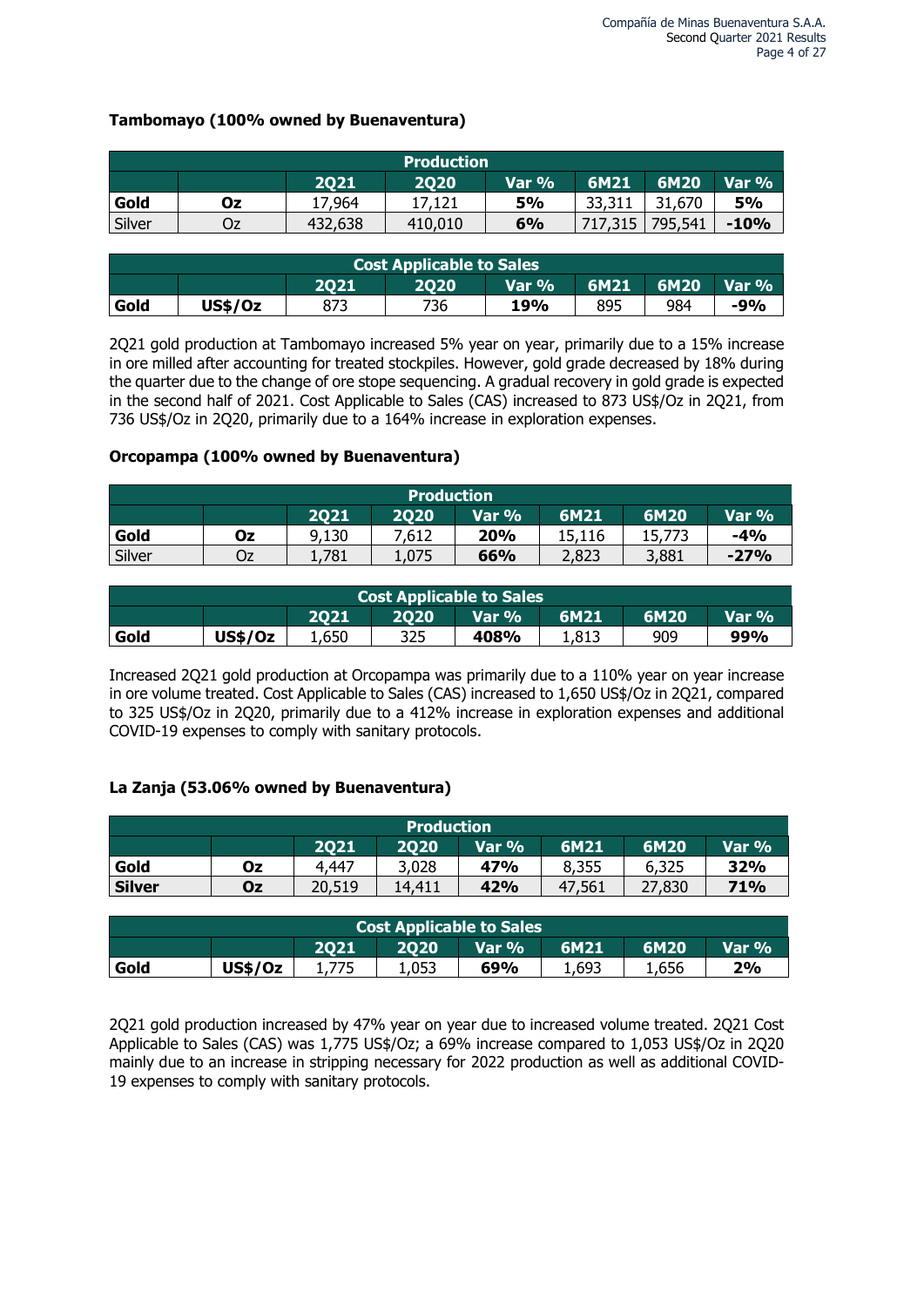## **Coimolache (40.10% owned by Buenaventura)**

| <b>Production</b>                                        |    |         |        |      |         |         |            |  |  |
|----------------------------------------------------------|----|---------|--------|------|---------|---------|------------|--|--|
| Var %<br>6M20<br><b>6M21</b><br>Var $\%$<br>2021<br>2020 |    |         |        |      |         |         |            |  |  |
| Gold                                                     | Oz | 30,378  | 13,551 | 124% | 56,510  | 36,044  | <b>57%</b> |  |  |
| <b>Silver</b>                                            | Oz | 166,327 | 77,992 | 113% | 367,320 | 266,957 | 38%        |  |  |

| <b>Cost Applicable to Sales</b> |                                                             |     |       |        |     |     |         |  |  |  |  |
|---------------------------------|-------------------------------------------------------------|-----|-------|--------|-----|-----|---------|--|--|--|--|
|                                 | 6M21<br>Var % <sup>1</sup><br>6M20<br>2020<br>Var %<br>2021 |     |       |        |     |     |         |  |  |  |  |
| Gold                            | <b>US\$/Oz</b>                                              | 851 | 1.017 | $-16%$ | 834 | 942 | $-11\%$ |  |  |  |  |

2Q21 gold production at Coimolache increased by 124% year on year, primarily due to a 73% increase in volume treated with a 30% gold grade increase. 2Q21 Cost Applicable to Sales (CAS) decreased 16% to 851 US\$/Oz; compared to 1,017 US\$/Oz in 2Q20, mainly due to a 105% increase in volume sold.

## **Uchucchacua (100% owned by Buenaventura)**

|                                                 | <b>Production</b> |           |         |      |           |           |        |  |  |  |  |  |  |
|-------------------------------------------------|-------------------|-----------|---------|------|-----------|-----------|--------|--|--|--|--|--|--|
| 6M21<br>6M20<br>2020<br>2021<br>Var %'<br>Var % |                   |           |         |      |           |           |        |  |  |  |  |  |  |
| <b>Silver</b>                                   | Οz                | 1,268,082 | 979,008 | 30%  | 2,511,997 | 2,935,471 | $-14%$ |  |  |  |  |  |  |
| <b>Zinc</b>                                     | <b>MT</b>         | 3,029     | 462     | 555% | 4,275     | 2,822     | 51%    |  |  |  |  |  |  |
| Lead                                            | МT                | 1,715     | 753     | 128% | 3,006     | 3,026     | $-1\%$ |  |  |  |  |  |  |

| <b>Cost Applicable to Sales</b> |                                                 |       |       |     |       |       |     |  |  |  |
|---------------------------------|-------------------------------------------------|-------|-------|-----|-------|-------|-----|--|--|--|
|                                 | 6M21<br>6M20<br>Var %'<br>Var %<br>2020<br>2021 |       |       |     |       |       |     |  |  |  |
| <b>Silver</b>                   | <b>US\$/0z</b>                                  | 28.16 | 16.24 | 73% | 28.73 | 16.61 | 73% |  |  |  |

2Q21 silver production at Uchucchacua increased by 30%, primarily due to an increase in ore treated. Uchucchacua did not achieve full capacity during the second quarter 2021 due to mine development delays and lower than expected grades from planned stopes. Production was also adversely affected by a reduced workforce during 2021 due to continued COVID-19 related personnel restrictions. 2Q21 Cost Applicable to Sales (CAS) increased by 73% year on year, mainly due to an increase in commercial deductions, exploration expenses and additional COVID-19 expenses to comply with sanitary protocols.

### **Julcani (100% owned by Buenaventura)**

|                                                       | <b>Production</b> |         |                                 |       |           |         |       |  |  |  |  |  |  |
|-------------------------------------------------------|-------------------|---------|---------------------------------|-------|-----------|---------|-------|--|--|--|--|--|--|
| <b>2Q20</b><br>6M20<br>Var %<br>6M21<br>2021<br>Var % |                   |         |                                 |       |           |         |       |  |  |  |  |  |  |
| <b>Silver</b>                                         | 0z                | 570,248 | 136,177                         | 319%  | 1,219,102 | 686,729 | 78%   |  |  |  |  |  |  |
|                                                       |                   |         |                                 |       |           |         |       |  |  |  |  |  |  |
|                                                       |                   |         | <b>Cost Applicable to Sales</b> |       |           |         |       |  |  |  |  |  |  |
|                                                       |                   | 2021    | <b>2Q20</b>                     | Var % | 6M21      | 6M20    | Var % |  |  |  |  |  |  |
| <b>Silver</b>                                         | US\$/Oz           | 17.56   | 17.02                           | 3%    | 16.94     | 16.10   | 5%    |  |  |  |  |  |  |

2Q21 silver production increased 319% year on year due to a 385% increase in ore treated despite lower silver grades. Second quarter 2021 silver production includes 24,170 silver ounces derived from tailings retreatment. 2Q21 Cost Applicable to Sales (CAS) was 17.56 US\$/Oz, in line with the figure reported in 2Q20 despite a US\$ 1.1 million increase in exploration expenses.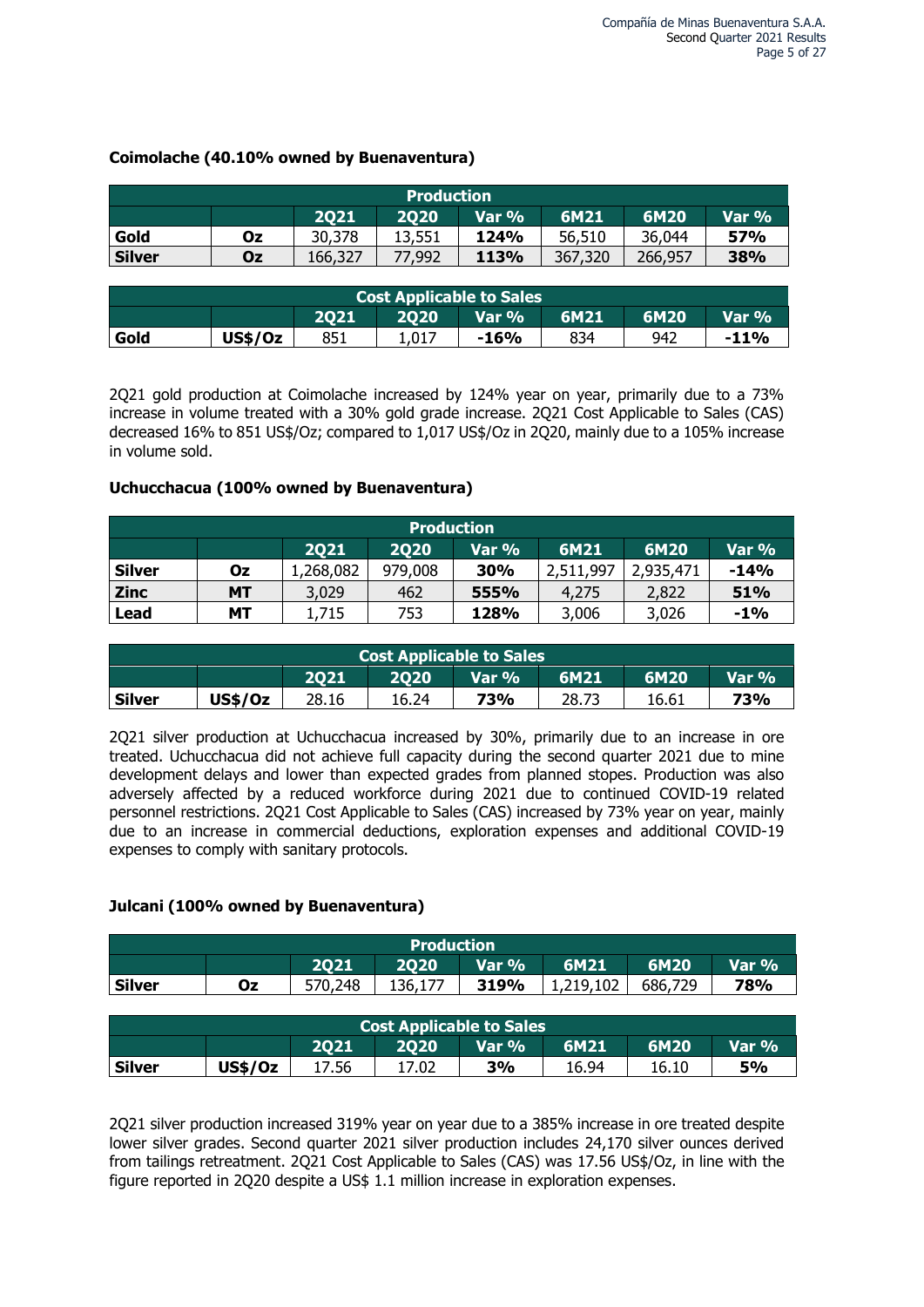|                                                | <b>Production</b> |           |         |      |           |         |       |  |  |  |  |  |  |
|------------------------------------------------|-------------------|-----------|---------|------|-----------|---------|-------|--|--|--|--|--|--|
| 6M21<br>6M20<br>2020<br>Var %<br>Var %<br>2021 |                   |           |         |      |           |         |       |  |  |  |  |  |  |
| <b>Copper</b>                                  | MТ                | 10,494    | 3,045   | 245% | 18,460    | 12.167  | 52%   |  |  |  |  |  |  |
| <b>Zinc</b>                                    | <b>MT</b>         | 8.612     | 4,385   | 96%  | 18,819    | 19,442  | $-3%$ |  |  |  |  |  |  |
| <b>Silver</b>                                  | Oz                | 1,603,208 | 248,693 | 545% | 3,177,513 | 926,761 | 243%  |  |  |  |  |  |  |

## **El Brocal (61.43% owned by Buenaventura)**

| <b>Cost Applicable to Sales</b>                |                |       |       |     |       |       |       |  |  |  |  |
|------------------------------------------------|----------------|-------|-------|-----|-------|-------|-------|--|--|--|--|
| 6M21<br>6M20<br>Var %<br>2020<br>Var %<br>2021 |                |       |       |     |       |       |       |  |  |  |  |
| <b>Copper</b>                                  | <b>US\$/MT</b> | 6,243 | 5,473 | 14% | 5,957 | 5,262 | 13%   |  |  |  |  |
| <b>Zinc</b>                                    | US\$/MT        | 1,555 | .,491 | 4%  | .,697 | .,760 | $-4%$ |  |  |  |  |

El Brocal 2Q21 copper production increased by 245% year on year, mainly due to a 316% increase in ore milled at Marcapunta during the quarter and additional copper ore derived from the Tajo Norte mine. Tajo Norte 2Q21 zinc production increased by 96% year on year due to a year on year increase in ore treated.

2Q21 Copper Cost Applicable to Sales (CAS) increased by 14% year on year, mainly due to a US\$ 2 million increase in exploration expenses in order to offset the reduced exploration activities during 2Q20. 2Q21 zinc CAS increased by 4% year on year.

## **General and Administrative Expenses**

2Q21 General and Administrative expenses were US\$ 16.1 million; an 8% increase as compared to US\$ 14.9 million in 2Q20.

# **Exploration in Non-Operating Areas**

2Q21 exploration costs in Non-Operating Areas were US\$ 2.0 million, compared with US\$ 1.7 million in 2Q20. During the period, Buenaventura focused exploration primarily on its Emperatriz project, resulting in US\$ 0.7 million in exploration costs during 2Q21. The increase in exploration during the quarter is in line with Buenaventura's Strategy to focus on extending LOM.

# **Financial Expenses**

2Q21 financial expenses increased due to higher interest generated by Letters of Guarantee (2.5%) related fees. Said letters will be returned and deactivated in early August due to the Company's payment in full on July 30, 2021 of all outstanding debt owed to SUNAT.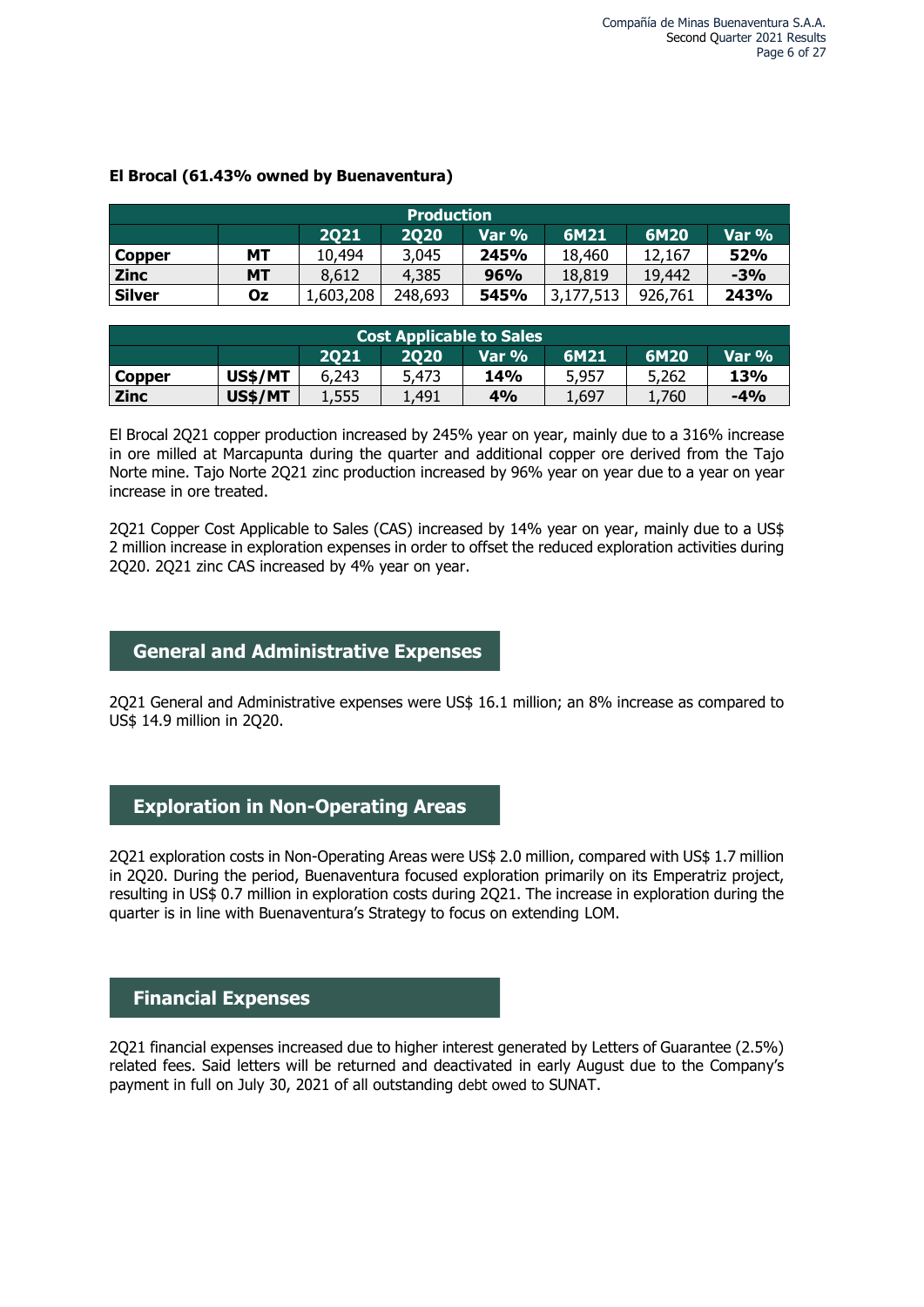# **Share in Associated Companies**

During 2Q21, Buenaventura's share in associated companies was US\$ 56.1 million, compared to US\$ 13.9 million reported in 2Q20, comprised of:

| <b>Share in the Result of Associates</b><br>(in millions of US\$) | <b>2Q21</b> | <b>2Q20</b> | Var         | 6M21   | 6M20   | Var         |
|-------------------------------------------------------------------|-------------|-------------|-------------|--------|--------|-------------|
| <b>Cerro Verde</b>                                                | 47.1        | 13.5        | 250%        | 101.2  | 1.6    | 6,222%      |
| Yanacocha                                                         | 6.0         | 1.2         | 416%        | 5.0    | $-8.3$ | <b>N.A.</b> |
| <b>Coimolache</b>                                                 | 3.4         | $-0.6$      | <b>N.A.</b> | 7.9    | 0.3    | 2.994%      |
| <b>Other minor</b>                                                | $-0.4$      | $-0.1$      | $-345%$     | $-0.8$ | $-0.2$ | $-347%$     |
| <b>Total</b>                                                      | 56.1        | 13.9        | 303%        | 113.3  | $-6.7$ | <b>N.A.</b> |

## **YANACOCHA**

At Yanacocha, which is 43.65% owned by Buenaventura, 2Q21 gold production reached 66,563 ounces; 29,005 ounces of which were attributable to Buenaventura. This represents a 2% decrease as compared to the 67,827 ounces produced in 2Q20; 29,606 ounces of which were attributable to Buenaventura.

Yanacocha reported a net income of US\$ 11.8 million for 2Q21, compared to a US\$ 17.5 million net loss in 2Q20. CAS in 2Q21 was 502 US\$/Oz; a 46% decrease compared to 929 US\$/Oz in 2Q20.

Capital expenditures at Yanacocha were US\$ 27.4 million in 2Q21.

The Yanacocha Sulfides project

- Currently in the Definitive Feasibility Stage.
- First phase of Sulfides Deposits with an integrated processing circuit, including an autoclave to process gold, copper and silver feedstock.
- The Project is expected to add 500 thousand gold equivalent ounces with an AISC between US\$ 700 and US\$ 800 per ounce for the first five full years of production.
- Decision to proceed expected in the second half 2021, with a three-year development schedule.
- Investment of approximately US\$ 2 billion will be required
- Environmental Impact Assessment (EIA) study was approved in March 2019.

### **CERRO VERDE**

Cerro Verde (19.58% owned by Buenaventura) 2Q21 copper production was 93,576 MT, 18,322 MT of which is attributable to Buenaventura; an increase as compared to 80,621 MT produced in 2Q20, 15,786 MT of which was attributable to Buenaventura.

Cerro Verde reported 2Q21 net income of US\$ 240.3 million, compared to net income of US\$ 68.7 million in 2Q20. This is primarily due to an 83% year on year net sales increase, mainly due to a higher average realized copper price of US\$ 4.73 per pound in the second quarter of 2021, compared to US\$ 2.94 per pound in the second quarter of 2020. This increase was partially offset by a year on year income tax increase.

2Q21 capital expenditures at Cerro Verde were US\$ 29.7 million.

## **COIMOLACHE (Tantahuatay operation)**

Coimolache (40.10% owned by Buenaventura) 2Q21 attributable contribution to net income was US\$ 3.4 million, as compared to a net loss of US\$ 0.6 million in 2Q20.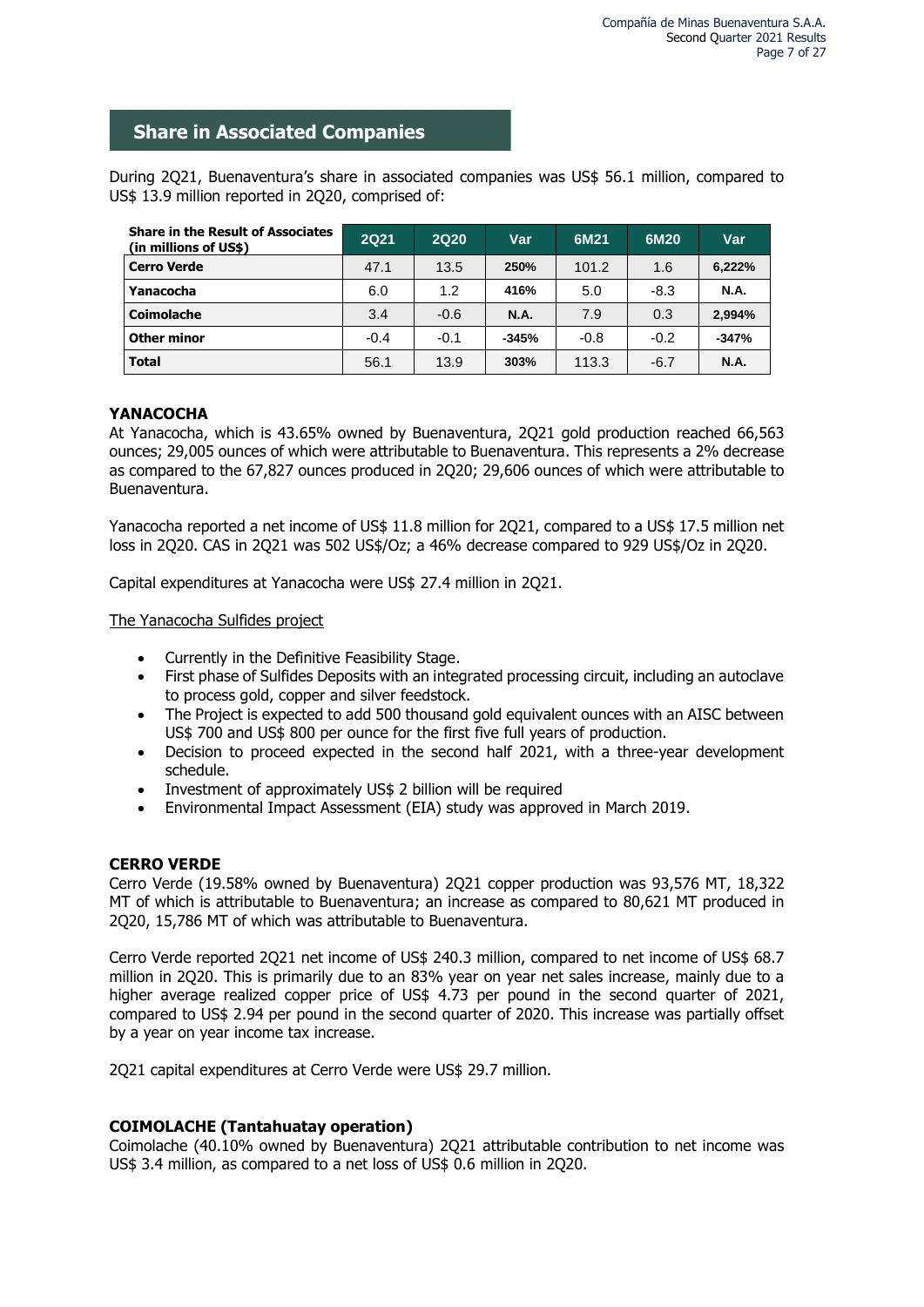**\*\*\***

#### **Company Description**

Compañía de Minas Buenaventura S.A.A. is Peru's largest, publicly traded, precious metals company and a major holder of mining rights in Peru. The Company is engaged in the mining, processing, development and exploration of gold and silver and other metals via wholly owned mines as well as through its participation in joint exploration projects.

Buenaventura currently operates several mines in Peru: Tambomayo\*, Orcopampa\*, Uchucchacua\*, Julcani\*, El Brocal, La Zanja and Coimolache.

The Company owns 43.65% of Minera Yanacocha S.R.L (a partnership with Newmont Mining Corporation), an important precious metal producer; 19.58% of Sociedad Minera Cerro Verde, an important Peruvian copper producer.

For a printed version of the Company's 2020 Form 20-F, please contact the investor relations contacts on page 1 of this report, or download the PDF format file from the Company's web site at www.buenaventura.com.

(\*) Operations wholly owned by Buenaventura

#### **Note on Forward-Looking Statements**

This press release and related conference call contain, in addition to historical information, forward-looking statements including statements related to the Company's ability to manage its business and liquidity during and after the COVID-19 pandemic, the impact of the COVID-19 pandemic on the Company's results of operations, including net revenues, earnings and cash flows, the Company's ability to reduce costs and capital spending in response to the COVID-19 pandemic if needed, the Company's balance sheet, liquidity and inventory position throughout and following the COVID-19 pandemic, the Company's prospects for financial performance, growth and achievement of its long-term growth algorithm following the COVID-19 pandemic, future dividends and share repurchases.

This press release may also contain forward-looking information (as defined in the U.S. Private Securities Litigation Reform Act of 1995) that involve risks and uncertainties, including those concerning the Company's, Yanacocha's and Cerro Verde's costs and expenses, results of exploration, the continued improving efficiency of operations, prevailing market prices of gold, silver, copper and other metals mined, the success of joint ventures, estimates of future explorations, development and production, subsidiaries' plans for capital expenditures, estimates of reserves and Peruvian political, economic, social and legal developments. These forward-looking statements reflect the Company's view with respect to the Company's, Yanacocha's and Cerro Verde's future financial performance. Actual results could differ materially from those projected in the forward-looking statements as a result of a variety of factors discussed elsewhere in this Press Release.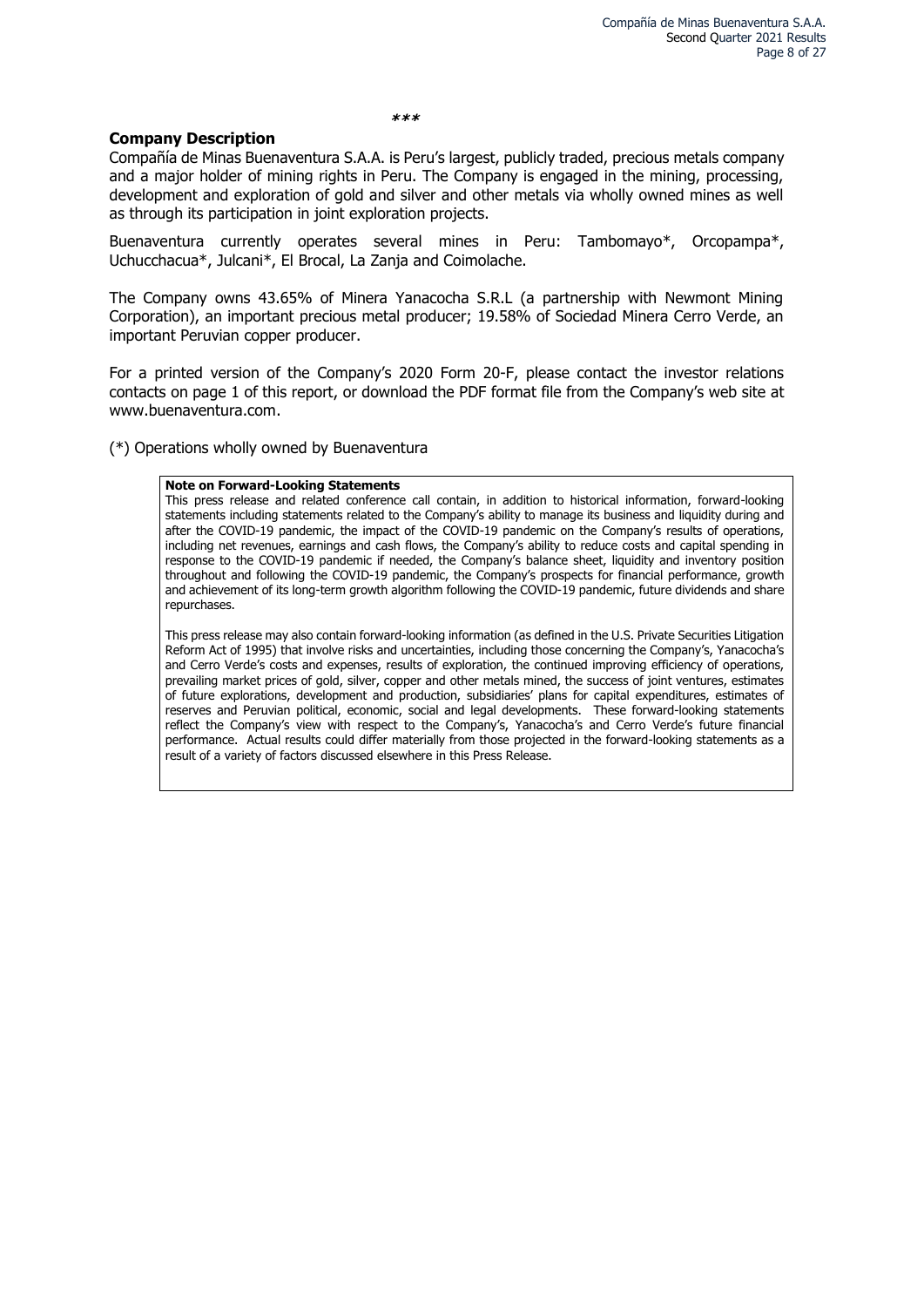## **\*\*Tables to follow\*\* APPENDIX 1**

| <b>Equity Participation in</b><br>Subsidiaries and Associates (as of June 30, 2021) |                        |                                             |  |  |  |  |  |  |  |  |
|-------------------------------------------------------------------------------------|------------------------|---------------------------------------------|--|--|--|--|--|--|--|--|
|                                                                                     | <b>BVN</b><br>Equity % | <b>Operating</b><br><b>Mines / Business</b> |  |  |  |  |  |  |  |  |
| El Molle Verde S.A.C*                                                               | 100.00                 | <b>Trapiche Project</b>                     |  |  |  |  |  |  |  |  |
| Minera La Zanja S.A*                                                                | 53.06                  | La Zanja                                    |  |  |  |  |  |  |  |  |
| Sociedad Minera El Brocal S.A.A*                                                    | 61.43                  | Colquijirca and Marcapunta                  |  |  |  |  |  |  |  |  |
| Compañía Minera Coimolache S.A. **                                                  | 40.10                  | Tantahuatay                                 |  |  |  |  |  |  |  |  |
| Minera Yanacocha S.R.L. **                                                          | 43.65                  | Yanacocha                                   |  |  |  |  |  |  |  |  |
| Sociedad Minera Cerro Verde S.A.A **                                                | 19.58                  | Cerro Verde                                 |  |  |  |  |  |  |  |  |
| Processadora Industrial Rio Seco S.A*                                               | 100.00                 | Rio Seco chemical plant                     |  |  |  |  |  |  |  |  |
| Consorcio Energético de Huancavelica S.A*                                           | 100.00                 | Energy – Huanza Hydroelectrical plant       |  |  |  |  |  |  |  |  |

(\*) Consolidated

(\*\*) Equity Accounting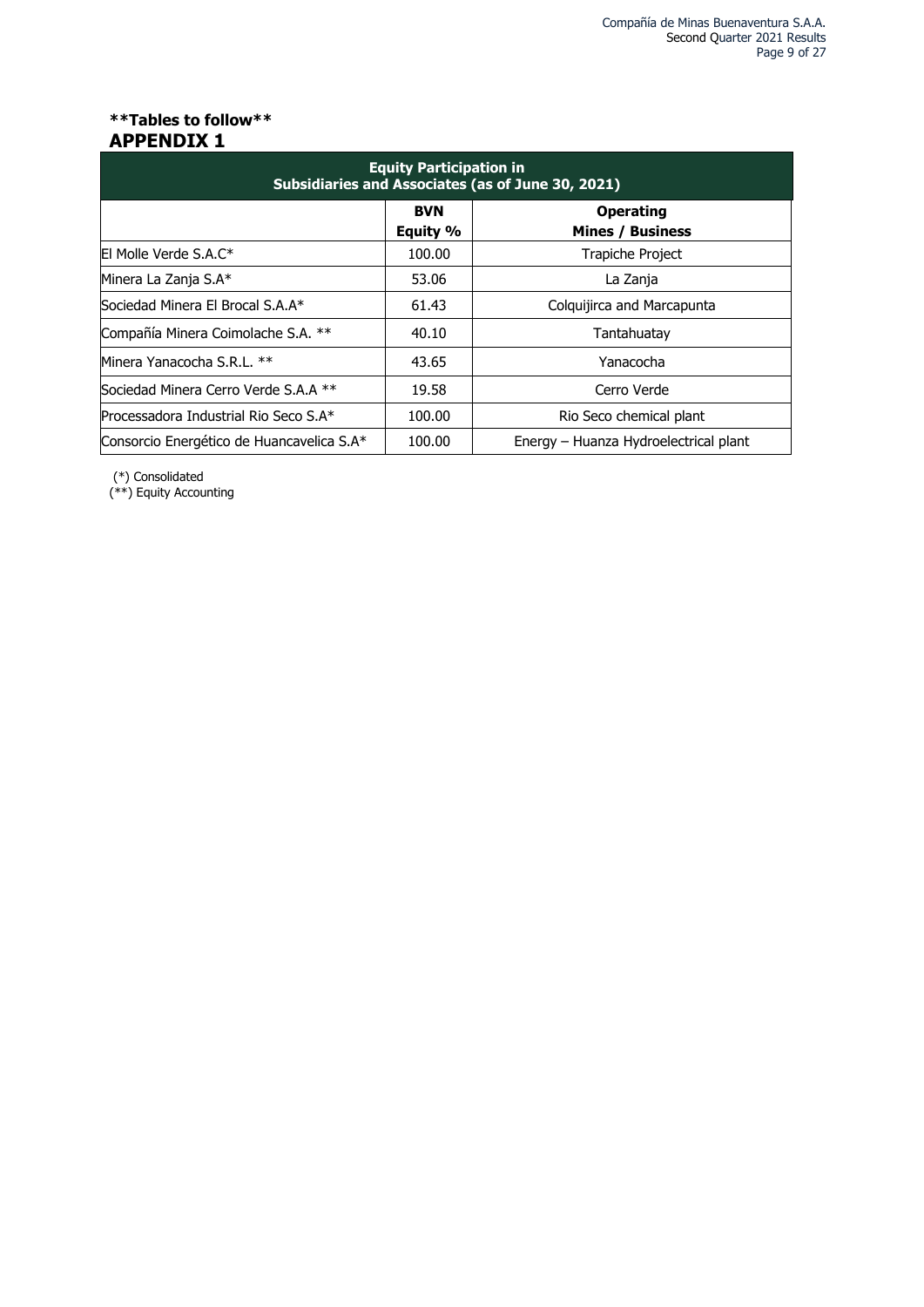# **APPENDIX 2**

### **Gold Production**

| <b>Mining Unit</b> | <b>Operating Results</b> | <b>Unit</b>   | <b>2Q21</b> | <b>2Q20</b> | $\Delta\%$ | 6M21    | 6M20    | $\triangle 9/6$ |
|--------------------|--------------------------|---------------|-------------|-------------|------------|---------|---------|-----------------|
| <b>Underground</b> |                          |               |             |             |            |         |         |                 |
|                    | Ore Milled               | <b>DMT</b>    | 150,476     | 131,034     | 15%        | 262,749 | 247,064 | 6%              |
|                    | Ore Grade                | Gr/MT         | 4.27        | 5.21        | $-18%$     | 4.74    | 4.97    | $-4%$           |
| Tambomayo          | Recovery Rate            | $\frac{0}{0}$ | 86.95       | 78.02       | 11%        | 83.11   | 80.27   | 4%              |
|                    | <b>Ounces Produced</b>   | Oz            | 17,964      | 17,121      | <b>5%</b>  | 33,311  | 31,670  | <b>5%</b>       |
|                    | Ore Milled               | <b>DMT</b>    | 31,607      | 15,076      | 110%       | 48,659  | 35,692  | 36%             |
|                    | Ore Grade                | Gr/MT         | 9.91        | 16.12       | $-39%$     | 10.19   | 13.96   | $-27%$          |
| Orcopampa          | Recovery Rate            | $\%$          | 90.64       | 97.41       | $-7%$      | 94.85   | 97.50   | $-3%$           |
|                    | Ounces Produced*         | Oz            | 9,130       | 7,612       | 20%        | 15,116  | 15,773  | $-4%$           |
| <b>Open Pit</b>    |                          |               |             |             |            |         |         |                 |
| La Zanja           | <b>Ounces Produced</b>   | Oz            | 4,447       | 3,028       | 47%        | 8,355   | 6,325   | 32%             |
| Coimolache         | <b>Ounces Produced</b>   | Oz            | 30,378      | 13,551      | 124%       | 56,510  | 36,044  | 57%             |

**2Q21**

## **Silver Production**

| <b>Mining Unit</b> | <b>Operating Results</b> | <b>Unit</b>   | <b>2Q21</b> | <b>2Q20</b> | $\Delta$ % | 6M21      | 6M20      | $\Delta$ % |
|--------------------|--------------------------|---------------|-------------|-------------|------------|-----------|-----------|------------|
| <b>Underground</b> |                          |               |             |             |            |           |           |            |
|                    | Ore Milled               | <b>DMT</b>    | 150,476     | 131,034     | 15%        | 262,749   | 247,064   | 6%         |
| Tambomayo          | Ore Grade                | Oz/MT         | 3.13        | 3.99        | $-22%$     | 3.14      | 4.08      | $-23%$     |
|                    | <b>Recovery Rate</b>     | $\frac{0}{0}$ | 91.96       | 78.39       | 17%        | 86.82     | 79.01     | 10%        |
|                    | <b>Ounces Produced</b>   | Oz            | 432,638     | 410,010     | 6%         | 717,315   | 795,541   | $-10%$     |
|                    | Ore Milled               | <b>DMT</b>    | 292,177     | 85,429      | 242%       | 483,398   | 317,773   | 52%        |
| Uchucchacua        | Ore Grade                | Oz/MT         | 5.93        | 12.09       | $-51%$     | 6.66      | 10.11     | $-34%$     |
|                    | Recovery Rate            | $\frac{0}{0}$ | 73.20       | 94.77       | $-23%$     | 78.03     | 91.37     | $-15%$     |
|                    | <b>Ounces Produced</b>   | Oz            | 1,268,082   | 979,008     | 30%        | 2,511,997 | 2,935,471 | $-14%$     |
|                    | Ore Milled               | <b>DMT</b>    | 30,024      | 6,193       | 385%       | 62,163    | 32,924    | 89%        |
| Julcani            | Ore Grade                | Oz/MT         | 18.77       | 22.78       | $-18%$     | 19.77     | 21.57     | $-8%$      |
|                    | <b>Recovery Rate</b>     | $\frac{0}{0}$ | 96.88       | 96.34       | 1%         | 96.86     | 96.65     | <b>0%</b>  |
|                    | <b>Ounces Produced</b>   | Oz            | 570,248     | 136,177     | 319%       | 1,219,102 | 686,729   | 78%        |
|                    | Ore Milled               | <b>DMT</b>    | 644,455     | 154,849     | 316%       | 1,156,471 | 662,009   | 75%        |
| Marcapunta         | Ore Grade                | Oz/MT         | 0.97        | 0.72        | 34%        | 0.90      | 0.71      | 27%        |
|                    | Recovery Rate            | $\frac{0}{0}$ | 48.62       | 60.41       | $-20%$     | 51.13     | 65.27     | $-22%$     |
|                    | <b>Ounces Produced</b>   | Oz            | 303,197     | 67,307      | 350%       | 530,125   | 305,675   | 73%        |
| <b>Open Pit</b>    |                          |               |             |             |            |           |           |            |
|                    | Ore Milled               | <b>DMT</b>    | 185,554     |             |            | 223,148   |           |            |
| Tajo Norte         | Ore Grade                | Oz/MT         | 4.77        |             | ۰          | 4.81      |           |            |
| $Cu - Aq$          | Recovery Rate            | $\frac{0}{0}$ | 57.18       |             |            | 54.62     |           |            |
|                    | <b>Ounces Produced</b>   | Oz            | 505,739     |             |            | 586,756   |           |            |
|                    | Ore Milled               | <b>DMT</b>    | 584,976     | 239,898     |            | 1,159,724 | 1,090,017 |            |
| Tajo Norte         | Ore Grade                | Oz/MT         | 2.30        | 1.00        |            | 2.67      | 0.85      |            |
| $Pb - Zn$          | Recovery Rate            | $\frac{0}{0}$ | 66.32       | 75.88       | ٠          | 69.74     | 67.02     |            |
|                    | <b>Ounces Produced</b>   | Oz            | 794,272     | 181,386     |            | 2,060,632 | 621,087   |            |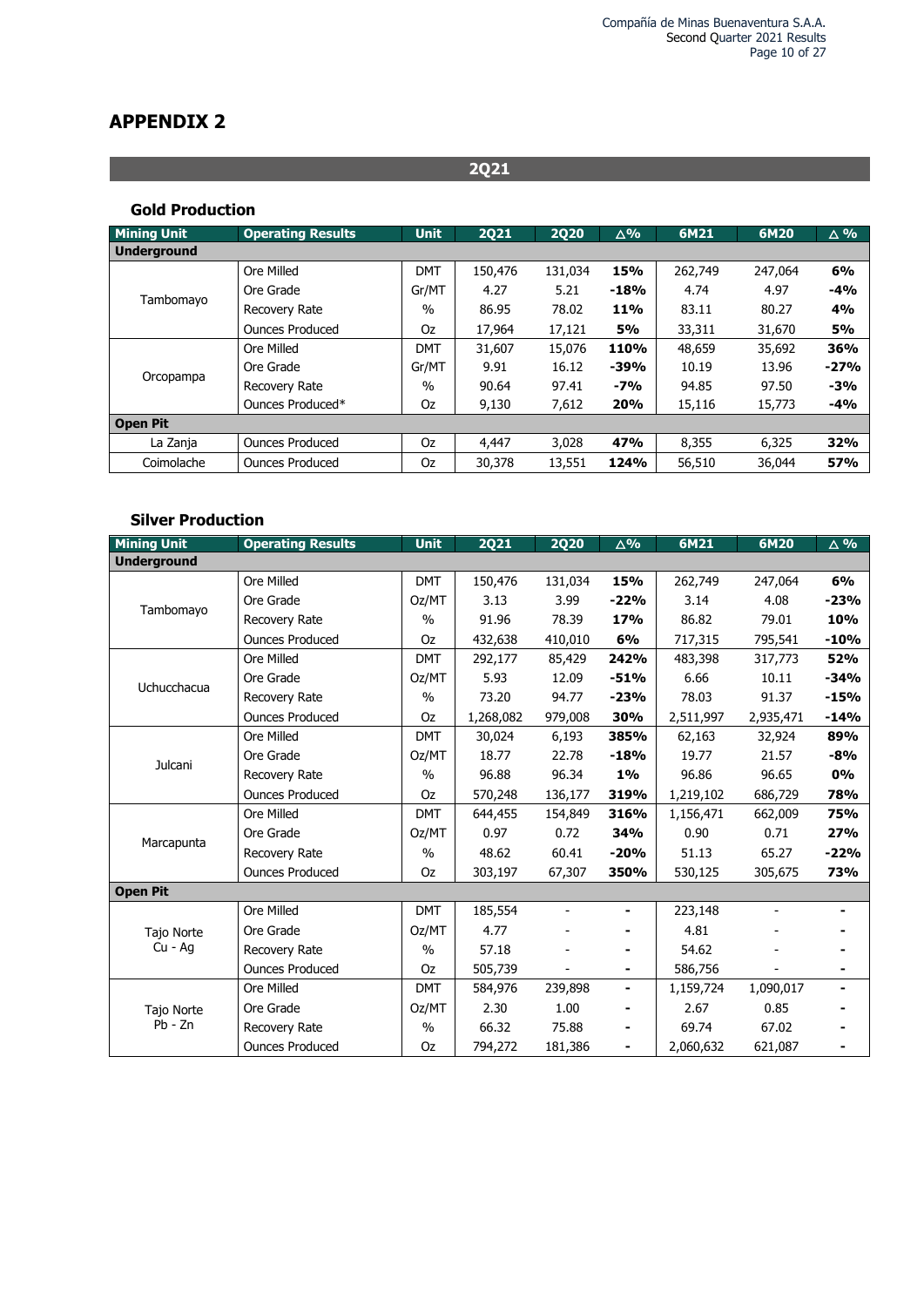### **Zinc Production**

| <b>Mining Unit</b> | <b>Operating Results</b> | <b>Unit</b>   | <b>2Q21</b> | <b>2Q20</b> | $\Delta\%$ | 6M21      | 6M20      | $\triangle$ % |
|--------------------|--------------------------|---------------|-------------|-------------|------------|-----------|-----------|---------------|
| Underground        |                          |               |             |             |            |           |           |               |
|                    | Ore Milled               | <b>DMT</b>    | 150,476     | 131,034     | 15%        | 262,749   | 247,064   | 6%            |
|                    | Ore Grade                | $\%$          | 3.07        | 1.69        | 81%        | 2.74      | 1.64      | 67%           |
| Tambomayo          | Recovery Rate            | $\frac{0}{0}$ | 79.48       | 37.47       | 112%       | 76.23     | 51.80     | 47%           |
|                    | <b>MT Produced</b>       | МT            | 3,671       | 830         | 342%       | 5,491     | 2,098     | 162%          |
|                    | Ore Milled               | <b>DMT</b>    | 292,177     | 85,429      | 242%       | 483,398   | 317,773   | 52%           |
|                    | Ore Grade                | $\%$          | 1.76        | 1.21        | 45%        | 1.57      | 1.52      | 3%            |
| Uchucchacua        | Recovery Rate            | $\frac{0}{0}$ | 58.84       | 44.60       | 32%        | 56.39     | 58.49     | -4%           |
|                    | <b>MT Produced</b>       | МT            | 3,029       | 462         | 555%       | 4,275     | 2,822     | 51%           |
| <b>Open Pit</b>    |                          |               |             |             |            |           |           |               |
|                    | Ore Milled               | <b>DMT</b>    | 584,976     | 239,898     | 144%       | 1,159,724 | 1,090,017 | 6%            |
| Tajo Norte         | Ore Grade                | $\%$          | 2.07        | 3.35        | $-38%$     | 2.44      | 3.41      | $-28%$        |
| $Pb - Zn$          | Recovery Rate            | $\%$          | 62.80       | 54.63       | 15%        | 62.98     | 52.32     | 20%           |
|                    | <b>MT Produced</b>       | МT            | 8,612       | 4,385       | 96%        | 18,819    | 19,442    | $-3%$         |

# **Copper Production**

| <b>Mining Unit</b> | <b>Operating Results</b> | <b>Unit</b>   | <b>2Q21</b> | <b>2Q20</b>              | $\Delta\%$     | 6M21      | 6M20                     | $\triangle$ % |
|--------------------|--------------------------|---------------|-------------|--------------------------|----------------|-----------|--------------------------|---------------|
| <b>Underground</b> |                          |               |             |                          |                |           |                          |               |
|                    | Ore Milled               | <b>DMT</b>    | 644,455     | 154,849                  | 316%           | 1,156,471 | 662,009                  | 75%           |
|                    | Ore Grade                | $\frac{0}{0}$ | 1.69        | 2.11                     | $-20%$         | 1.69      | 1.97                     | $-15%$        |
| Marcapunta         | Recovery Rate            | $\%$          | 85.06       | 93.09                    | $-9%$          | 86.10     | 93.22                    | $-8%$         |
|                    | <b>MT Produced</b>       | МT            | 9,252       | 3.045                    | 204%           | 16,784    | 12,167                   | 38%           |
|                    | Ore Milled               | <b>DMT</b>    | 185,554     | $\overline{\phantom{a}}$ | ۰              | 223147.73 | $\overline{\phantom{0}}$ | ۰             |
| Tajo Norte         | Ore Grade                | $\frac{0}{0}$ | 1.05        | $\overline{\phantom{a}}$ | $\blacksquare$ | 1.01      | $\overline{\phantom{0}}$ | ٠             |
| Cu - Ag            | Recovery Rate            | $\frac{0}{0}$ | 64.00       | $\overline{\phantom{a}}$ | $\blacksquare$ | 62.12     | $\overline{\phantom{0}}$ | ۰             |
|                    | <b>MT Produced</b>       | MT            | 1,242       | $\overline{\phantom{a}}$ | ۰              | 1,676     | ٠                        | ۰             |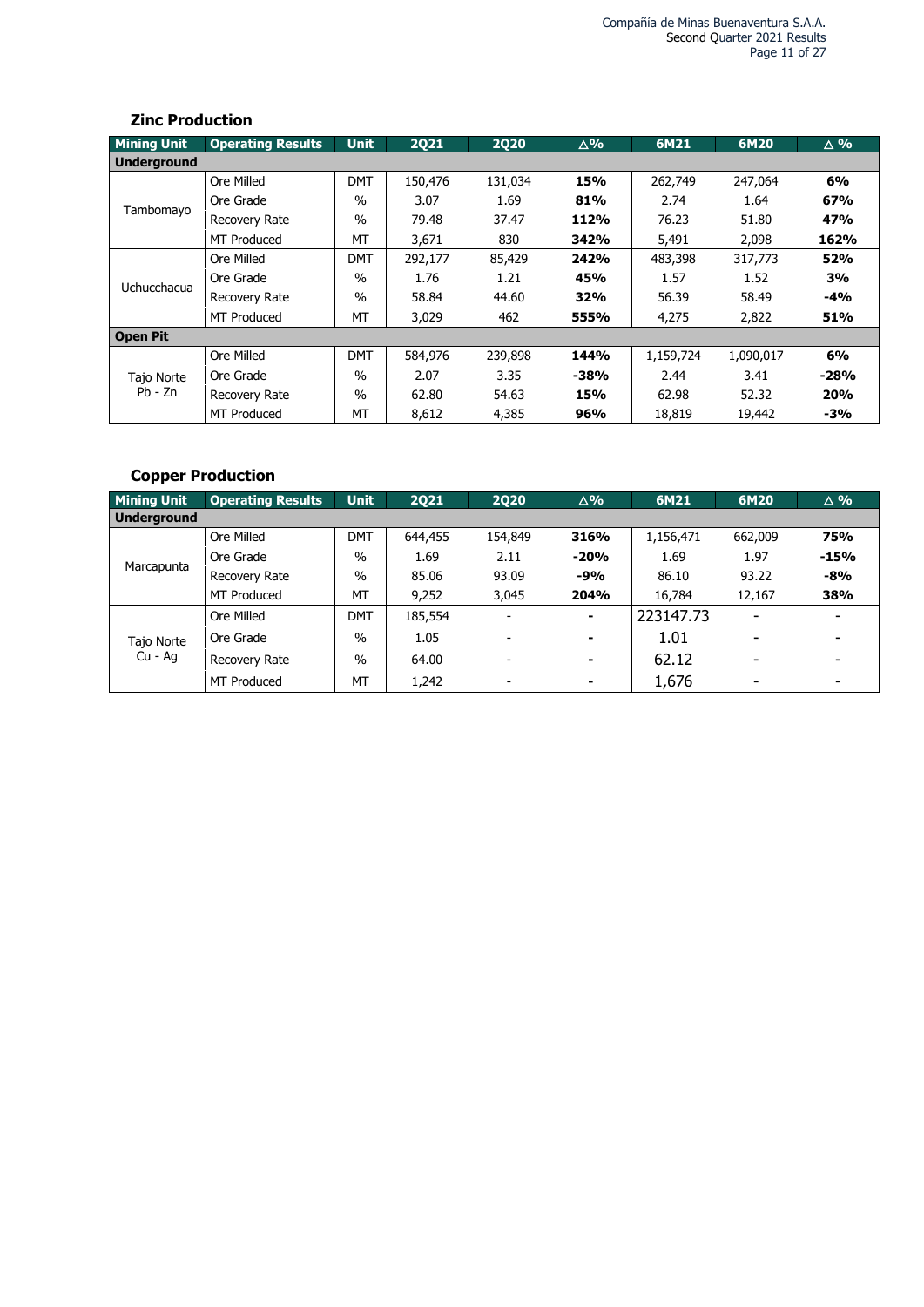# **APPENDIX 3: Adjusted EBITDA Reconciliation (in thousand US\$)**

# **EBITDA RECONCILIATION (in thousand US\$)**

|                                                             | <b>2Q21</b> | <b>2Q20</b> | 6M21       | 6M20      |
|-------------------------------------------------------------|-------------|-------------|------------|-----------|
| Net Income                                                  | 37,969      | $-19,114$   | 56,086     | $-99,481$ |
| <b>Add / Substract:</b>                                     | 28,969      | 45,521      | 49,071     | 119,145   |
| Depreciation and Amortization in cost of sales              | 48,332      | 36,997      | 94,820     | 73,638    |
| Provision (credit) for income tax, net                      | 9,710       | 5,006       | 25,783     | $-5,041$  |
| Interest expense                                            | 10,984      | 7,346       | 21,893     | 15,720    |
| Loss (gain) on currency exchange difference                 | 7,506       | 2,019       | 8,947      | 3,115     |
| Provision of bonuses and compensations                      | 2,480       | 3,686       | 6,227      | 8,028     |
| Loss from discontinued operations                           | 946         | 1,335       | 2,280      | 2,812     |
| Workers' participation provision                            | 1,971       |             | 1,971      |           |
| Depreciation and amortization in administration<br>expenses | 908         | 958         | 1,817      | 1,875     |
| Depreciation and Amortization in other, net                 | 28          | $-38$       | 54         | 51        |
| Provision (reversal) for contingencies                      | $-735$      | $-1,087$    | $-429$     | $-850$    |
| Share in associated companies by the equity method,<br>net  | $-56,082$   | $-13,924$   | $-113,303$ | 6,652     |
| Write-off of fixed assets                                   | 6,763       | $\mathbf 0$ | 6,763      | 0         |
| Impairment (reversal) of inventories                        | $-1,686$    | 3,771       | $-3,998$   | 14,457    |
| Interest income                                             | $-2,156$    | $-548$      | $-3,754$   | $-1,312$  |
| <b>EBITDA Buenaventura Direct Operations</b>                | 66,938      | 26,407      | 105,157    | 19,664    |
| EBITDA Yanacocha (43.65%)                                   | 50,470      | 12,290      | 72,083     | 37,573    |
| EBITDA Cerro Verde (19.58%)                                 | 99,496      | 41,493      | 210,575    | 45,533    |
| EBITDA Coimolache (40.095%)                                 | 12,820      | 4,357       | 24,805     | 11,838    |
| <b>EBITDA Buenaventura + All Associates</b>                 | 229,723     | 84,546      | 412,620    | 114,608   |

\*Cerro Verde's EBITDA accounts for D&A related to the capitalization of the stripping.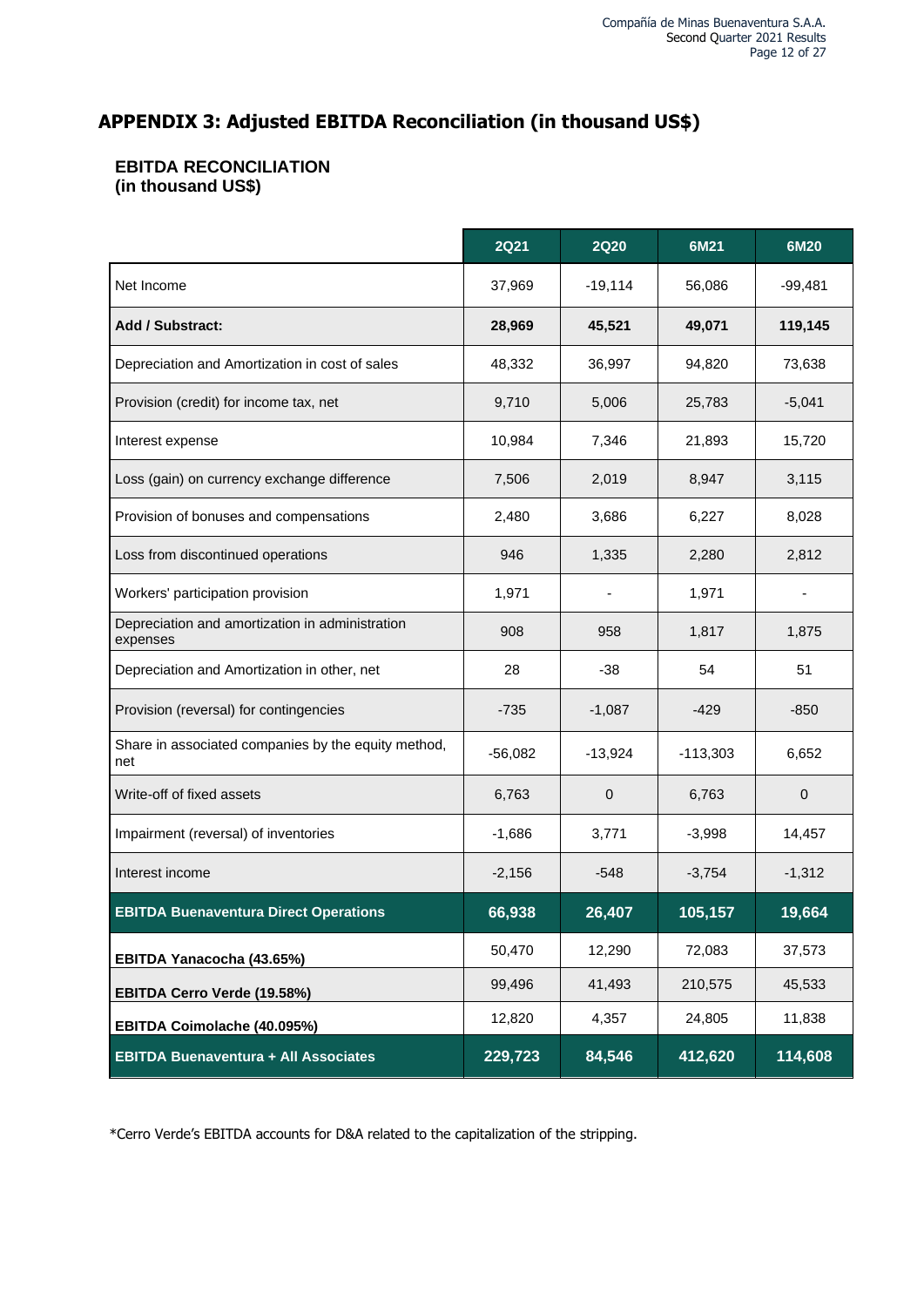#### **Note:**

EBITDA (Buenaventura Direct Operations) consists of earnings before net interest, taxes, depreciation and amortization, share in associated companies, net, loss on currency exchange difference, other, net, provision for workers' profit sharing and provision for long-term officers' compensation.

EBITDA (including associated companies) consists of EBITDA (Buenaventura Direct Operations), plus (1) Buenaventura's equity share of EBITDA (Yanacocha) (2) Buenaventura's equity share of EBITDA (Cerro Verde), plus (3) Buenaventura's equity share of EBITDA (Coimolache). All EBITDA mentioned were similarly calculated using financial information provided to Buenaventura by the associated companies.

Buenaventura presents EBITDA (Buenaventura Direct Operations) and EBITDA (including affiliates) to provide further information with respect to its operating performance and the operating performance of its equity investees, the affiliates. EBITDA (Buenaventura Direct Operations) and EBITDA (including affiliates) are not a measure of financial performance under IFRS, and may not be comparable to similarly titled measures of other companies. You should not consider EBITDA (Buenaventura Direct Operations) and EBITDA (including affiliates) as alternatives to operating income or net income determined in accordance with IFRS, as an indicator of Buenaventura's, affiliates operating performance, or as an alternative to cash flows from operating activities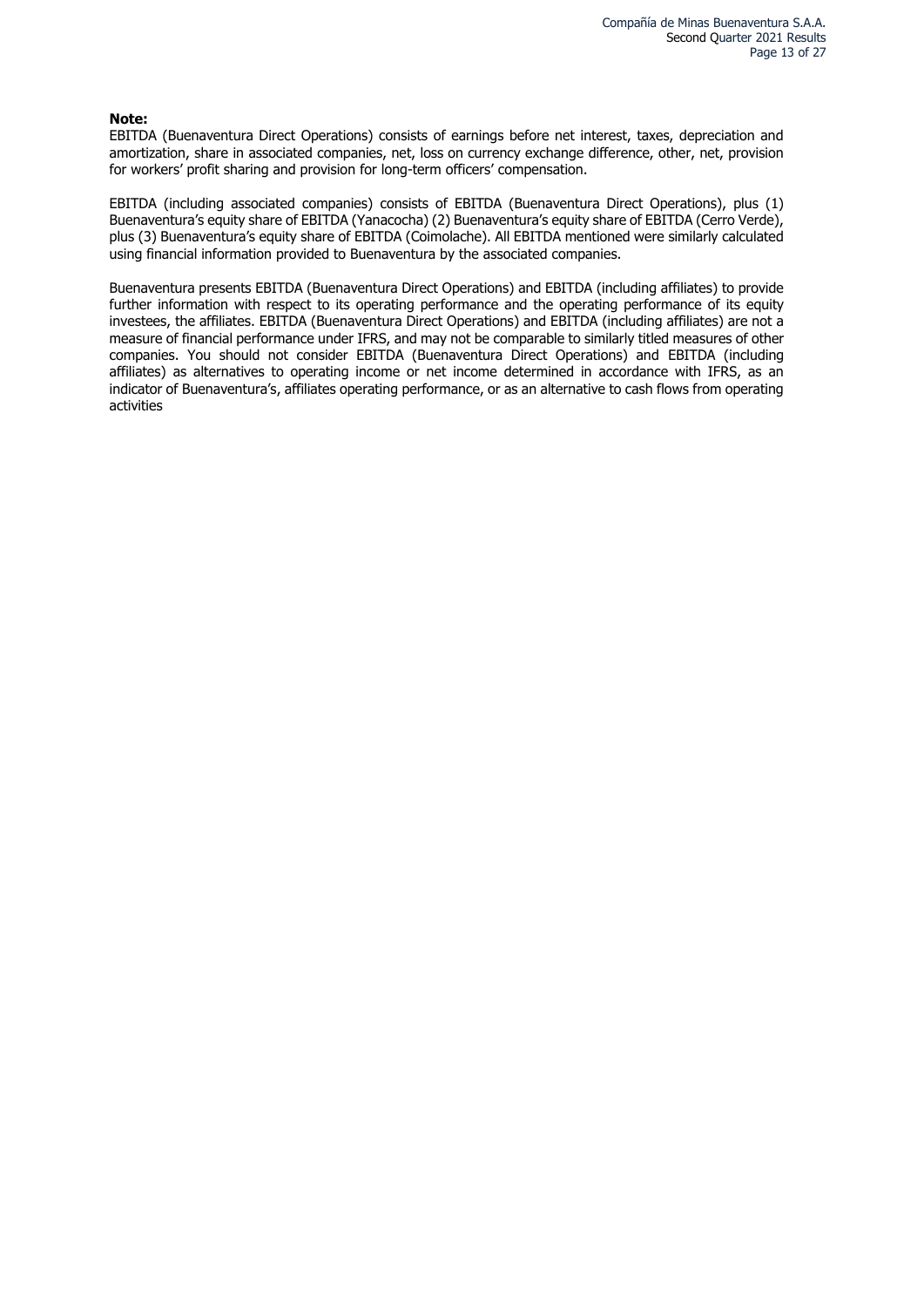# **APPENDIX 4: COST APPLICABLE TO SALES RECONCILIATION**

#### **Reconciliation of Costs Applicable to Sales and Cost Applicable to Sales per Unit Sold**

Cost applicable to sales consists of cost of sales, excluding depreciation and amortization, plus selling expenses. Cost applicable to sales per unit sold for each mine consists of cost applicable to sales for a particular metal produced at a given mine divided by the volume of such metal produced at such mine in the specified period. We note that cost applicable to sales is not directly comparable to the cash operating cost figures disclosed in previously furnished earnings releases.

Cost applicable to sales and Cost applicable to sales per unit of mineral sold are not measures of financial performance under IFRS, and may not be comparable to similarly titled measures of other companies. We consider Cost applicable to sales and Cost applicable to sales per unit of mineral sold to be key measures in managing and evaluating our operating performance. These measures are widely reported in the precious metals industry as a benchmark for performance, but do not have standardized meanings. You should not consider Cost applicable to sales or Cost applicable to sales per unit of mineral sold as alternatives to cost of sales determined in accordance with IFRS, as indicators of our operating performance. Cost applicable to sales and Cost applicable to sales per unit of mineral sold are calculated without adjusting for by-product revenue amounts.

Operations' Cost applicable to sales does not include operating cost for those months during which Buenaventura's operations were suspended due to COVID-19, as these have been classified as "Unabsorbed costs due to production stoppage" within the financial statements.

The tables below set forth (i) a reconciliation of consolidated Cost of sales, excluding depreciation and amortization to consolidated Cost applicable to sales, (ii) reconciliations of the components of Cost applicable to sales (by mine and mineral) to the corresponding consolidated line items set forth on our consolidated statements of profit or loss for the three and nine months ended September 30, 2015 and 2016, and (iii) reconciliations of Cost of sales, excluding depreciation and amortization to Cost applicable to sales for each of our mining units. The amounts set forth in Cost applicable to sales and Cost applicable to sales per unit sold for each mine and mineral indicated in the tables below can be reconciled to the amounts set forth on our consolidated statements of profit or loss for the three and nine months ended September 30, 2015 and 2016 by reference to the reconciliations of Cost of sales, excluding depreciation and amortization (by mine and mineral), Selling Expenses (by mine and metal) expenses and Exploration in units in operations (by mine and mineral) to consolidated Cost of sales, excluding depreciation and amortization, consolidated Selling Expenses and consolidated Exploration in units in operations expenses, respectively, set forth below.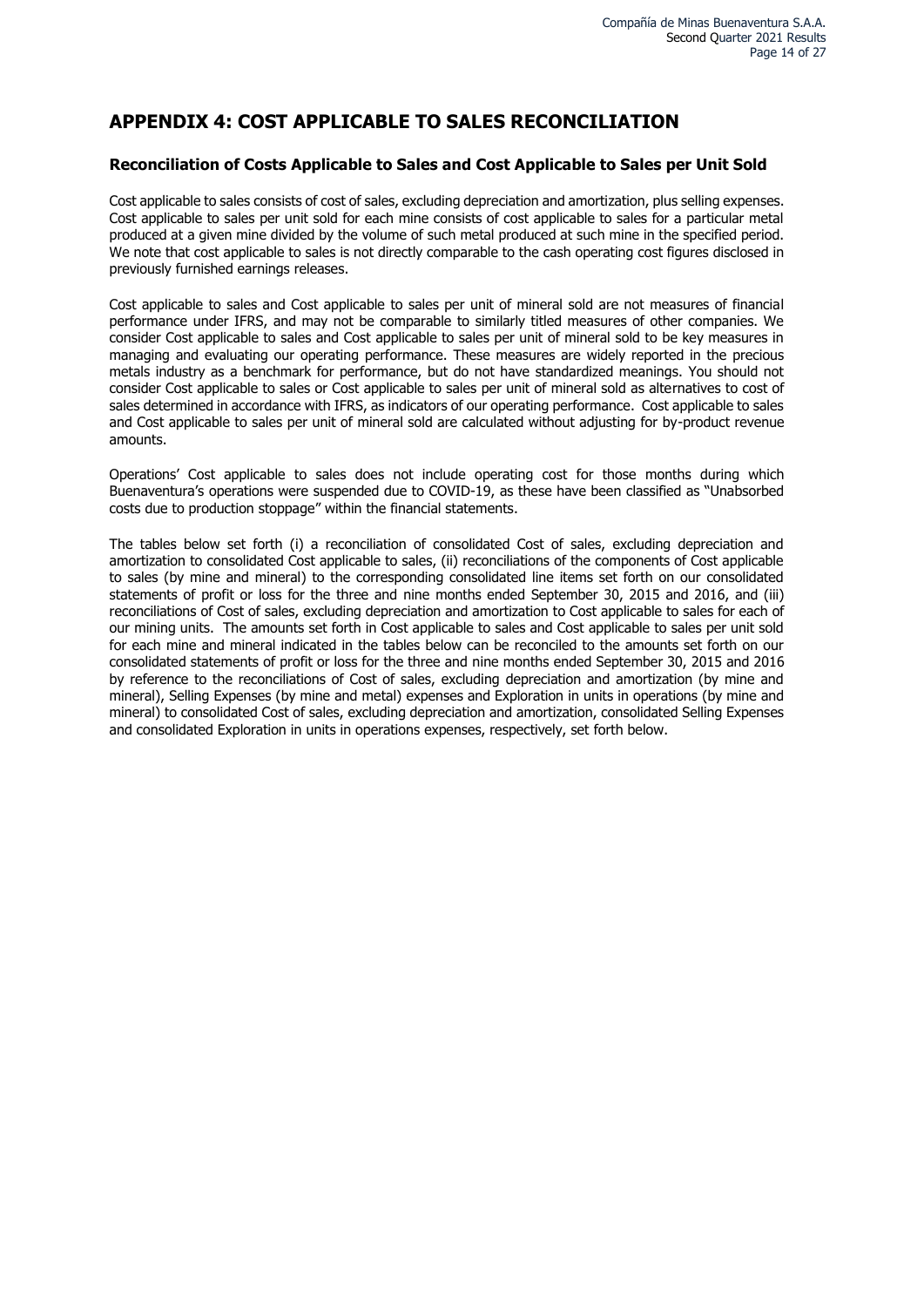Set forth below is a reconciliation of consolidated Cost of sales, excluding depreciation and amortization, to consolidated Cost applicable to sales:

|                                                                       | For the 3 months ended June 30 |        | For the 6 months ended June 30 |         |
|-----------------------------------------------------------------------|--------------------------------|--------|--------------------------------|---------|
|                                                                       | 2021                           | 2020   | 2021                           | 2020    |
|                                                                       | (in thousands of US\$)         |        |                                |         |
| Consolidated Cost of sales excluding depreciation and<br>amortization | 136.978                        | 41,172 | 251.249                        | 146.980 |
| Add:                                                                  |                                |        |                                |         |
| Consolidated Exploration in units in operation                        | 14.515                         | 2.456  | 23,843                         | 8,465   |
| <b>Consolidated Commercial deductions</b>                             | 55,703                         | 19,958 | 98,761                         | 70,001  |
| Consolidated Selling expenses                                         | 5,697                          | 2,230  | 9,755                          | 6,778   |
| <b>Consolidated Cost applicable to sales</b>                          | 212,893                        | 65,816 | 383.608                        | 232,224 |

Set forth below is a reconciliation of Cost of sales, excluding depreciation and amortization (by mine and mineral) to consolidated Cost of sales:

|                                                    |         | For the 3 months ended June 30 | For the 6 months ended June 30 |         |
|----------------------------------------------------|---------|--------------------------------|--------------------------------|---------|
|                                                    | 2021    | 2020                           | 2021                           | 2020    |
| Cost of sales by mine and mineral                  |         |                                | (in thousands of US\$)         |         |
| Julcani, Gold                                      | 36      | 0                              | 40                             | 0       |
| Julcani, Silver                                    | 6,924   | 1,454                          | 14,442                         | 7,644   |
| Julcani, Lead                                      | 97      | 0                              | 205                            | 129     |
| Julcani, Copper                                    | 18      | 0                              | 31                             | 19      |
| Orcopampa, Gold                                    | 13,274  | 618                            | 23,317                         | 9,821   |
| Orcopampa, Silver                                  | 31      | 2                              | 85                             | 21      |
| Orcopampa, Copper                                  | 0       | 0                              | 0                              | 0       |
| Uchucchacua, Gold                                  | 0       | 0                              | 0                              | 0       |
| Uchucchacua, Silver                                | 22,260  | 8,050                          | 44,648                         | 29,658  |
| Uchucchacua, Lead                                  | 2,090   | 305                            | 3,710                          | 2,551   |
| Uchucchacua, Zinc                                  | 4,576   | 199                            | 6,901                          | 2,510   |
| Tambomayo, Gold                                    | 10,623  | 9,206                          | 21,044                         | 17,234  |
| Tambomayo, Silver                                  | 3,581   | 2,561                          | 6,535                          | 4,532   |
| Tambomayo, Zinc                                    | 1,875   | 820                            | 5,042                          | 1,429   |
| Tambomayo, Lead                                    | 3,225   | 373                            | 3,162                          | 1,329   |
| La Zanja, Gold                                     | 7,728   | 3,924                          | 13,917                         | 11,781  |
| La Zanja, Silver                                   | 622     | 252                            | 1,339                          | 0       |
| El Brocal, Gold                                    | 1,693   | 635                            | 2,780                          | 2,757   |
| El Brocal, Silver                                  | 12,048  | 1,620                          | 22,258                         | 5,524   |
| El Brocal, Lead                                    | 2,010   | 1,301                          | 3,587                          | 5,369   |
| El Brocal, Zinc                                    | 7,129   | 1,870                          | 15,992                         | 12,628  |
| El Brocal, Copper                                  | 32,939  | 6,797                          | 53,920                         | 29,104  |
| Non Mining Units                                   | 4,197   | 1,185                          | 8,294                          | 2,940   |
| Consolidated Cost of sales, excluding depreciation | 136,978 | 41,172                         | 251,249                        | 146,980 |
| and amortization                                   |         |                                |                                |         |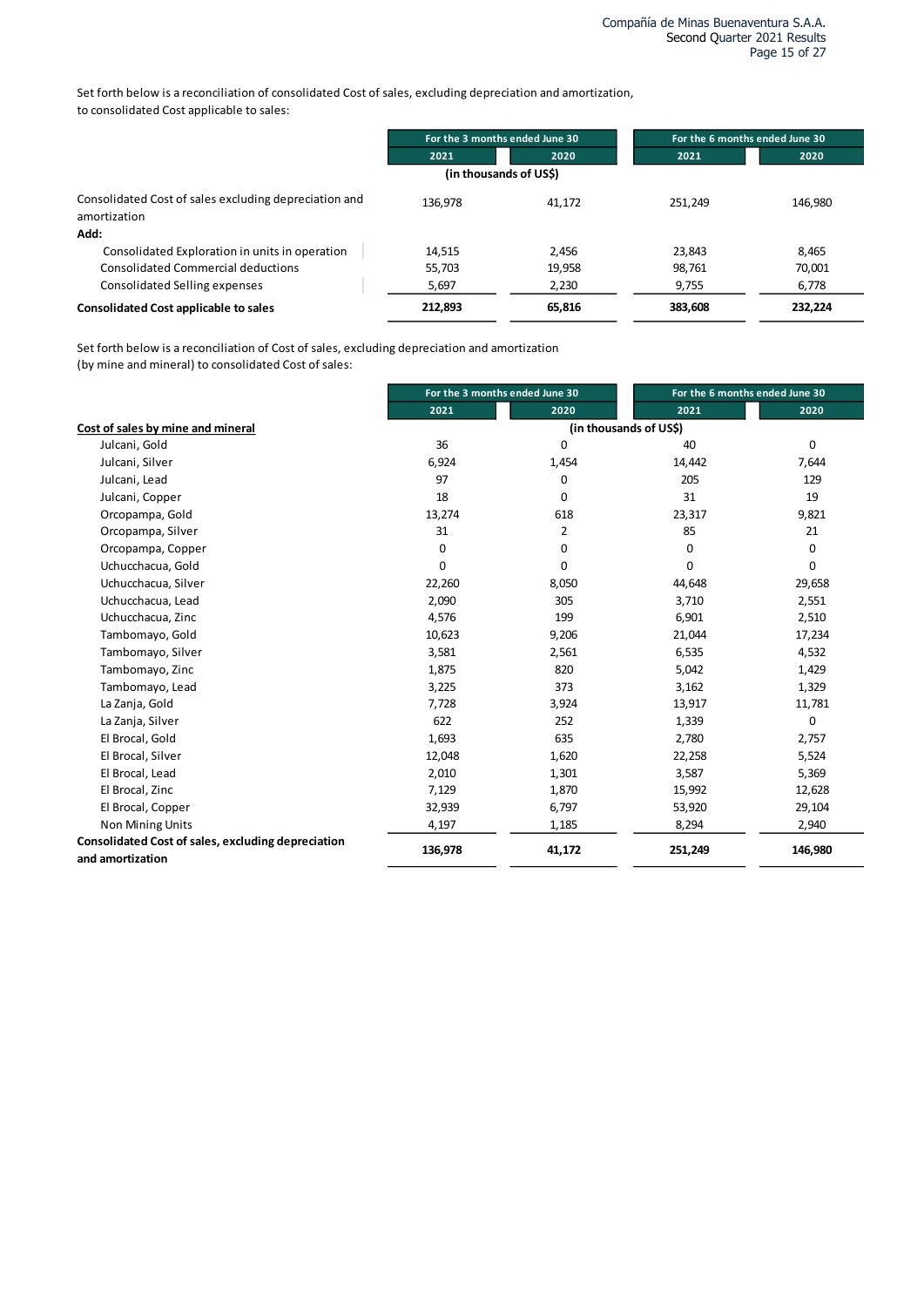Set forth below is a reconciliation of Exploration expenses in units in operation (by mine and mineral) to consolidated Exploration expenses in mining units:

|                                                         | For the 3 months ended June 30 |                        | For the 6 months ended June 30 |          |
|---------------------------------------------------------|--------------------------------|------------------------|--------------------------------|----------|
|                                                         | 2021                           | 2020                   | 2021                           | 2020     |
| Exploration expenses in units in operation by mine and  |                                | (in thousands of US\$) |                                |          |
| mineral                                                 |                                |                        |                                |          |
| Julcani, Gold                                           | 7                              | 0                      | 8                              | $\Omega$ |
| Julcani, Silver                                         | 1,405                          | 324                    | 2,857                          | 1,367    |
| Julcani, Lead                                           | 20                             | 0                      | 41                             | 23       |
| Julcani, Copper                                         | 4                              | $\mathbf 0$            | 6                              | 3        |
| Orcopampa, Gold                                         | 2,453                          | 480                    | 4,244                          | 1,510    |
| Orcopampa, Silver                                       | 6                              | 1                      | 15                             | 3        |
| Orcopampa, Copper                                       | 0                              | 0                      | 0                              | 0        |
| Uchucchacua, Gold                                       | $\Omega$                       | 0                      | 0                              | 0        |
| Uchucchacua, Silver                                     | 2,991                          | 517                    | 4,920                          | 2,266    |
| Uchucchacua, Lead                                       | 281                            | 20                     | 409                            | 195      |
| Uchucchacua, Zinc                                       | 615                            | 13                     | 760                            | 192      |
| Tambomayo, Gold                                         | 1,571                          | 595                    | 2,411                          | 933      |
| Tambomayo, Silver                                       | 530                            | 165                    | 749                            | 245      |
| Tambomayo, Lead                                         | 277                            | 53                     | 362                            | 72       |
| Tambomayo, Zinc                                         | 477                            | 24                     | 578                            | 77       |
| La Zanja, Gold                                          | 126                            | 0                      | 124                            | 1        |
| La Zanja, Silver                                        | 10                             | $\mathbf 0$            | 12                             | 0        |
| El Brocal, Gold                                         | 114                            | 14                     | 179                            | 79       |
| El Brocal, Silver                                       | 808                            | 35                     | 1,434                          | 157      |
| El Brocal, Lead                                         | 135                            | 28                     | 231                            | 153      |
| El Brocal, Zinc                                         | 478                            | 41                     | 1,030                          | 360      |
| El Brocal, Copper                                       | 2,208                          | 147                    | 3,473                          | 829      |
| Non Mining Units                                        | $\mathbf 0$                    | 0                      | 0                              | 0        |
| Consolidated Exploration expenses in units in operation | 14,515                         | 2,456                  | 23,843                         | 8,465    |

Set forth below is a reconciliation of Commercial Deductions in units in operation (by mine and mineral) to consolidated Commercial deductions:

|                                                                    |                | For the 3 months ended June 30 |                        | For the 6 months ended June 30 |
|--------------------------------------------------------------------|----------------|--------------------------------|------------------------|--------------------------------|
|                                                                    | 2021           | 2020                           | 2021                   | 2020                           |
| Commercial Deductions in units in operation by mine and            |                |                                | (in thousands of US\$) |                                |
| mineral                                                            |                |                                |                        |                                |
| Julcani, Gold                                                      | 6              | 0                              | $\overline{7}$         | $-16$                          |
| Julcani, Silver                                                    | 1,165          | 202                            | 2,152                  | 1,043                          |
| Julcani, Lead                                                      | 16             | $\overline{2}$                 | 30                     | 17                             |
| Julcani, Copper                                                    | $\overline{2}$ | $-1$                           | 4                      | 3                              |
| Mallay, Gold                                                       | 0              | $\mathbf 0$                    | 0                      | 0                              |
| Mallay, Silver                                                     | 0              | 0                              | 0                      | 0                              |
| Mallay, Lead                                                       | $\mathbf 0$    | 0                              | 0                      | 0                              |
| Mallay, Zinc                                                       | $\mathbf 0$    | 0                              | 0                      | 0                              |
| Orcopampa, Gold                                                    | 66             | 36                             | 84                     | 88                             |
| Orcopampa, Silver                                                  | 0              | 0                              | 3                      | 0                              |
| Orcopampa, Copper                                                  | 0              | 0                              | 0                      | 0                              |
| Uchucchacua, Gold                                                  | 0              | 0                              | 0                      | 1                              |
| Uchucchacua, Silver                                                | 8,379          | 1,411                          | 13,778                 | 8,753                          |
| Uchucchacua, Lead                                                  | 522            | 66                             | 866                    | 712                            |
| Uchucchacua, Zinc                                                  | 4,438          | 52                             | 5,973                  | 1,363                          |
| Tambomayo, Gold                                                    | 1,652          | 1,667                          | 3,236                  | 2,234                          |
| Tambomayo, Silver                                                  | 702            | 1,037                          | 1,246                  | 1,496                          |
| Tambomayo, Lead                                                    | 322            | 324                            | 537                    | 498                            |
| Tambomayo, Zinc                                                    | 1,260          | 672                            | 2,399                  | 1,439                          |
| La Zanja, Gold                                                     | 31             | 292                            | 57                     | 300                            |
| La Zanja, Silver                                                   | 8              | 14                             | 11                     | 15                             |
| El Brocal, Gold                                                    | 1,330          | 733                            | 2,335                  | 2,595                          |
| El Brocal, Silver                                                  | 6,546          | 1,436                          | 11,627                 | 4,263                          |
| El Brocal, Lead                                                    | 812            | 765                            | 1,563                  | 3,116                          |
| El Brocal, Zinc                                                    | 3,108          | 3,349                          | 8,690                  | 14,526                         |
| El Brocal, Copper                                                  | 25,338         | 7,900                          | 44,164                 | 27,555                         |
| Non Mining Units                                                   | 0              | 0                              | 0                      | 0                              |
| <b>Consolidated Commercial deductions in units in</b><br>operation | 55,703         | 19,958                         | 98,761                 | 70,001                         |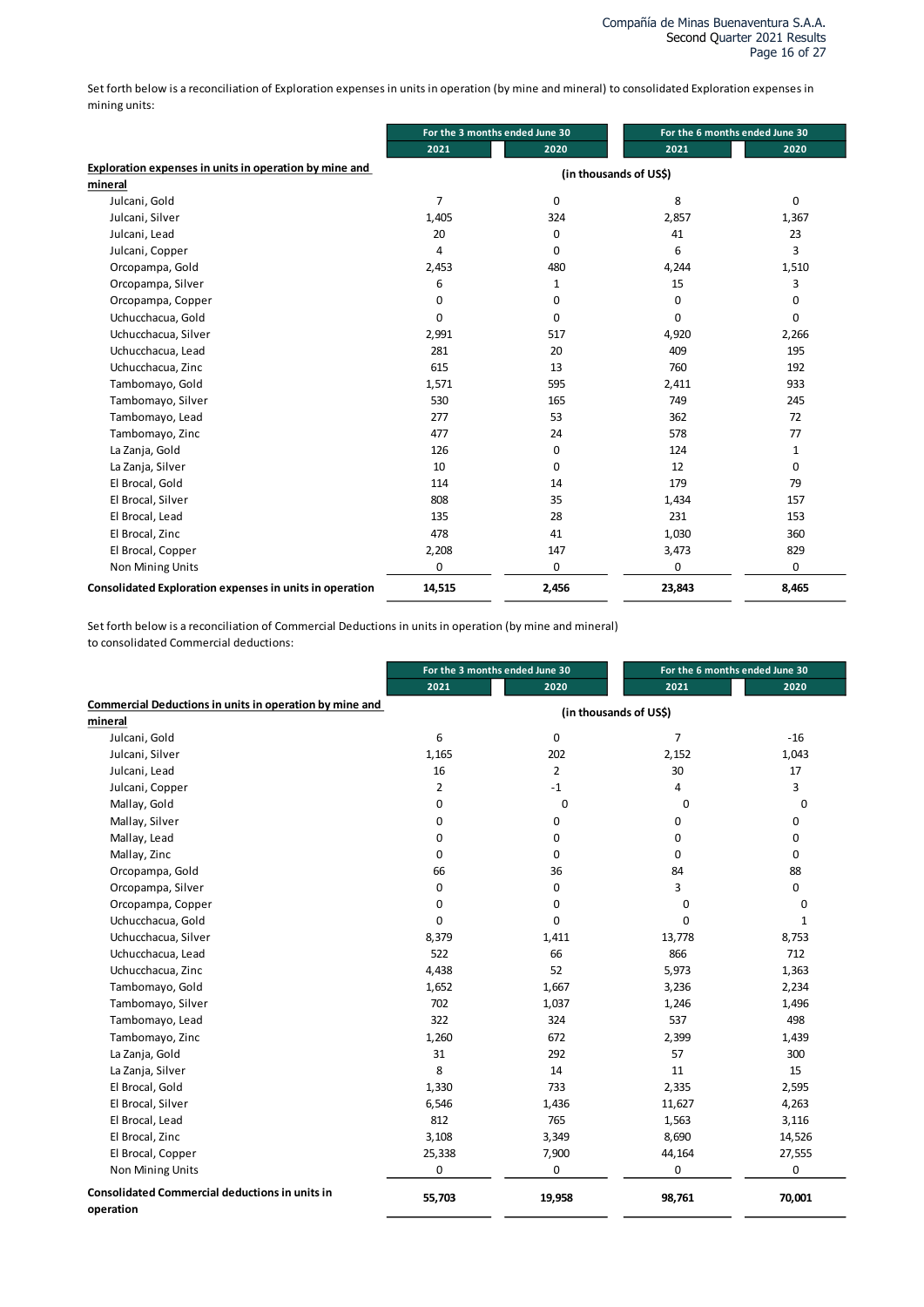Set forth below is a reconciliation of Selling expenses (by mine and mineral) to consolidated Selling expenses:

|                                      | For the 3 months ended June 30 |                | For the 6 months ended June 30 |          |
|--------------------------------------|--------------------------------|----------------|--------------------------------|----------|
|                                      | 2021                           | 2020           | 2021                           | 2020     |
| Selling expenses by mine and mineral |                                |                | (in thousands of US\$)         |          |
| Julcani, Gold                        | 1                              | 0              | 1                              | 0        |
| Julcani, Silver                      | 122                            | 54             | 234                            | 147      |
| Julcani, Lead                        | $\overline{2}$                 | 0              | 3                              | 2        |
| Julcani, Copper                      | 0                              | 0              | 1                              | 0        |
| Orcopampa, Gold                      | 78                             | 62             | 122                            | 122      |
| Orcopampa, Silver                    | 0                              | 0              | 0                              | 0        |
| Orcopampa, Copper                    | 0                              | 0              | 0                              | 0        |
| Uchucchacua, Gold                    | 0                              | 0              | 0                              | $\Omega$ |
| Uchucchacua, Silver                  | 890                            | 483            | 1,468                          | 1,259    |
| Uchucchacua, Lead                    | 84                             | 18             | 122                            | 108      |
| Uchucchacua, Zinc                    | 183                            | 12             | 227                            | 107      |
| Tambomayo, Gold                      | 694                            | 672            | 1,310                          | 1,026    |
| Tambomayo, Silver                    | 234                            | 187            | 407                            | 270      |
| Tambomayo, Lead                      | 123                            | 60             | 197                            | 79       |
| Tambomayo, Zinc                      | 211                            | 27             | 314                            | 85       |
| La Zanja, Gold                       | 21                             | 30             | 41                             | 50       |
| La Zanja, Silver                     | $\overline{2}$                 | $\overline{2}$ | 4                              | $\Omega$ |
| El Brocal, Gold                      | 83                             | 24             | 134                            | 145      |
| El Brocal, Silver                    | 594                            | 60             | 1,075                          | 291      |
| El Brocal, Lead                      | 99                             | 48             | 173                            | 283      |
| El Brocal, Zinc                      | 351                            | 69             | 773                            | 666      |
| El Brocal, Copper                    | 1,624                          | 252            | 2,605                          | 1,536    |
| <b>Non Mining Units</b>              | 300                            | 170            | 544                            | 600      |
| <b>Consolidated Selling expenses</b> | 5,697                          | 2,230          | 9,755                          | 6,778    |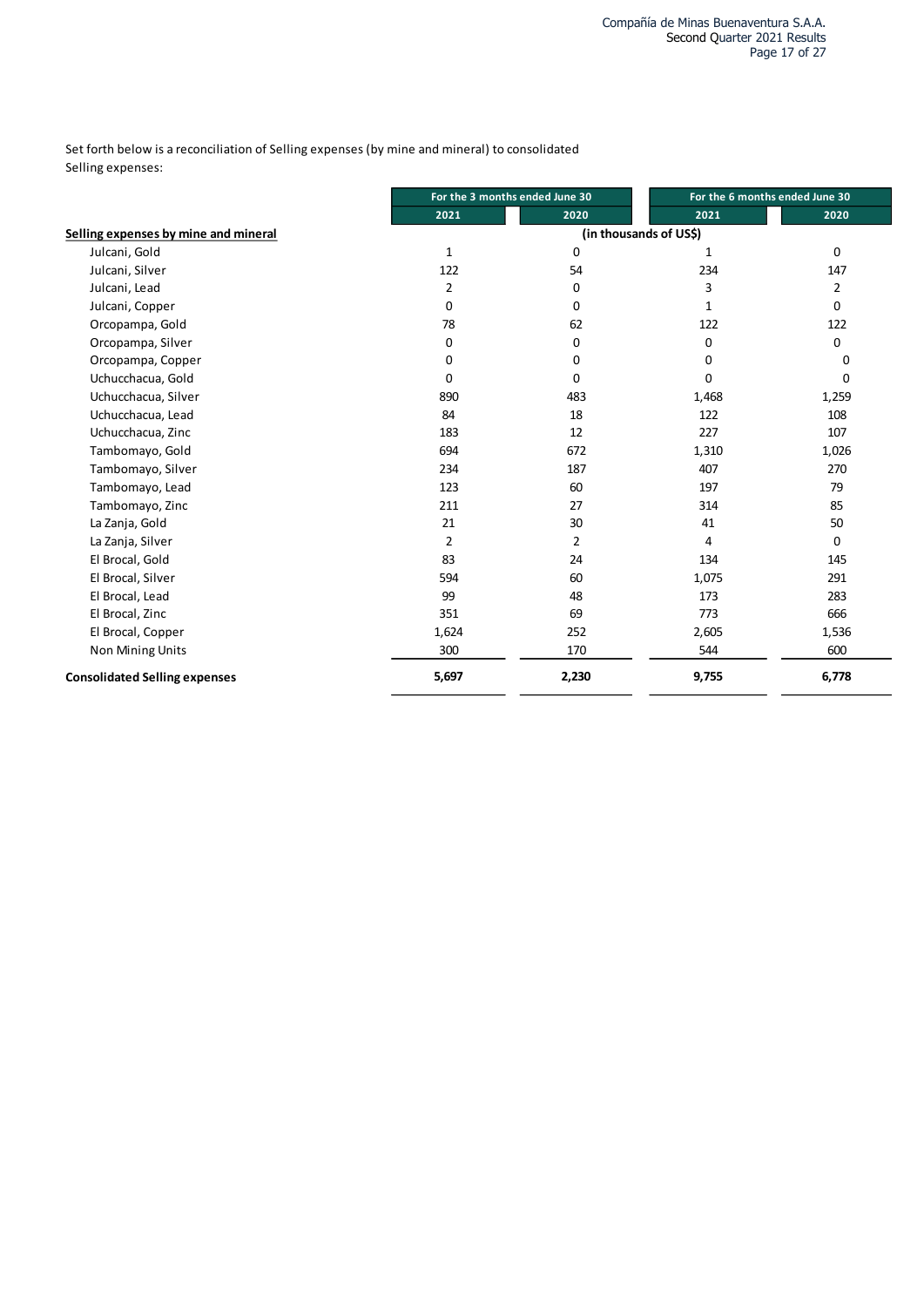|                                       |                                 |       |         |       |          |                                                       |                      | <b>JULCANI</b> |        |          |                                             |                       |                                       |           |             |       |         |                                 | <b>JULCANI</b>      |     |         |       |         |                                                       |                     |
|---------------------------------------|---------------------------------|-------|---------|-------|----------|-------------------------------------------------------|----------------------|----------------|--------|----------|---------------------------------------------|-----------------------|---------------------------------------|-----------|-------------|-------|---------|---------------------------------|---------------------|-----|---------|-------|---------|-------------------------------------------------------|---------------------|
|                                       |                                 |       |         |       | 20 20 21 |                                                       |                      |                |        | 20 20 20 |                                             |                       |                                       |           |             |       | 6M 2021 |                                 |                     |     |         |       | 6M 2020 |                                                       |                     |
|                                       |                                 |       |         |       |          | GOLD (OZ) SILVER (OZ) LEAD (MT) ZINC (MT) COPPER (MT) | <b>TOTAL</b>         | GOLD (OZ)      |        |          | SILVER (OZ) LEAD (MT) ZINC (MT) COPPER (MT) | <b>TOTAL</b>          |                                       | GOLD (OZ) | SILVER (OZ) |       |         | LEAD (MT) ZINC (MT) COPPER (MT) | <b>TOTAL</b>        |     |         |       |         | GOLD (OZ) SILVER (OZ) LEAD (MT) ZINC (MT) COPPER (MT) | <b>TOTAL</b>        |
| Cost of Sales (without D&A) (US\$000) |                                 | 36    | 6,924   |       |          |                                                       | 7,075                |                | 1,454  |          |                                             | 1,454                 | Cost of Sales (without D&A) (US\$000) | 40        | 14,442      | 205   |         | 31.                             | 14.719              |     | 7.644   | 129   |         |                                                       | 7,791               |
| Add:                                  |                                 |       |         |       |          |                                                       |                      |                |        |          |                                             |                       | Add:                                  |           |             |       |         |                                 |                     |     |         |       |         |                                                       |                     |
| Exploration Expenses (US\$000)        |                                 |       | 405ء    |       |          |                                                       | 1,436                |                |        |          |                                             | 324                   | Exploration Expenses (US\$000)        |           | 2,857       |       |         |                                 | 2,912               |     | 1.367   | 23    |         |                                                       | 1,393               |
|                                       | Commercial Deductions (US\$000) |       | 1,165   |       |          |                                                       | 1.190                |                | 202    |          |                                             | 204                   | Commercial Deductions (US\$000)       |           | 2.152       | 30    |         |                                 | 2.193               | -16 | 1.043   |       |         |                                                       | 1,048               |
| Selling Expenses (US\$000)            |                                 |       | 122.33  | 1.72  |          |                                                       | 125                  |                | 54     |          |                                             |                       | Selling Expenses (US\$000)            |           | 234         |       |         |                                 | 238                 |     | 147     |       |         |                                                       | 150                 |
| Cost Applicable to Sales (US\$000)    |                                 | 50    | 9,616   | 135   |          |                                                       | 9,826                |                | 2,035  |          |                                             | 2,036                 | Cost Applicable to Sales (US\$000)    | 55        | 19,685      | 279   |         |                                 | 20,062              | -16 | 10,200  | 171   |         | 26                                                    | 10,382              |
| Divide:                               |                                 |       |         |       |          |                                                       |                      |                |        |          |                                             |                       | Divide:                               |           |             |       |         |                                 |                     |     |         |       |         |                                                       |                     |
| Volume Sold                           |                                 | 46    | 547.606 |       |          |                                                       | 18 Not Applicable    |                | 119.53 |          |                                             | Not Applicable        | Volume Sold                           | 56        | 1.161.770   | 204   |         |                                 | 32 Not Applicable   |     | 633.645 |       |         |                                                       | No Aplicable        |
| <b>CAS</b>                            |                                 | 1.083 | 17.56   | 1.485 |          |                                                       | 1.359 Not Applicable |                | 17.02  |          |                                             | <b>Not Applicable</b> | <b>CAS</b>                            | 990-      | 16.94       | 1.372 |         |                                 | 1.307 No Applicable |     | 16.10   | 1.421 |         |                                                       | 4.113 No Applicable |

|                                       |        |       |          |                                                       | <b>ORCOPAMPA</b>      |       |      |          |                                                       |                       |                                       |        |                       |           |         |                       | <b>ORCOPAMPA</b> |        |                                                       |         |                |
|---------------------------------------|--------|-------|----------|-------------------------------------------------------|-----------------------|-------|------|----------|-------------------------------------------------------|-----------------------|---------------------------------------|--------|-----------------------|-----------|---------|-----------------------|------------------|--------|-------------------------------------------------------|---------|----------------|
|                                       |        |       | 20 20 21 |                                                       |                       |       |      | 20 20 20 |                                                       |                       |                                       |        |                       |           | 6M 2021 |                       |                  |        |                                                       | 6M 2020 |                |
|                                       |        |       |          | GOLD (OZ) SILVER (OZ) LEAD (MT) ZINC (MT) COPPER (MT) | <b>TOTAL</b>          |       |      |          | GOLD (OZ) SILVER (OZ) LEAD (MT) ZINC (MT) COPPER (MT) | <b>TOTAL</b>          |                                       |        | GOLD (OZ) SILVER (OZ) | LEAD (MT) |         | ZINC (MT) COPPER (MT) | <b>TOTAL</b>     |        | GOLD (OZ) SILVER (OZ) LEAD (MT) ZINC (MT) COPPER (MT) |         | <b>TOTAL</b>   |
| Cost of Sales (without D&A) (US\$000) | 13,274 |       |          |                                                       | 13,305                |       |      |          |                                                       | 620                   | Cost of Sales (without D&A) (US\$000) | 23.317 | 85.                   |           |         |                       | 23,402           |        |                                                       |         | 9,842          |
| Add:                                  |        |       |          |                                                       |                       |       |      |          |                                                       |                       | Add:                                  |        |                       |           |         |                       |                  |        |                                                       |         |                |
| Exploration Expenses (US\$000)        | 2.453  |       |          |                                                       | 2.459                 |       |      |          |                                                       | 481                   | Exploration Expenses (US\$000)        | 4.244  |                       |           |         |                       | 4.259            | 1.510  |                                                       |         | 1,513          |
| Commercial Deductions (US\$000)       |        |       |          |                                                       |                       |       |      |          |                                                       |                       | Commercial Deductions (US\$000)       |        |                       |           |         |                       |                  |        |                                                       |         | 88             |
| Selling Expenses (US\$000)            |        |       |          |                                                       |                       |       |      |          |                                                       |                       | Selling Expenses (US\$000)            | 122    |                       |           |         |                       | 122              | 122    |                                                       |         | 122            |
| Cost Applicable to Sales (US\$000)    | 15,871 |       |          |                                                       | 15,908                | 1,196 |      |          |                                                       | 1,199                 | Cost Applicable to Sales (US\$000)    | 27,766 | 104                   |           |         |                       | 27,870           | 11,540 |                                                       |         | 11,565         |
| Divide:                               |        |       |          |                                                       |                       |       |      |          |                                                       |                       | Divide:                               |        |                       |           |         |                       |                  |        |                                                       |         |                |
| Volume Sold                           | 9.618  | 1.518 |          |                                                       | Not Applicable        | 3.675 |      |          |                                                       | Not Applicable        | Volume Sold                           | 15.316 | 3.396                 |           |         |                       | Not Applicable   | 12.690 | 2.584                                                 |         | Not Applicable |
| CAS                                   | 1,650  | 24.49 |          |                                                       | <b>Not Applicable</b> |       | 4.51 |          |                                                       | <b>Not Applicable</b> | <b>CAS</b>                            | 1,813  | 30.62                 |           |         |                       | No Applicable    | 909    | 9.70                                                  |         | No Applicable  |

|                                       |                                                       |       |              | <b>UCHUCCHACUA</b>                |           |                                             |       |          |                             |                                       |           |                    |           |        |                       | <b>UCHUCCHACUA</b>        |                                                       |       |         |                                   |
|---------------------------------------|-------------------------------------------------------|-------|--------------|-----------------------------------|-----------|---------------------------------------------|-------|----------|-----------------------------|---------------------------------------|-----------|--------------------|-----------|--------|-----------------------|---------------------------|-------------------------------------------------------|-------|---------|-----------------------------------|
|                                       |                                                       |       | 20 20 21     |                                   |           |                                             |       | 20 20 20 |                             |                                       |           |                    | 6M 2021   |        |                       |                           |                                                       |       | 6M 2020 |                                   |
|                                       | GOLD (OZ) SILVER (OZ) LEAD (MT) ZINC (MT) COPPER (MT) |       |              | <b>TOTAL</b>                      | GOLD (OZ) | SILVER (OZ) LEAD (MT) ZINC (MT) COPPER (MT) |       |          | <b>TOTAL</b>                |                                       | GOLD (OZ) | <b>SILVER (OZ)</b> | LEAD (MT) |        | ZINC (MT) COPPER (MT) | <b>TOTAL</b>              | GOLD (OZ) SILVER (OZ) LEAD (MT) ZINC (MT) COPPER (MT) |       |         | <b>TOTAL</b>                      |
| Cost of Sales (without D&A) (US\$000) | 22,260                                                | 2,090 | 4,576        | 28,926                            |           | 8,050                                       | 305   |          | 8,554                       | Cost of Sales (without D&A) (US\$000) |           | 44,648             | 3,710     | 6,901  |                       | 55,259                    | 29,658                                                | 2,551 | 2,510   | 34,719                            |
| Add:                                  |                                                       |       |              |                                   |           |                                             |       |          |                             | Add:                                  |           |                    |           |        |                       |                           |                                                       |       |         |                                   |
| Exploration Expenses (US\$000)        | 2,991                                                 | 281   | 615          | 3,887                             |           | 517                                         | zu    |          | 549                         | Exploration Expenses (US\$000)        |           | 4.920              | 409       | 760    |                       | 6.089                     | 2,266                                                 | 195   | 192     | 2,653                             |
| Commercial Deductions (US\$000)       | 8,379                                                 | 522   | 4,438        | 13,338                            |           | 1,411                                       | 66    |          | 1,529                       | Commercial Deductions (US\$000)       |           | 13,778             | 866       | 5,973  |                       | 20,618                    | 8,753                                                 |       | 1,363   | 10,829                            |
| Selling Expenses (US\$000)            |                                                       |       | 183          | 1,157                             |           | 483                                         |       |          | 513                         | Selling Expenses (US\$000)            |           | 1.468              | 122       | 227    |                       | 1,817                     | 1,259                                                 | 108   | 107     | 1,474                             |
| Cost Applicable to Sales (US\$000)    | 34,52:                                                | 2,976 | 9,812        | 47,308                            |           | 10,460                                      | 409   | 275      | 11,145                      | Cost Applicable to Sales (US\$000)    |           | 64,814             | 5,108     | 13,861 |                       | 83,783                    | 11,936                                                | 3,566 | 4,172   | 49,675                            |
| Divide:                               |                                                       |       |              |                                   |           |                                             |       |          |                             | Divide:                               |           |                    |           |        |                       |                           |                                                       |       |         |                                   |
| Volume Sold                           | 1.226.055                                             | 1.450 | 2.309        | Not Applicable                    |           | 644.014                                     | 403   | 366      | Not Applicable              | Volume Sold                           |           | 2.255.872          | 2.463     | 3.223  |                       | Not Applicable            | 2.524.344                                             | 2.375 | 2.240   | Not Applicable                    |
| 0.055                                 | 20.10                                                 | 2002  | <b>A</b> SEO | <b>Allen American Information</b> |           | AC                                          | 1.01c | 700      | <b>Allen Aussitzerblurg</b> |                                       |           | 20.72              | 2.024     | 0.300  |                       | Also Association in Links | ACCA                                                  | 1.001 | 1002    | <b>Allen American Information</b> |

| Cost of Sales (without D&A) (US\$000)<br>36<br>6,924<br>97<br>Add:<br>Exploration Expenses (US\$000)<br>1,405<br>20<br>$\overline{7}$<br>Commercial Deductions (US\$000)<br>1.165<br>16<br>-6<br>122.33<br>1.72<br>Selling Expenses (US\$000)<br>$\mathbf{1}$<br>Cost Applicable to Sales (US\$000)<br>50<br>9,616<br>135<br>Divide:<br>Volume Sold<br>46<br>547,606<br>91<br><b>CAS</b><br>1,083<br>17.56<br>1,485<br>2Q 2021<br>GOLD (OZ)<br>SILVER (OZ) LEAD (MT) ZINC (MT) COPPER (MT)<br>Cost of Sales (without D&A) (US\$000)<br>13.274<br>31<br>Add:<br>Exploration Expenses (US\$000)<br>2,453<br>6<br>Commercial Deductions (US\$000)<br>66<br>$\overline{0}$<br>Selling Expenses (US\$000)<br>78<br>$\circ$<br>Cost Applicable to Sales (US\$000)<br>15,871<br>37<br>Divide:<br>Volume Sold<br>9,618<br>1,518<br>24.49<br><b>CAS</b><br>1,650<br>2Q 2021<br>GOLD (OZ) SILVER (OZ) LEAD (MT) ZINC (MT) COPPER (MT)<br>Cost of Sales (without D&A) (US\$000)<br>22,260<br>2,090<br>Add:<br>281<br>Exploration Expenses (US\$000)<br>2,991<br>Commercial Deductions (US\$000)<br>522<br>8,379 | 18<br>7,075<br>1,436<br>1,190<br>$\overline{z}$<br>$\overline{\phantom{a}}$<br>125<br>$\Omega$<br>$\sim$<br>24<br>9,826<br>18 Not Applicable<br>1,359 Not Applicable<br><b>TOTAL</b><br>13,305<br>2,459<br>66<br>78<br>$\sim$<br>$\sim$<br>15,908<br>÷<br>÷<br>Not Applicable<br><b>Not Applicable</b><br><b>UCHUCCHACUA</b> | 1,454<br>1,454<br>$-0$<br>324<br>324<br>$-0$<br>202<br>204<br>$\Omega$<br>$\overline{z}$<br>$-1$<br>54<br>54<br>$-0$<br>$\mathbf 0$<br>2,035<br>2,036<br>$\overline{2}$<br>$-1$<br>119,531<br>25<br>Not Applicable<br><b>Not Applicable</b><br>17.02<br>73<br><b>ORCOPAMPA</b><br>2Q 2020<br>GOLD (OZ) SILVER (OZ) LEAD (MT) ZINC (MT) COPPER (MT)<br><b>TOTAL</b><br>618<br>620<br>$\overline{\phantom{a}}$<br>480<br>481<br>$\mathbf{1}$<br>36<br>36<br>$\Omega$<br>62<br>62 <sub>1</sub><br>$\circ$<br>$\sim$<br>1,196<br>$\overline{a}$<br>1,199<br>$\overline{\phantom{a}}$<br>3,675<br>851<br>Not Applicable<br><b>Not Applicable</b><br>325<br>4.51 | 7.644<br>7,791<br>Cost of Sales (without D&A) (US\$000)<br>40<br>14,442<br>205<br>14,719<br>129<br>19<br>31<br>Add:<br>Exploration Expenses (US\$000)<br>2,857<br>41<br>2,912<br>1,367<br>23<br>1,393<br>$\overline{\mathbf{3}}$<br>2.152<br>30<br>2,193<br>1.043<br>17<br>1,048<br>Commercial Deductions (US\$000)<br>$-16$<br>$\overline{A}$<br>$\sim$<br>$\overline{\mathbf{3}}$<br>234<br>238<br>150<br>Selling Expenses (US\$000)<br>$\overline{\mathbf{3}}$<br>147<br>$\overline{2}$<br>$\overline{1}$<br>$\overline{1}$<br>$\overline{0}$<br>÷<br>$\sim$<br>Cost Applicable to Sales (US\$000)<br>55<br>19,685<br>279<br>42<br>20,062<br>$-16$<br>10,200<br>171<br>26<br>10,382<br>$\sim$<br>Divide:<br>Volume Sold<br>56<br>1,161,770<br>204<br>32 Not Applicable<br>633,645<br>121<br>6<br>No Aplicable<br>1,372<br>16.10<br>4,113 No Applicable<br>CAS<br>990<br>16.94<br>1,307 No Applicable<br>1,421<br><b>ORCOPAMPA</b><br>6M 2021<br>6M 2020<br>GOLD (OZ)<br>SILVER (OZ)<br>LEAD (MT) ZINC (MT) COPPER (MT)<br>GOLD (OZ) SILVER (OZ) LEAD (MT) ZINC (MT) COPPER (MT)<br><b>TOTAL</b><br><b>TOTAL</b><br>Cost of Sales (without D&A) (US\$000)<br>23,317<br>85<br>23,402<br>9,821<br>21<br>9,842<br>Add:<br>Exploration Expenses (US\$000)<br>4,244<br>4,259<br>1,513<br>15<br>1,510<br>Commercial Deductions (US\$000)<br>84<br>87<br>88<br>$\overline{\mathbf{3}}$<br>$\Omega$<br>$\overline{\phantom{a}}$<br>122<br>122<br>Selling Expenses (US\$000)<br>122<br>$\mathbb O$<br>122<br>$\overline{0}$<br>$\sim$<br>$\sim$<br>11,565<br>Cost Applicable to Sales (US\$000)<br>27,766<br>104<br>27,870<br>11,540<br>25<br>$\overline{\phantom{a}}$<br>Divide:<br>Volume Sold<br>15,316<br>3,396<br>12,690<br>2,584<br>Not Applicable<br>Not Applicable<br>1,813<br>30.62<br>No Applicable<br><b>CAS</b><br><b>No Applicable</b><br>909<br>9.70 |
|------------------------------------------------------------------------------------------------------------------------------------------------------------------------------------------------------------------------------------------------------------------------------------------------------------------------------------------------------------------------------------------------------------------------------------------------------------------------------------------------------------------------------------------------------------------------------------------------------------------------------------------------------------------------------------------------------------------------------------------------------------------------------------------------------------------------------------------------------------------------------------------------------------------------------------------------------------------------------------------------------------------------------------------------------------------------------------------------------|------------------------------------------------------------------------------------------------------------------------------------------------------------------------------------------------------------------------------------------------------------------------------------------------------------------------------|------------------------------------------------------------------------------------------------------------------------------------------------------------------------------------------------------------------------------------------------------------------------------------------------------------------------------------------------------------------------------------------------------------------------------------------------------------------------------------------------------------------------------------------------------------------------------------------------------------------------------------------------------------|-------------------------------------------------------------------------------------------------------------------------------------------------------------------------------------------------------------------------------------------------------------------------------------------------------------------------------------------------------------------------------------------------------------------------------------------------------------------------------------------------------------------------------------------------------------------------------------------------------------------------------------------------------------------------------------------------------------------------------------------------------------------------------------------------------------------------------------------------------------------------------------------------------------------------------------------------------------------------------------------------------------------------------------------------------------------------------------------------------------------------------------------------------------------------------------------------------------------------------------------------------------------------------------------------------------------------------------------------------------------------------------------------------------------------------------------------------------------------------------------------------------------------------------------------------------------------------------------------------------------------------------------------------------------------------------------------------------------------------------------------------------------------------------------------------------------------------------------------------------|
|                                                                                                                                                                                                                                                                                                                                                                                                                                                                                                                                                                                                                                                                                                                                                                                                                                                                                                                                                                                                                                                                                                      |                                                                                                                                                                                                                                                                                                                              |                                                                                                                                                                                                                                                                                                                                                                                                                                                                                                                                                                                                                                                            |                                                                                                                                                                                                                                                                                                                                                                                                                                                                                                                                                                                                                                                                                                                                                                                                                                                                                                                                                                                                                                                                                                                                                                                                                                                                                                                                                                                                                                                                                                                                                                                                                                                                                                                                                                                                                                                             |
|                                                                                                                                                                                                                                                                                                                                                                                                                                                                                                                                                                                                                                                                                                                                                                                                                                                                                                                                                                                                                                                                                                      |                                                                                                                                                                                                                                                                                                                              |                                                                                                                                                                                                                                                                                                                                                                                                                                                                                                                                                                                                                                                            |                                                                                                                                                                                                                                                                                                                                                                                                                                                                                                                                                                                                                                                                                                                                                                                                                                                                                                                                                                                                                                                                                                                                                                                                                                                                                                                                                                                                                                                                                                                                                                                                                                                                                                                                                                                                                                                             |
|                                                                                                                                                                                                                                                                                                                                                                                                                                                                                                                                                                                                                                                                                                                                                                                                                                                                                                                                                                                                                                                                                                      |                                                                                                                                                                                                                                                                                                                              |                                                                                                                                                                                                                                                                                                                                                                                                                                                                                                                                                                                                                                                            |                                                                                                                                                                                                                                                                                                                                                                                                                                                                                                                                                                                                                                                                                                                                                                                                                                                                                                                                                                                                                                                                                                                                                                                                                                                                                                                                                                                                                                                                                                                                                                                                                                                                                                                                                                                                                                                             |
|                                                                                                                                                                                                                                                                                                                                                                                                                                                                                                                                                                                                                                                                                                                                                                                                                                                                                                                                                                                                                                                                                                      |                                                                                                                                                                                                                                                                                                                              |                                                                                                                                                                                                                                                                                                                                                                                                                                                                                                                                                                                                                                                            |                                                                                                                                                                                                                                                                                                                                                                                                                                                                                                                                                                                                                                                                                                                                                                                                                                                                                                                                                                                                                                                                                                                                                                                                                                                                                                                                                                                                                                                                                                                                                                                                                                                                                                                                                                                                                                                             |
|                                                                                                                                                                                                                                                                                                                                                                                                                                                                                                                                                                                                                                                                                                                                                                                                                                                                                                                                                                                                                                                                                                      |                                                                                                                                                                                                                                                                                                                              |                                                                                                                                                                                                                                                                                                                                                                                                                                                                                                                                                                                                                                                            |                                                                                                                                                                                                                                                                                                                                                                                                                                                                                                                                                                                                                                                                                                                                                                                                                                                                                                                                                                                                                                                                                                                                                                                                                                                                                                                                                                                                                                                                                                                                                                                                                                                                                                                                                                                                                                                             |
|                                                                                                                                                                                                                                                                                                                                                                                                                                                                                                                                                                                                                                                                                                                                                                                                                                                                                                                                                                                                                                                                                                      |                                                                                                                                                                                                                                                                                                                              |                                                                                                                                                                                                                                                                                                                                                                                                                                                                                                                                                                                                                                                            |                                                                                                                                                                                                                                                                                                                                                                                                                                                                                                                                                                                                                                                                                                                                                                                                                                                                                                                                                                                                                                                                                                                                                                                                                                                                                                                                                                                                                                                                                                                                                                                                                                                                                                                                                                                                                                                             |
|                                                                                                                                                                                                                                                                                                                                                                                                                                                                                                                                                                                                                                                                                                                                                                                                                                                                                                                                                                                                                                                                                                      |                                                                                                                                                                                                                                                                                                                              |                                                                                                                                                                                                                                                                                                                                                                                                                                                                                                                                                                                                                                                            |                                                                                                                                                                                                                                                                                                                                                                                                                                                                                                                                                                                                                                                                                                                                                                                                                                                                                                                                                                                                                                                                                                                                                                                                                                                                                                                                                                                                                                                                                                                                                                                                                                                                                                                                                                                                                                                             |
|                                                                                                                                                                                                                                                                                                                                                                                                                                                                                                                                                                                                                                                                                                                                                                                                                                                                                                                                                                                                                                                                                                      |                                                                                                                                                                                                                                                                                                                              |                                                                                                                                                                                                                                                                                                                                                                                                                                                                                                                                                                                                                                                            |                                                                                                                                                                                                                                                                                                                                                                                                                                                                                                                                                                                                                                                                                                                                                                                                                                                                                                                                                                                                                                                                                                                                                                                                                                                                                                                                                                                                                                                                                                                                                                                                                                                                                                                                                                                                                                                             |
|                                                                                                                                                                                                                                                                                                                                                                                                                                                                                                                                                                                                                                                                                                                                                                                                                                                                                                                                                                                                                                                                                                      |                                                                                                                                                                                                                                                                                                                              |                                                                                                                                                                                                                                                                                                                                                                                                                                                                                                                                                                                                                                                            |                                                                                                                                                                                                                                                                                                                                                                                                                                                                                                                                                                                                                                                                                                                                                                                                                                                                                                                                                                                                                                                                                                                                                                                                                                                                                                                                                                                                                                                                                                                                                                                                                                                                                                                                                                                                                                                             |
|                                                                                                                                                                                                                                                                                                                                                                                                                                                                                                                                                                                                                                                                                                                                                                                                                                                                                                                                                                                                                                                                                                      |                                                                                                                                                                                                                                                                                                                              |                                                                                                                                                                                                                                                                                                                                                                                                                                                                                                                                                                                                                                                            |                                                                                                                                                                                                                                                                                                                                                                                                                                                                                                                                                                                                                                                                                                                                                                                                                                                                                                                                                                                                                                                                                                                                                                                                                                                                                                                                                                                                                                                                                                                                                                                                                                                                                                                                                                                                                                                             |
|                                                                                                                                                                                                                                                                                                                                                                                                                                                                                                                                                                                                                                                                                                                                                                                                                                                                                                                                                                                                                                                                                                      |                                                                                                                                                                                                                                                                                                                              |                                                                                                                                                                                                                                                                                                                                                                                                                                                                                                                                                                                                                                                            |                                                                                                                                                                                                                                                                                                                                                                                                                                                                                                                                                                                                                                                                                                                                                                                                                                                                                                                                                                                                                                                                                                                                                                                                                                                                                                                                                                                                                                                                                                                                                                                                                                                                                                                                                                                                                                                             |
|                                                                                                                                                                                                                                                                                                                                                                                                                                                                                                                                                                                                                                                                                                                                                                                                                                                                                                                                                                                                                                                                                                      |                                                                                                                                                                                                                                                                                                                              |                                                                                                                                                                                                                                                                                                                                                                                                                                                                                                                                                                                                                                                            |                                                                                                                                                                                                                                                                                                                                                                                                                                                                                                                                                                                                                                                                                                                                                                                                                                                                                                                                                                                                                                                                                                                                                                                                                                                                                                                                                                                                                                                                                                                                                                                                                                                                                                                                                                                                                                                             |
|                                                                                                                                                                                                                                                                                                                                                                                                                                                                                                                                                                                                                                                                                                                                                                                                                                                                                                                                                                                                                                                                                                      |                                                                                                                                                                                                                                                                                                                              |                                                                                                                                                                                                                                                                                                                                                                                                                                                                                                                                                                                                                                                            |                                                                                                                                                                                                                                                                                                                                                                                                                                                                                                                                                                                                                                                                                                                                                                                                                                                                                                                                                                                                                                                                                                                                                                                                                                                                                                                                                                                                                                                                                                                                                                                                                                                                                                                                                                                                                                                             |
|                                                                                                                                                                                                                                                                                                                                                                                                                                                                                                                                                                                                                                                                                                                                                                                                                                                                                                                                                                                                                                                                                                      |                                                                                                                                                                                                                                                                                                                              |                                                                                                                                                                                                                                                                                                                                                                                                                                                                                                                                                                                                                                                            |                                                                                                                                                                                                                                                                                                                                                                                                                                                                                                                                                                                                                                                                                                                                                                                                                                                                                                                                                                                                                                                                                                                                                                                                                                                                                                                                                                                                                                                                                                                                                                                                                                                                                                                                                                                                                                                             |
|                                                                                                                                                                                                                                                                                                                                                                                                                                                                                                                                                                                                                                                                                                                                                                                                                                                                                                                                                                                                                                                                                                      |                                                                                                                                                                                                                                                                                                                              |                                                                                                                                                                                                                                                                                                                                                                                                                                                                                                                                                                                                                                                            |                                                                                                                                                                                                                                                                                                                                                                                                                                                                                                                                                                                                                                                                                                                                                                                                                                                                                                                                                                                                                                                                                                                                                                                                                                                                                                                                                                                                                                                                                                                                                                                                                                                                                                                                                                                                                                                             |
|                                                                                                                                                                                                                                                                                                                                                                                                                                                                                                                                                                                                                                                                                                                                                                                                                                                                                                                                                                                                                                                                                                      |                                                                                                                                                                                                                                                                                                                              |                                                                                                                                                                                                                                                                                                                                                                                                                                                                                                                                                                                                                                                            |                                                                                                                                                                                                                                                                                                                                                                                                                                                                                                                                                                                                                                                                                                                                                                                                                                                                                                                                                                                                                                                                                                                                                                                                                                                                                                                                                                                                                                                                                                                                                                                                                                                                                                                                                                                                                                                             |
|                                                                                                                                                                                                                                                                                                                                                                                                                                                                                                                                                                                                                                                                                                                                                                                                                                                                                                                                                                                                                                                                                                      |                                                                                                                                                                                                                                                                                                                              |                                                                                                                                                                                                                                                                                                                                                                                                                                                                                                                                                                                                                                                            |                                                                                                                                                                                                                                                                                                                                                                                                                                                                                                                                                                                                                                                                                                                                                                                                                                                                                                                                                                                                                                                                                                                                                                                                                                                                                                                                                                                                                                                                                                                                                                                                                                                                                                                                                                                                                                                             |
|                                                                                                                                                                                                                                                                                                                                                                                                                                                                                                                                                                                                                                                                                                                                                                                                                                                                                                                                                                                                                                                                                                      |                                                                                                                                                                                                                                                                                                                              |                                                                                                                                                                                                                                                                                                                                                                                                                                                                                                                                                                                                                                                            |                                                                                                                                                                                                                                                                                                                                                                                                                                                                                                                                                                                                                                                                                                                                                                                                                                                                                                                                                                                                                                                                                                                                                                                                                                                                                                                                                                                                                                                                                                                                                                                                                                                                                                                                                                                                                                                             |
|                                                                                                                                                                                                                                                                                                                                                                                                                                                                                                                                                                                                                                                                                                                                                                                                                                                                                                                                                                                                                                                                                                      |                                                                                                                                                                                                                                                                                                                              |                                                                                                                                                                                                                                                                                                                                                                                                                                                                                                                                                                                                                                                            |                                                                                                                                                                                                                                                                                                                                                                                                                                                                                                                                                                                                                                                                                                                                                                                                                                                                                                                                                                                                                                                                                                                                                                                                                                                                                                                                                                                                                                                                                                                                                                                                                                                                                                                                                                                                                                                             |
|                                                                                                                                                                                                                                                                                                                                                                                                                                                                                                                                                                                                                                                                                                                                                                                                                                                                                                                                                                                                                                                                                                      |                                                                                                                                                                                                                                                                                                                              |                                                                                                                                                                                                                                                                                                                                                                                                                                                                                                                                                                                                                                                            |                                                                                                                                                                                                                                                                                                                                                                                                                                                                                                                                                                                                                                                                                                                                                                                                                                                                                                                                                                                                                                                                                                                                                                                                                                                                                                                                                                                                                                                                                                                                                                                                                                                                                                                                                                                                                                                             |
|                                                                                                                                                                                                                                                                                                                                                                                                                                                                                                                                                                                                                                                                                                                                                                                                                                                                                                                                                                                                                                                                                                      |                                                                                                                                                                                                                                                                                                                              |                                                                                                                                                                                                                                                                                                                                                                                                                                                                                                                                                                                                                                                            |                                                                                                                                                                                                                                                                                                                                                                                                                                                                                                                                                                                                                                                                                                                                                                                                                                                                                                                                                                                                                                                                                                                                                                                                                                                                                                                                                                                                                                                                                                                                                                                                                                                                                                                                                                                                                                                             |
|                                                                                                                                                                                                                                                                                                                                                                                                                                                                                                                                                                                                                                                                                                                                                                                                                                                                                                                                                                                                                                                                                                      |                                                                                                                                                                                                                                                                                                                              |                                                                                                                                                                                                                                                                                                                                                                                                                                                                                                                                                                                                                                                            |                                                                                                                                                                                                                                                                                                                                                                                                                                                                                                                                                                                                                                                                                                                                                                                                                                                                                                                                                                                                                                                                                                                                                                                                                                                                                                                                                                                                                                                                                                                                                                                                                                                                                                                                                                                                                                                             |
|                                                                                                                                                                                                                                                                                                                                                                                                                                                                                                                                                                                                                                                                                                                                                                                                                                                                                                                                                                                                                                                                                                      |                                                                                                                                                                                                                                                                                                                              |                                                                                                                                                                                                                                                                                                                                                                                                                                                                                                                                                                                                                                                            |                                                                                                                                                                                                                                                                                                                                                                                                                                                                                                                                                                                                                                                                                                                                                                                                                                                                                                                                                                                                                                                                                                                                                                                                                                                                                                                                                                                                                                                                                                                                                                                                                                                                                                                                                                                                                                                             |
|                                                                                                                                                                                                                                                                                                                                                                                                                                                                                                                                                                                                                                                                                                                                                                                                                                                                                                                                                                                                                                                                                                      |                                                                                                                                                                                                                                                                                                                              |                                                                                                                                                                                                                                                                                                                                                                                                                                                                                                                                                                                                                                                            |                                                                                                                                                                                                                                                                                                                                                                                                                                                                                                                                                                                                                                                                                                                                                                                                                                                                                                                                                                                                                                                                                                                                                                                                                                                                                                                                                                                                                                                                                                                                                                                                                                                                                                                                                                                                                                                             |
|                                                                                                                                                                                                                                                                                                                                                                                                                                                                                                                                                                                                                                                                                                                                                                                                                                                                                                                                                                                                                                                                                                      |                                                                                                                                                                                                                                                                                                                              |                                                                                                                                                                                                                                                                                                                                                                                                                                                                                                                                                                                                                                                            |                                                                                                                                                                                                                                                                                                                                                                                                                                                                                                                                                                                                                                                                                                                                                                                                                                                                                                                                                                                                                                                                                                                                                                                                                                                                                                                                                                                                                                                                                                                                                                                                                                                                                                                                                                                                                                                             |
|                                                                                                                                                                                                                                                                                                                                                                                                                                                                                                                                                                                                                                                                                                                                                                                                                                                                                                                                                                                                                                                                                                      |                                                                                                                                                                                                                                                                                                                              |                                                                                                                                                                                                                                                                                                                                                                                                                                                                                                                                                                                                                                                            | <b>UCHUCCHACUA</b>                                                                                                                                                                                                                                                                                                                                                                                                                                                                                                                                                                                                                                                                                                                                                                                                                                                                                                                                                                                                                                                                                                                                                                                                                                                                                                                                                                                                                                                                                                                                                                                                                                                                                                                                                                                                                                          |
|                                                                                                                                                                                                                                                                                                                                                                                                                                                                                                                                                                                                                                                                                                                                                                                                                                                                                                                                                                                                                                                                                                      |                                                                                                                                                                                                                                                                                                                              | 2Q 2020                                                                                                                                                                                                                                                                                                                                                                                                                                                                                                                                                                                                                                                    | 6M 2020<br>6M 2021                                                                                                                                                                                                                                                                                                                                                                                                                                                                                                                                                                                                                                                                                                                                                                                                                                                                                                                                                                                                                                                                                                                                                                                                                                                                                                                                                                                                                                                                                                                                                                                                                                                                                                                                                                                                                                          |
|                                                                                                                                                                                                                                                                                                                                                                                                                                                                                                                                                                                                                                                                                                                                                                                                                                                                                                                                                                                                                                                                                                      | <b>TOTAL</b>                                                                                                                                                                                                                                                                                                                 | <b>TOTAL</b><br>GOLD (OZ) SILVER (OZ) LEAD (MT) ZINC (MT) COPPER (MT)                                                                                                                                                                                                                                                                                                                                                                                                                                                                                                                                                                                      | GOLD (OZ)<br>SILVER (OZ)<br>LEAD (MT) ZINC (MT) COPPER (MT)<br><b>TOTAL</b><br>GOLD (OZ) SILVER (OZ) LEAD (MT) ZINC (MT) COPPER (MT)<br><b>TOTAL</b>                                                                                                                                                                                                                                                                                                                                                                                                                                                                                                                                                                                                                                                                                                                                                                                                                                                                                                                                                                                                                                                                                                                                                                                                                                                                                                                                                                                                                                                                                                                                                                                                                                                                                                        |
|                                                                                                                                                                                                                                                                                                                                                                                                                                                                                                                                                                                                                                                                                                                                                                                                                                                                                                                                                                                                                                                                                                      | 28,926<br>4,576                                                                                                                                                                                                                                                                                                              | 8,050<br>305<br>199<br>8,554                                                                                                                                                                                                                                                                                                                                                                                                                                                                                                                                                                                                                               | Cost of Sales (without D&A) (US\$000)<br>44,648<br>29,658<br>2,551<br>34,719<br>3,710<br>6,901<br>55,259<br>2,510                                                                                                                                                                                                                                                                                                                                                                                                                                                                                                                                                                                                                                                                                                                                                                                                                                                                                                                                                                                                                                                                                                                                                                                                                                                                                                                                                                                                                                                                                                                                                                                                                                                                                                                                           |
|                                                                                                                                                                                                                                                                                                                                                                                                                                                                                                                                                                                                                                                                                                                                                                                                                                                                                                                                                                                                                                                                                                      |                                                                                                                                                                                                                                                                                                                              |                                                                                                                                                                                                                                                                                                                                                                                                                                                                                                                                                                                                                                                            | Add:                                                                                                                                                                                                                                                                                                                                                                                                                                                                                                                                                                                                                                                                                                                                                                                                                                                                                                                                                                                                                                                                                                                                                                                                                                                                                                                                                                                                                                                                                                                                                                                                                                                                                                                                                                                                                                                        |
|                                                                                                                                                                                                                                                                                                                                                                                                                                                                                                                                                                                                                                                                                                                                                                                                                                                                                                                                                                                                                                                                                                      | 3,887<br>615<br>$\sim$                                                                                                                                                                                                                                                                                                       | 549<br>517<br>20<br>13                                                                                                                                                                                                                                                                                                                                                                                                                                                                                                                                                                                                                                     | 195<br>2,653<br>Exploration Expenses (US\$000)<br>4,920<br>409<br>760<br>6,089<br>2,266<br>192                                                                                                                                                                                                                                                                                                                                                                                                                                                                                                                                                                                                                                                                                                                                                                                                                                                                                                                                                                                                                                                                                                                                                                                                                                                                                                                                                                                                                                                                                                                                                                                                                                                                                                                                                              |
|                                                                                                                                                                                                                                                                                                                                                                                                                                                                                                                                                                                                                                                                                                                                                                                                                                                                                                                                                                                                                                                                                                      | 4,438<br>13,338<br>$\sim$                                                                                                                                                                                                                                                                                                    | 1,529<br>1,411<br>66<br>52                                                                                                                                                                                                                                                                                                                                                                                                                                                                                                                                                                                                                                 | 10,829<br>13,778<br>712<br>1,363<br>Commercial Deductions (US\$000)<br>$\overline{0}$<br>866<br>5,973<br>20,618<br>$\overline{1}$<br>8,753<br>$\sim$<br>$\overline{\phantom{a}}$                                                                                                                                                                                                                                                                                                                                                                                                                                                                                                                                                                                                                                                                                                                                                                                                                                                                                                                                                                                                                                                                                                                                                                                                                                                                                                                                                                                                                                                                                                                                                                                                                                                                            |
| Selling Expenses (US\$000)<br>890<br>84                                                                                                                                                                                                                                                                                                                                                                                                                                                                                                                                                                                                                                                                                                                                                                                                                                                                                                                                                                                                                                                              | 183<br>1,157<br>$\sim$                                                                                                                                                                                                                                                                                                       | 483<br>18<br>12<br>513<br>$\sim$<br>$\sim$                                                                                                                                                                                                                                                                                                                                                                                                                                                                                                                                                                                                                 | 107<br>Selling Expenses (US\$000)<br>1.468<br>122<br>227<br>1,817<br>1,259<br>108<br>1,474<br>$\overline{\phantom{a}}$<br>$\overline{\phantom{a}}$                                                                                                                                                                                                                                                                                                                                                                                                                                                                                                                                                                                                                                                                                                                                                                                                                                                                                                                                                                                                                                                                                                                                                                                                                                                                                                                                                                                                                                                                                                                                                                                                                                                                                                          |
| Cost Applicable to Sales (US\$000)<br>34,521<br>2,976                                                                                                                                                                                                                                                                                                                                                                                                                                                                                                                                                                                                                                                                                                                                                                                                                                                                                                                                                                                                                                                | 9,812<br>47,308<br>$\sim$                                                                                                                                                                                                                                                                                                    | 10,460<br>409<br>275<br>11,145<br>$\overline{\phantom{a}}$                                                                                                                                                                                                                                                                                                                                                                                                                                                                                                                                                                                                 | 3,566<br>49,675<br>Cost Applicable to Sales (US\$000)<br>64,814<br>5,108<br>83,783<br>41,936<br>4,172<br>13,861<br>$\mathbf{1}$<br>$\Omega$                                                                                                                                                                                                                                                                                                                                                                                                                                                                                                                                                                                                                                                                                                                                                                                                                                                                                                                                                                                                                                                                                                                                                                                                                                                                                                                                                                                                                                                                                                                                                                                                                                                                                                                 |
|                                                                                                                                                                                                                                                                                                                                                                                                                                                                                                                                                                                                                                                                                                                                                                                                                                                                                                                                                                                                                                                                                                      |                                                                                                                                                                                                                                                                                                                              |                                                                                                                                                                                                                                                                                                                                                                                                                                                                                                                                                                                                                                                            |                                                                                                                                                                                                                                                                                                                                                                                                                                                                                                                                                                                                                                                                                                                                                                                                                                                                                                                                                                                                                                                                                                                                                                                                                                                                                                                                                                                                                                                                                                                                                                                                                                                                                                                                                                                                                                                             |
| Divide:                                                                                                                                                                                                                                                                                                                                                                                                                                                                                                                                                                                                                                                                                                                                                                                                                                                                                                                                                                                                                                                                                              |                                                                                                                                                                                                                                                                                                                              |                                                                                                                                                                                                                                                                                                                                                                                                                                                                                                                                                                                                                                                            | Divide:                                                                                                                                                                                                                                                                                                                                                                                                                                                                                                                                                                                                                                                                                                                                                                                                                                                                                                                                                                                                                                                                                                                                                                                                                                                                                                                                                                                                                                                                                                                                                                                                                                                                                                                                                                                                                                                     |
| Volume Sold<br>1.226.055<br>1.450                                                                                                                                                                                                                                                                                                                                                                                                                                                                                                                                                                                                                                                                                                                                                                                                                                                                                                                                                                                                                                                                    | 2.309<br>Not Applicable                                                                                                                                                                                                                                                                                                      | 644.014<br>403<br>366<br>Not Applicable                                                                                                                                                                                                                                                                                                                                                                                                                                                                                                                                                                                                                    | Volume Sold<br>2,255,872<br>2,463<br>3,223<br>Not Applicable<br>2,524,344<br>2,375<br>2.240<br>Not Applicable                                                                                                                                                                                                                                                                                                                                                                                                                                                                                                                                                                                                                                                                                                                                                                                                                                                                                                                                                                                                                                                                                                                                                                                                                                                                                                                                                                                                                                                                                                                                                                                                                                                                                                                                               |
| 2.053<br><b>CAS</b><br>28.16                                                                                                                                                                                                                                                                                                                                                                                                                                                                                                                                                                                                                                                                                                                                                                                                                                                                                                                                                                                                                                                                         | No Applicable<br>4.250                                                                                                                                                                                                                                                                                                       | 16.24<br><b>No Applicable</b><br>1.016<br>753                                                                                                                                                                                                                                                                                                                                                                                                                                                                                                                                                                                                              | No Applicable<br><b>No Applicable</b><br>2.074<br>1.501<br>28.73<br>4.300<br>16.61<br>1.862<br><b>CAS</b>                                                                                                                                                                                                                                                                                                                                                                                                                                                                                                                                                                                                                                                                                                                                                                                                                                                                                                                                                                                                                                                                                                                                                                                                                                                                                                                                                                                                                                                                                                                                                                                                                                                                                                                                                   |
|                                                                                                                                                                                                                                                                                                                                                                                                                                                                                                                                                                                                                                                                                                                                                                                                                                                                                                                                                                                                                                                                                                      |                                                                                                                                                                                                                                                                                                                              |                                                                                                                                                                                                                                                                                                                                                                                                                                                                                                                                                                                                                                                            |                                                                                                                                                                                                                                                                                                                                                                                                                                                                                                                                                                                                                                                                                                                                                                                                                                                                                                                                                                                                                                                                                                                                                                                                                                                                                                                                                                                                                                                                                                                                                                                                                                                                                                                                                                                                                                                             |
|                                                                                                                                                                                                                                                                                                                                                                                                                                                                                                                                                                                                                                                                                                                                                                                                                                                                                                                                                                                                                                                                                                      |                                                                                                                                                                                                                                                                                                                              | <b>TAMBOMAYO</b>                                                                                                                                                                                                                                                                                                                                                                                                                                                                                                                                                                                                                                           | <b>TAMBOMAYO</b>                                                                                                                                                                                                                                                                                                                                                                                                                                                                                                                                                                                                                                                                                                                                                                                                                                                                                                                                                                                                                                                                                                                                                                                                                                                                                                                                                                                                                                                                                                                                                                                                                                                                                                                                                                                                                                            |
| 2Q 2021                                                                                                                                                                                                                                                                                                                                                                                                                                                                                                                                                                                                                                                                                                                                                                                                                                                                                                                                                                                                                                                                                              |                                                                                                                                                                                                                                                                                                                              | 2Q 2020                                                                                                                                                                                                                                                                                                                                                                                                                                                                                                                                                                                                                                                    | 6M 2021<br>6M 2020                                                                                                                                                                                                                                                                                                                                                                                                                                                                                                                                                                                                                                                                                                                                                                                                                                                                                                                                                                                                                                                                                                                                                                                                                                                                                                                                                                                                                                                                                                                                                                                                                                                                                                                                                                                                                                          |
| GOLD (OZ) SILVER (OZ) LEAD (MT) ZINC (MT)                                                                                                                                                                                                                                                                                                                                                                                                                                                                                                                                                                                                                                                                                                                                                                                                                                                                                                                                                                                                                                                            | <b>COPPER (MT)</b><br><b>TOTAL</b>                                                                                                                                                                                                                                                                                           | GOLD (OZ) SILVER (OZ) LEAD (MT) ZINC (MT) COPPER (MT)<br><b>TOTAL</b>                                                                                                                                                                                                                                                                                                                                                                                                                                                                                                                                                                                      | <b>TOTAL</b><br>GOLD (OZ)<br>SILVER (OZ)<br>LEAD (MT) ZINC (MT) COPPER (MT)<br><b>TOTAL</b><br>GOLD (OZ) SILVER (OZ) LEAD (MT) ZINC (MT) COPPER (MT)                                                                                                                                                                                                                                                                                                                                                                                                                                                                                                                                                                                                                                                                                                                                                                                                                                                                                                                                                                                                                                                                                                                                                                                                                                                                                                                                                                                                                                                                                                                                                                                                                                                                                                        |
| Cost of Sales (without D&A) (US\$000)<br>3,581<br>1,875<br>10,623                                                                                                                                                                                                                                                                                                                                                                                                                                                                                                                                                                                                                                                                                                                                                                                                                                                                                                                                                                                                                                    | 19,304<br>3,225                                                                                                                                                                                                                                                                                                              | 9,206<br>2,561<br>12,960<br>820<br>373                                                                                                                                                                                                                                                                                                                                                                                                                                                                                                                                                                                                                     | Cost of Sales (without D&A) (US\$000)<br>24,525<br>21,044<br>6,535<br>5,042<br>17,234<br>1,329<br>1,429<br>3,162<br>35,783<br>4,532                                                                                                                                                                                                                                                                                                                                                                                                                                                                                                                                                                                                                                                                                                                                                                                                                                                                                                                                                                                                                                                                                                                                                                                                                                                                                                                                                                                                                                                                                                                                                                                                                                                                                                                         |
| Add:                                                                                                                                                                                                                                                                                                                                                                                                                                                                                                                                                                                                                                                                                                                                                                                                                                                                                                                                                                                                                                                                                                 |                                                                                                                                                                                                                                                                                                                              |                                                                                                                                                                                                                                                                                                                                                                                                                                                                                                                                                                                                                                                            | Add:                                                                                                                                                                                                                                                                                                                                                                                                                                                                                                                                                                                                                                                                                                                                                                                                                                                                                                                                                                                                                                                                                                                                                                                                                                                                                                                                                                                                                                                                                                                                                                                                                                                                                                                                                                                                                                                        |
| Exploration Expenses (US\$000)<br>1,571<br>530<br>277                                                                                                                                                                                                                                                                                                                                                                                                                                                                                                                                                                                                                                                                                                                                                                                                                                                                                                                                                                                                                                                | 477<br>2,855<br>۰.                                                                                                                                                                                                                                                                                                           | 595<br>165<br>53<br>24<br>837                                                                                                                                                                                                                                                                                                                                                                                                                                                                                                                                                                                                                              | Exploration Expenses (US\$000)<br>749<br>362<br>578<br>4,100<br>933<br>245<br>72<br>77<br>1,327<br>2,411                                                                                                                                                                                                                                                                                                                                                                                                                                                                                                                                                                                                                                                                                                                                                                                                                                                                                                                                                                                                                                                                                                                                                                                                                                                                                                                                                                                                                                                                                                                                                                                                                                                                                                                                                    |
| 322<br>702<br>Commercial Deductions (US\$000)<br>1,652                                                                                                                                                                                                                                                                                                                                                                                                                                                                                                                                                                                                                                                                                                                                                                                                                                                                                                                                                                                                                                               | 1,260<br>3,936                                                                                                                                                                                                                                                                                                               | 1,667<br>1,037<br>672<br>3,701<br>324                                                                                                                                                                                                                                                                                                                                                                                                                                                                                                                                                                                                                      | 5,668<br>1,246<br>537<br>7,417<br>1,496<br>498<br>1,439<br>Commercial Deductions (US\$000)<br>3,236<br>2,399<br>2,234                                                                                                                                                                                                                                                                                                                                                                                                                                                                                                                                                                                                                                                                                                                                                                                                                                                                                                                                                                                                                                                                                                                                                                                                                                                                                                                                                                                                                                                                                                                                                                                                                                                                                                                                       |
| Selling Expenses (US\$000)<br>694<br>234<br>123                                                                                                                                                                                                                                                                                                                                                                                                                                                                                                                                                                                                                                                                                                                                                                                                                                                                                                                                                                                                                                                      | 1,262<br>211<br>$\sim$                                                                                                                                                                                                                                                                                                       | 672<br>187<br>60<br>27<br>946                                                                                                                                                                                                                                                                                                                                                                                                                                                                                                                                                                                                                              | 197<br>2,228<br>1,026<br>1,460<br>Selling Expenses (US\$000)<br>1,310<br>407<br>314<br>270<br>79<br>85<br>$\overline{\phantom{a}}$<br>$\overline{\phantom{a}}$                                                                                                                                                                                                                                                                                                                                                                                                                                                                                                                                                                                                                                                                                                                                                                                                                                                                                                                                                                                                                                                                                                                                                                                                                                                                                                                                                                                                                                                                                                                                                                                                                                                                                              |
| 2,597<br>Cost Applicable to Sales (US\$000)<br>14,540<br>5,047                                                                                                                                                                                                                                                                                                                                                                                                                                                                                                                                                                                                                                                                                                                                                                                                                                                                                                                                                                                                                                       | 27,357<br>5,173<br>$\sim$                                                                                                                                                                                                                                                                                                    | 3,950<br>1,257<br>18,444<br>12,140<br>1,097                                                                                                                                                                                                                                                                                                                                                                                                                                                                                                                                                                                                                | 32,980<br>Cost Applicable to Sales (US\$000)<br>49,528<br>21,427<br>1,978<br>3,031<br>28,001<br>8,936<br>4,258<br>8,332<br>6,544<br>$\sim$                                                                                                                                                                                                                                                                                                                                                                                                                                                                                                                                                                                                                                                                                                                                                                                                                                                                                                                                                                                                                                                                                                                                                                                                                                                                                                                                                                                                                                                                                                                                                                                                                                                                                                                  |
| Divide:                                                                                                                                                                                                                                                                                                                                                                                                                                                                                                                                                                                                                                                                                                                                                                                                                                                                                                                                                                                                                                                                                              |                                                                                                                                                                                                                                                                                                                              |                                                                                                                                                                                                                                                                                                                                                                                                                                                                                                                                                                                                                                                            | Divide:                                                                                                                                                                                                                                                                                                                                                                                                                                                                                                                                                                                                                                                                                                                                                                                                                                                                                                                                                                                                                                                                                                                                                                                                                                                                                                                                                                                                                                                                                                                                                                                                                                                                                                                                                                                                                                                     |
| 16,652<br>380,029<br>2,575<br>Volume Sold                                                                                                                                                                                                                                                                                                                                                                                                                                                                                                                                                                                                                                                                                                                                                                                                                                                                                                                                                                                                                                                            | 3,049<br>Not Applicable                                                                                                                                                                                                                                                                                                      | 16,499<br>487,028<br>1,547<br>810<br>Not Applicable                                                                                                                                                                                                                                                                                                                                                                                                                                                                                                                                                                                                        | Volume Sold<br>31,283<br>637,319<br>21,785<br>597,690<br>1,828<br>1,802<br>Not Applicable<br>4,015<br>4,451<br>Not Applicable                                                                                                                                                                                                                                                                                                                                                                                                                                                                                                                                                                                                                                                                                                                                                                                                                                                                                                                                                                                                                                                                                                                                                                                                                                                                                                                                                                                                                                                                                                                                                                                                                                                                                                                               |
|                                                                                                                                                                                                                                                                                                                                                                                                                                                                                                                                                                                                                                                                                                                                                                                                                                                                                                                                                                                                                                                                                                      |                                                                                                                                                                                                                                                                                                                              |                                                                                                                                                                                                                                                                                                                                                                                                                                                                                                                                                                                                                                                            | 1.082                                                                                                                                                                                                                                                                                                                                                                                                                                                                                                                                                                                                                                                                                                                                                                                                                                                                                                                                                                                                                                                                                                                                                                                                                                                                                                                                                                                                                                                                                                                                                                                                                                                                                                                                                                                                                                                       |
| 873<br>13.28<br>1.008<br><b>CAS</b>                                                                                                                                                                                                                                                                                                                                                                                                                                                                                                                                                                                                                                                                                                                                                                                                                                                                                                                                                                                                                                                                  | <b>No Applicable</b><br>1.697                                                                                                                                                                                                                                                                                                | 813<br>1.354<br><b>No Applicable</b><br>736<br>8.11                                                                                                                                                                                                                                                                                                                                                                                                                                                                                                                                                                                                        | <b>Not Applicable</b><br>895<br>14.02<br>1.061<br><b>No Applicable</b><br>984<br>10.95<br>1.682<br>CAS<br>1.872                                                                                                                                                                                                                                                                                                                                                                                                                                                                                                                                                                                                                                                                                                                                                                                                                                                                                                                                                                                                                                                                                                                                                                                                                                                                                                                                                                                                                                                                                                                                                                                                                                                                                                                                             |

|                                  |       |         |       |          |                                                       | <b>JULCANI</b>       |                                                       |          |  |                       |                                       |      |                       |                                 |    | <b>JULCANI</b>      |     |         |       |         |                                                       |                     |
|----------------------------------|-------|---------|-------|----------|-------------------------------------------------------|----------------------|-------------------------------------------------------|----------|--|-----------------------|---------------------------------------|------|-----------------------|---------------------------------|----|---------------------|-----|---------|-------|---------|-------------------------------------------------------|---------------------|
|                                  |       |         |       | 20 20 21 |                                                       |                      |                                                       | 20 20 20 |  |                       |                                       |      |                       | 6M 2021                         |    |                     |     |         |       | 6M 2020 |                                                       |                     |
|                                  |       |         |       |          | GOLD (OZ) SILVER (OZ) LEAD (MT) ZINC (MT) COPPER (MT) | <b>TOTAL</b>         | GOLD (OZ) SILVER (OZ) LEAD (MT) ZINC (MT) COPPER (MT) |          |  | <b>TOTAL</b>          |                                       |      | GOLD (OZ) SILVER (OZ) | LEAD (MT) ZINC (MT) COPPER (MT) |    | <b>TOTAL</b>        |     |         |       |         | GOLD (OZ) SILVER (OZ) LEAD (MT) ZINC (MT) COPPER (MT) | <b>TOTAL</b>        |
| of Sales (without D&A) (US\$000) | 36    | 6,924   |       |          |                                                       | 7.075                | 1.454                                                 |          |  | 1.454                 | Cost of Sales (without D&A) (US\$000) | 40   | 14.442                | 205                             |    | 14,719              |     | 7.644   | 129   |         |                                                       | 7,791               |
|                                  |       |         |       |          |                                                       |                      |                                                       |          |  |                       | Add:                                  |      |                       |                                 |    |                     |     |         |       |         |                                                       |                     |
| Exploration Expenses (US\$000)   |       | 1.405   | 20    |          |                                                       | 1.436                | 324                                                   |          |  | 324                   | Exploration Expenses (US\$000)        |      | 2.857                 |                                 |    | 2.912               |     | 1.367   |       |         |                                                       | 1,393               |
| Commercial Deductions (US\$000)  |       | 1,165   |       |          |                                                       | 1.190                | 202                                                   |          |  | 204                   | Commercial Deductions (US\$000)       |      | 2.152                 |                                 |    | 2,193               | -16 | 1.043   |       |         |                                                       | 1,048               |
| Selling Expenses (US\$000)       |       | 122.33  | 1.72  |          |                                                       |                      | 54                                                    |          |  |                       | Selling Expenses (US\$000)            |      | 234                   |                                 |    | 238                 |     | 147     |       |         |                                                       | 150                 |
| Applicable to Sales (US\$000)    | 50    | 9,616   | 135   |          | 24                                                    | 9.826                | 2.035                                                 |          |  | 2.036                 | Cost Applicable to Sales (US\$000)    | 55   | 19,685                | 279                             | 42 | 20.062              | -16 | 10,200  | 171   |         |                                                       | 10,382              |
| ivide:                           |       |         |       |          |                                                       |                      |                                                       |          |  |                       | Divide:                               |      |                       |                                 |    |                     |     |         |       |         |                                                       |                     |
| Volume Sold                      | 46    | 547.606 |       |          |                                                       | 18 Not Applicable    | 119.531                                               |          |  | Not Applicable        | Volume Sold                           | 56   | 1.161.770             | 204                             |    | 32 Not Applicable   |     | 633.645 |       |         |                                                       | No Aplicable        |
| CAS                              | 1,083 | 17.56   | 1,485 |          |                                                       | 1,359 Not Applicable | 17.02                                                 |          |  | <b>Not Applicable</b> | <b>CAS</b>                            | .990 | 16.94                 | 1.372                           |    | 1,307 No Applicable |     | 16.10   | 1.421 |         |                                                       | 4,113 No Applicable |

|                                  |        |       |          |                                                               | <b>ORCOPAMPA</b> |       |                                                       |          |                |                                       |        |                       |                                 |  | <b>ORCOPAMPA</b> |        |                                                       |         |                |
|----------------------------------|--------|-------|----------|---------------------------------------------------------------|------------------|-------|-------------------------------------------------------|----------|----------------|---------------------------------------|--------|-----------------------|---------------------------------|--|------------------|--------|-------------------------------------------------------|---------|----------------|
|                                  |        |       | 20 20 21 |                                                               |                  |       |                                                       | 20 20 20 |                |                                       |        |                       | 6M 2021                         |  |                  |        |                                                       | 6M 2020 |                |
|                                  |        |       |          | GOLD (OZ)   SILVER (OZ)   LEAD (MT)   ZINC (MT)   COPPER (MT) | <b>TOTAL</b>     |       | GOLD (OZ) SILVER (OZ) LEAD (MT) ZINC (MT) COPPER (MT) |          | <b>TOTAL</b>   |                                       |        | GOLD (OZ) SILVER (OZ) | LEAD (MT) ZINC (MT) COPPER (MT) |  | <b>TOTAL</b>     |        | GOLD (OZ) SILVER (OZ) LEAD (MT) ZINC (MT) COPPER (MT) |         | <b>TOTAL</b>   |
| of Sales (without D&A) (US\$000) | 13.274 |       |          |                                                               | 13,305           | 618   |                                                       |          | 620            | Cost of Sales (without D&A) (US\$000) | 23,317 | 85                    |                                 |  | 23,402           | 9.821  | 21                                                    |         | 9,842          |
|                                  |        |       |          |                                                               |                  |       |                                                       |          |                | Add:                                  |        |                       |                                 |  |                  |        |                                                       |         |                |
| Exploration Expenses (US\$000)   | 2,453  |       |          |                                                               | 2.459            | 480   |                                                       |          | 481            | Exploration Expenses (US\$000)        | 4.244  |                       |                                 |  | 4,259            | 1,510  |                                                       |         | 1,513          |
| Commercial Deductions (US\$000)  | 66     |       |          |                                                               |                  |       |                                                       |          |                | Commercial Deductions (US\$000)       | 84     |                       |                                 |  |                  | 88     |                                                       |         | 88             |
| Selling Expenses (US\$000)       | 78     |       |          |                                                               |                  |       |                                                       |          | 62             | Selling Expenses (US\$000)            | 122    |                       |                                 |  | 122              |        |                                                       |         | 122            |
| Applicable to Sales (US\$000)    | 15,871 |       |          |                                                               | 15,908           | 1,196 |                                                       |          | 1,199          | Cost Applicable to Sales (US\$000)    | 27,766 | 104                   |                                 |  | 27,870           | 11,540 | 25                                                    |         | 11,565         |
| ivide:                           |        |       |          |                                                               |                  |       |                                                       |          |                | Divide:                               |        |                       |                                 |  |                  |        |                                                       |         |                |
| Volume Sold                      | 9.618  | 1.518 |          |                                                               | Not Applicable   | 3.675 | 851                                                   |          | Not Applicable | Volume Sold                           | 15,316 | 3.396                 |                                 |  | Not Applicable   | 12.690 | 2.584                                                 |         | Not Applicable |
|                                  |        |       |          |                                                               |                  |       |                                                       |          |                |                                       |        |                       |                                 |  |                  |        |                                                       |         |                |

|                                  |                                                       |       |          | <b>UCHUCCHACUA</b> |           |                                             |          |     |                |                                       |           |             |                                 |        | <b>UCHUCCHACUA</b>   |                                                       |       |         |                      |
|----------------------------------|-------------------------------------------------------|-------|----------|--------------------|-----------|---------------------------------------------|----------|-----|----------------|---------------------------------------|-----------|-------------|---------------------------------|--------|----------------------|-------------------------------------------------------|-------|---------|----------------------|
|                                  |                                                       |       | 20 20 21 |                    |           |                                             | 20 20 20 |     |                |                                       |           |             | 6M 2021                         |        |                      |                                                       |       | 6M 2020 |                      |
|                                  | GOLD (OZ) SILVER (OZ) LEAD (MT) ZINC (MT) COPPER (MT) |       |          | <b>TOTAL</b>       | GOLD (OZ) | SILVER (OZ) LEAD (MT) ZINC (MT) COPPER (MT) |          |     | <b>TOTAL</b>   |                                       | GOLD (OZ) | SILVER (OZ) | LEAD (MT) ZINC (MT) COPPER (MT) |        | <b>TOTAL</b>         | GOLD (OZ) SILVER (OZ) LEAD (MT) ZINC (MT) COPPER (MT) |       |         | <b>TOTAL</b>         |
| of Sales (without D&A) (US\$000) | 22,260                                                | 2,090 | 4,576    | 28,926             |           | 8,050                                       | 305      | 199 | 8,554          | Cost of Sales (without D&A) (US\$000) |           | 44.648      | 3,710                           | 6,901  | 55,259               | 29,658                                                | 2,551 | 2,510   | 34,719               |
| ł۳                               |                                                       |       |          |                    |           |                                             |          |     |                | Add:                                  |           |             |                                 |        |                      |                                                       |       |         |                      |
| Exploration Expenses (US\$000)   | 2,991                                                 | 281   | 615      | 3,887              |           | 517                                         |          | 13  | 549            | Exploration Expenses (US\$000)        |           | 4.920       | 409                             |        | 6,089                | 2.266                                                 | 195   | 192     | 2,653                |
| Commercial Deductions (US\$000)  | 8.379                                                 | 522   | 4.438    | 13.338             |           | 1.411                                       | 66       | 52  | 1,529          | Commercial Deductions (US\$000)       |           | 13.778      | 866                             | 5,973  | 20,618               | 8.753                                                 | 712   | 1,363   | 10,829               |
| Selling Expenses (US\$000)       | 890                                                   |       | 183      | 1.157              |           | 483                                         |          | 12  | 513            | Selling Expenses (US\$000)            |           | 1.468       | 122                             | 227    | 1,817                | 1.259                                                 | 108   | 107     | 1,474                |
| Applicable to Sales (US\$000)    | 34.521                                                | 2.976 | 9,812    | 47.308             |           | 10,460                                      | 409      | 275 | 11,145         | Cost Applicable to Sales (US\$000)    |           | 64,814      | 5,108                           | 13,861 | 83,783               | 41.936                                                | 3,566 | 4.172   | 49,675               |
| ivide:                           |                                                       |       |          |                    |           |                                             |          |     |                | Divide:                               |           |             |                                 |        |                      |                                                       |       |         |                      |
| Volume Sold                      | 1.226.055                                             | 1.450 | 2.309    | Not Applicable     |           | 644.014                                     | 403      | 366 | Not Applicable | Volume Sold                           |           | 2.255.872   | 2.463                           | 3.223  | Not Applicable       | 2.524.344                                             | 2.375 | 2.240   | Not Applicable       |
| CAS                              | 28.16                                                 | 2.053 | 4,250    | No Applicable      |           | 16.24                                       | 1.016    | 753 | No Applicable  | <b>CAS</b>                            |           | 28.73       | 2.074                           | 4.300  | <b>No Applicable</b> | 16.61                                                 | 501   | 1.862   | <b>No Applicable</b> |

|                                  |        | <b>TAMBOMAYO</b>                                      |       |          |  |                      |        |                                                       |       |          |                      |                                       |        |                       |       |                                 | <b>TAMBOMAYO</b>     |        |         |                                                       |         |                       |
|----------------------------------|--------|-------------------------------------------------------|-------|----------|--|----------------------|--------|-------------------------------------------------------|-------|----------|----------------------|---------------------------------------|--------|-----------------------|-------|---------------------------------|----------------------|--------|---------|-------------------------------------------------------|---------|-----------------------|
|                                  |        |                                                       |       | 20 20 21 |  |                      |        |                                                       |       | 20 20 20 |                      |                                       |        |                       |       | 6M 2021                         |                      |        |         |                                                       | 6M 2020 |                       |
|                                  |        | GOLD (OZ) SILVER (OZ) LEAD (MT) ZINC (MT) COPPER (MT) |       |          |  | <b>TOTAL</b>         |        | GOLD (OZ) SILVER (OZ) LEAD (MT) ZINC (MT) COPPER (MT) |       |          | <b>TOTAL</b>         |                                       |        | GOLD (OZ) SILVER (OZ) |       | LEAD (MT) ZINC (MT) COPPER (MT) | <b>TOTAL</b>         |        |         | GOLD (OZ) SILVER (OZ) LEAD (MT) ZINC (MT) COPPER (MT) |         | <b>TOTAL</b>          |
| of Sales (without D&A) (US\$000) | 10.623 | 3.581                                                 | 1,875 | 3,225    |  | 19.304               | 9,206  | 2.561                                                 | 820   | 373      | 12,960               | Cost of Sales (without D&A) (US\$000) | 21.044 | 6.535                 | 3,162 | 5,042                           | 35.783               | 17,234 | 4.532   | 1,329                                                 | 1,429   | 24,525                |
| dd:                              |        |                                                       |       |          |  |                      |        |                                                       |       |          |                      | Add:                                  |        |                       |       |                                 |                      |        |         |                                                       |         |                       |
| Exploration Expenses (US\$000)   | 1.571  | 530                                                   | 277   | 477      |  | 2.855                | 595    | 165                                                   | 53    | 24       | 837                  | Exploration Expenses (US\$000)        | 2,411  | 749                   | 362   | 578                             | 4.100                |        | 245     |                                                       |         | 1,327                 |
| Commercial Deductions (US\$000)  | 1,652  |                                                       | 322   | 1,260    |  | 3.936                | 1.667  | 1.037                                                 | 324   | 672      | 3,701                | Commercial Deductions (US\$000)       | 3,236  | 1.246                 | 537   | 2,399                           | 7.417                | 2.234  | L.496   | 498                                                   | 1,439   | 5,668                 |
| Selling Expenses (US\$000)       | 694    | 234                                                   | 123   | 211      |  | 1.262                | 672    | 187                                                   |       |          | 946                  | Selling Expenses (US\$000)            | 1,310  | 407                   | 197   |                                 | 2.228                | 1.026  | 270     |                                                       |         | 1,460                 |
| Applicable to Sales (US\$000)    | 14,540 | 5.047                                                 | 2,597 | 5,173    |  | 27,357               | 12,140 | 3,950                                                 | 1,257 | 1,097    | 18,444               | Cost Applicable to Sales (US\$000)    | 28,001 | 8,936                 | 4,258 | 8,332                           | 49,528               | 21,427 | 6.544   | 1,978                                                 | 3,031   | 32,980                |
| ivide:                           |        |                                                       |       |          |  |                      |        |                                                       |       |          |                      | Divide:                               |        |                       |       |                                 |                      |        |         |                                                       |         |                       |
| Volume Sold                      | 16.652 | 380.029                                               | 2.575 | 3.049    |  | Not Applicable       | 16.499 | 487.028                                               | .547  | 810      | Not Applicable       | Volume Sold                           | 31.283 | 637.319               | 4.015 | 4.451                           | Not Applicable       | 21.785 | 597.690 | 1.828                                                 | 1.802   | Not Applicable        |
| CAS                              | 873    | 13.28                                                 | 1.008 | 1.697    |  | <b>No Applicable</b> |        | 8.11                                                  | 813   | 1.354    | <b>No Applicable</b> | <b>CAS</b>                            | 895    | 14.02                 | 1.061 | 1.872                           | <b>No Applicable</b> |        | LO.95   | 1.082                                                 | 1.682   | <b>Not Applicable</b> |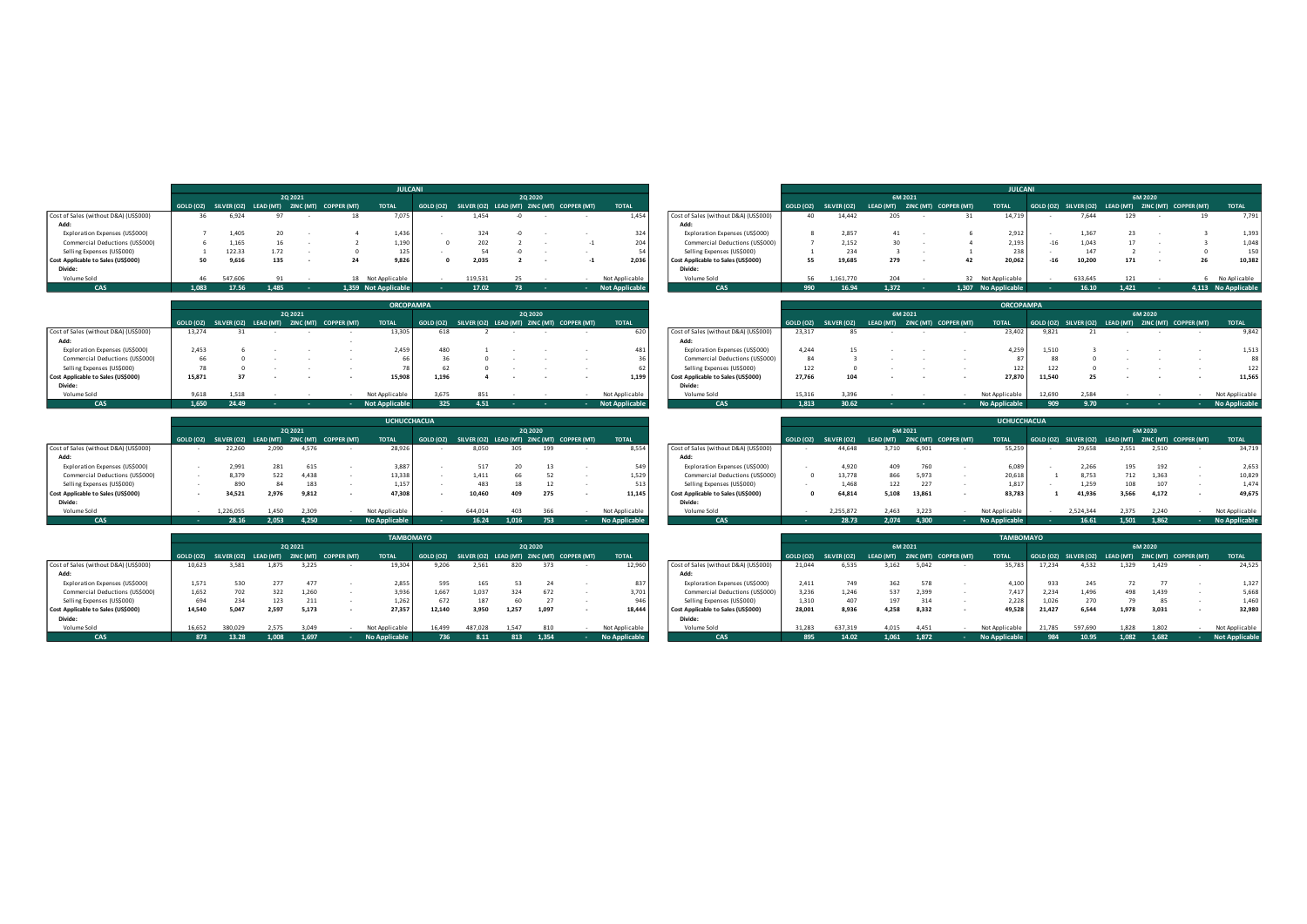|                                       |                |                                                                |                |                |                                                       | <b>LA ZANJA</b>                              |                     |                                                       |                |                |        |                                              |                                       |                            |                             |                                 |                 |                       | <b>LA ZANJA</b>                  |                |                                                       |                |                 |                                                       |                                               |
|---------------------------------------|----------------|----------------------------------------------------------------|----------------|----------------|-------------------------------------------------------|----------------------------------------------|---------------------|-------------------------------------------------------|----------------|----------------|--------|----------------------------------------------|---------------------------------------|----------------------------|-----------------------------|---------------------------------|-----------------|-----------------------|----------------------------------|----------------|-------------------------------------------------------|----------------|-----------------|-------------------------------------------------------|-----------------------------------------------|
|                                       |                |                                                                |                | 2Q 2021        |                                                       |                                              |                     |                                                       |                | 20 20 20       |        |                                              |                                       |                            |                             | 6M 2021                         |                 |                       |                                  |                |                                                       |                | 6M 2020         |                                                       |                                               |
|                                       |                |                                                                |                |                | GOLD (OZ) SILVER (OZ) LEAD (MT) ZINC (MT) COPPER (MT) | <b>TOTAL</b>                                 |                     | GOLD (OZ) SILVER (OZ) LEAD (MT) ZINC (MT) COPPER (MT) |                |                |        | <b>TOTAL</b>                                 |                                       | GOLD (OZ)                  | SILVER (OZ)                 | LEAD (MT) ZINC (MT) COPPER (MT) |                 |                       | <b>TOTAL</b>                     |                | GOLD (OZ) SILVER (OZ) LEAD (MT) ZINC (MT) COPPER (MT) |                |                 |                                                       | <b>TOTAL</b>                                  |
| Cost of Sales (without D&A) (US\$000) | 7.728          | 622                                                            |                |                |                                                       | 8,351                                        | 3.924               | 252                                                   |                |                |        | 4,176                                        | Cost of Sales (without D&A) (US\$000) | 13,917                     | 1.339                       |                                 |                 |                       | 15,257                           | 11,781         |                                                       |                |                 |                                                       | 11,781                                        |
| Add:                                  |                |                                                                |                |                |                                                       |                                              |                     |                                                       |                |                |        |                                              | Add:                                  |                            |                             |                                 |                 |                       |                                  |                |                                                       |                |                 |                                                       |                                               |
| Exploration Expenses (US\$000)        | 126            | 10                                                             |                |                |                                                       | 136                                          |                     |                                                       |                |                |        | $\sim$                                       | Exploration Expenses (US\$000)        | 124                        | 12                          |                                 |                 |                       | 136                              |                |                                                       |                |                 |                                                       | 1                                             |
| Commercial Deductions (US\$000)       | 31             |                                                                |                |                |                                                       | 39                                           | 292                 |                                                       |                |                |        | 306                                          | Commercial Deductions (US\$000)       | 57                         | 11                          |                                 |                 |                       | 68                               | 300            |                                                       |                |                 |                                                       | 315                                           |
| Selling Expenses (US\$000)            | 21             |                                                                |                |                |                                                       | 23                                           | 30                  |                                                       |                |                |        | 32                                           | Selling Expenses (US\$000)            | 41                         | $\Delta$                    |                                 |                 |                       | 45                               | 50             |                                                       |                |                 |                                                       | 50                                            |
| Cost Applicable to Sales (US\$000)    | 7.906          | 642                                                            |                |                |                                                       | 8,549                                        | 4,246               | 268                                                   |                |                |        | 4,514                                        | Cost Applicable to Sales (US\$000)    | 14,140                     | 1.366                       |                                 |                 |                       | 15,506                           | 12,132         | 15                                                    |                |                 |                                                       | 12,147                                        |
| Divide:                               |                |                                                                |                |                |                                                       |                                              |                     |                                                       |                |                |        |                                              | Divide:                               |                            |                             |                                 |                 |                       |                                  |                |                                                       |                |                 |                                                       |                                               |
| Volume Sold                           | 4.455          | 24,710                                                         |                |                |                                                       | Not Applicable                               | 4.032               | 21.857                                                |                |                |        | Not Applicable                               | Volume Sold                           | 8.352                      | 53.673                      |                                 |                 |                       | Not Applicable                   | 7.327          | 58.280                                                |                |                 |                                                       | Not Applicable                                |
| CAS                                   | 1.775          | 26.00                                                          |                |                |                                                       | <b>Not Applicable</b>                        | 1.053               | 12.26                                                 |                |                |        | <b>Not Applicabl</b>                         | CAS                                   | 1.693                      | 25.45                       |                                 |                 |                       | <b>No Applicable</b>             | 1.656          | 0.25                                                  |                |                 |                                                       | <b>Not Applicable</b>                         |
|                                       |                |                                                                |                |                |                                                       | <b>BROCAL</b>                                |                     |                                                       |                |                |        |                                              |                                       |                            |                             |                                 |                 |                       | <b>BROCAL</b>                    |                |                                                       |                |                 |                                                       |                                               |
|                                       |                |                                                                |                | 20 20 21       |                                                       |                                              |                     |                                                       |                | 20 20 20       |        |                                              |                                       |                            |                             | 6M 2021                         |                 |                       |                                  |                |                                                       |                | 6M 2020         |                                                       |                                               |
|                                       |                | GOLD (OZ) SILVER (OZ) LEAD (MT)                                |                | ZINC (MT)      | <b>COPPER (MT)</b>                                    | <b>TOTAL</b>                                 | GOLD (OZ)           | SILVER (OZ) LEAD (MT) ZINC (MT) COPPER (MT)           |                |                |        | <b>TOTAL</b>                                 |                                       | <b>GOLD (OZ)</b>           | SILVER (OZ)                 | LEAD (MT)                       |                 | ZINC (MT) COPPER (MT) | <b>TOTAL</b>                     |                | GOLD (OZ) SILVER (OZ) LEAD (MT)                       |                | ZINC (MT)       |                                                       | <b>TOTAL</b>                                  |
| Cost of Sales (without D&A) (US\$000) | 1.693          | 12.048                                                         | 2.010          | 7,129          | 32.939                                                | 55,819                                       | 635                 | 1.620                                                 | 1.301          | 1,870          | 6,797  | 12,223                                       | Cost of Sales (without D&A) (US\$000) | 2,780                      | 22,258                      | 3.587                           | 15,992          | 53,920                | 98,536                           | 2.757          | 5.524                                                 | 5.369          | 12.628          | <b>COPPER (MT)</b><br>29,104                          | 55,382                                        |
| Add:                                  |                |                                                                |                |                |                                                       |                                              |                     |                                                       |                |                |        |                                              | Add:                                  |                            |                             |                                 |                 |                       |                                  |                |                                                       |                |                 |                                                       |                                               |
| Exploration Expenses (US\$000)        | 114            | 808                                                            | 135            | 478            | 2.208                                                 | 3,742                                        | 14                  | 35                                                    | 28             | $-41$          | 147    | 265                                          | Exploration Expenses (US\$000)        | 179                        | 1.434                       | 231                             | 1.030           | 3.473                 | 6,347                            | 79             | 157                                                   | 153            | 360             | 829.27                                                | 1,578                                         |
| Commercial Deductions (US\$000)       | 1.330          | 6.546                                                          | 812            | 3,108          | 25,338                                                | 37,135                                       | 733                 | 1.436                                                 | 765            | 3,349          | 7.900  | 14,182                                       | Commercial Deductions (US\$000)       | 2,335                      | 11,627                      | 1,563                           | 8,690           | 44,164                | 68,378                           | 2,595          | 4,263                                                 | 3,116          | 14,526          | 27,555                                                | 52,054                                        |
| Selling Expenses (US\$000)            | 83             | 594                                                            | 99             | 351            | 1,624                                                 | 2,752                                        | 24                  | 60                                                    | 48             | 69             | 252    | 453                                          | Selling Expenses (US\$000)            | 134                        | 1,075                       | 173                             | 773             | 2,605                 | 4,761                            | 145            | 291                                                   | 283            | 666             | 1,536                                                 | 2,922                                         |
| Cost Applicable to Sales (US\$000)    | 3,220          | 19.996                                                         | 3.056          | 11.067         | 62.110                                                | 99,448                                       | 1,405               | 3,151                                                 | 2.142          | 5,329          | 15.096 | 27,123                                       | Cost Applicable to Sales (US\$000)    | 5.428                      | 36.394                      | 5,554                           | 26,485          | 104,162               | 178,022                          | 5,576          | 10,235                                                | 8.920          | 28,180          | 59,024                                                | 111,936                                       |
| Divide:                               |                |                                                                |                |                |                                                       |                                              |                     |                                                       |                |                |        |                                              | Divide:                               |                            |                             |                                 |                 |                       |                                  |                |                                                       |                |                 |                                                       |                                               |
| Volume Sold<br>CAS                    | 2.805<br>1.148 | 1.325.553<br>15.08                                             | 2.597<br>1.177 | 7.117<br>1.555 |                                                       | 9,948 Not Applicable<br>6.243 Not Applicable | 633<br>2.220        | 187.339<br>16.82                                      | 1,888<br>1.135 | 3.575<br>1.491 |        | 2,758 Not Applicable<br>5.473 Not Applicable | Volume Sold<br>CAS                    | 4.756<br>1.141             | 569.720<br>14.16            | 4.836<br>1.148                  | 15,608<br>1.697 | 17,485<br>5.957       | Not Applicable<br>No Applicable  | 3.272<br>1.704 | 653,704<br>15.66                                      | 7.033<br>1.268 | 16.013<br>1.760 |                                                       | 11,217 Not Applicable<br>5.262 Not Applicable |
|                                       |                |                                                                |                |                |                                                       |                                              |                     |                                                       |                |                |        |                                              |                                       |                            |                             |                                 |                 |                       |                                  |                |                                                       |                |                 |                                                       |                                               |
| Prorrateo                             | 3%             | 22%                                                            | 4%             | 13%            | 59%                                                   |                                              | 5%                  | 13%                                                   | 11%            | 15%            | 56%    |                                              | Prorrateo                             | 3%                         | 23%                         |                                 | 169             | 55%                   |                                  | 5%             |                                                       | 10%            | 23%             | 53%                                                   |                                               |
|                                       |                |                                                                |                |                |                                                       |                                              |                     |                                                       |                |                |        |                                              |                                       |                            |                             |                                 |                 |                       |                                  |                |                                                       |                |                 |                                                       |                                               |
|                                       |                |                                                                |                |                |                                                       | <b>NON MINING COMPANIES</b>                  |                     |                                                       |                |                |        |                                              |                                       |                            |                             |                                 |                 |                       | <b>NON MINING COMPANIES</b>      |                |                                                       |                |                 |                                                       |                                               |
|                                       |                |                                                                |                | 20 20 21       |                                                       |                                              |                     |                                                       |                | 20 20 20       |        |                                              |                                       |                            |                             | 6M 2021                         |                 |                       |                                  |                |                                                       |                | 6M 2020         |                                                       |                                               |
|                                       |                |                                                                |                |                | GOLD (OZ) SILVER (OZ) LEAD (MT) ZINC (MT) COPPER (MT) | <b>TOTAL</b>                                 | GOLD (OZ)           | SILVER (OZ) LEAD (MT) ZINC (MT) COPPER (MT)           |                |                |        | <b>TOTAL</b>                                 |                                       | <b>GOLD (OZ)</b>           | SILVER (OZ)                 | LEAD (MT) ZINC (MT) COPPER (MT) |                 |                       | <b>TOTAL</b>                     |                | GOLD (OZ) SILVER (OZ) LEAD (MT) ZINC (MT) COPPER (MT) |                |                 |                                                       | <b>TOTAL</b>                                  |
| Cost of Sales (without D&A) (US\$000) |                |                                                                |                |                |                                                       | 4,197                                        |                     |                                                       |                |                |        | 1,185                                        | Cost of Sales (without D&A) (US\$000) |                            |                             |                                 |                 |                       | 8,294                            |                |                                                       |                |                 |                                                       | 2,940                                         |
| Add:                                  |                |                                                                |                |                |                                                       |                                              |                     |                                                       |                |                |        |                                              | Add                                   |                            |                             |                                 |                 |                       |                                  |                |                                                       |                |                 |                                                       |                                               |
| Selling Expenses (US\$000             |                |                                                                |                |                |                                                       | 300<br>4.497                                 |                     |                                                       |                |                |        | 170<br>1,355                                 | Selling Expenses (US\$000)            |                            |                             |                                 |                 |                       | 544<br>8.838                     |                |                                                       |                |                 |                                                       | 600                                           |
| Total (US\$000)                       |                |                                                                |                |                |                                                       |                                              |                     |                                                       |                |                |        |                                              | Total (US\$000)                       |                            |                             |                                 |                 |                       |                                  |                |                                                       |                |                 |                                                       | 3,540                                         |
|                                       |                |                                                                |                |                |                                                       | <b>BUENAVENTURA CONSOLIDATED</b>             |                     |                                                       |                |                |        |                                              |                                       |                            |                             |                                 |                 |                       | <b>BUENAVENTURA CONSOLIDATED</b> |                |                                                       |                |                 |                                                       |                                               |
|                                       |                |                                                                |                | 2Q 2021        |                                                       |                                              |                     |                                                       |                | 2Q 2020        |        |                                              |                                       |                            |                             | 6M 2021                         |                 |                       |                                  |                |                                                       |                | 6M 2020         |                                                       |                                               |
|                                       |                | GOLD (OZ) SILVER (OZ) LEAD (MT) ZINC (MT)                      |                |                | <b>COPPER (MT)</b>                                    | <b>TOTAL</b>                                 | GOLD (OZ)           | SILVER (OZ) LEAD (MT) ZINC (MT) COPPER (MT)           |                |                |        | <b>TOTAL</b>                                 |                                       | <b>GOLD (OZ)</b>           | SILVER (OZ)                 | LEAD (MT)                       |                 | ZINC (MT) COPPER (MT) | <b>TOTAL</b>                     |                | GOLD (OZ) SILVER (OZ) LEAD (MT) ZINC (MT)             |                |                 | <b>COPPER (MT)</b>                                    | <b>TOTAL</b>                                  |
| Cost of Sales (without D&A) (US\$000) | 33,355         | 45.466                                                         | 6.072          | 14.931         | 32,957                                                | 136,978                                      | 14,383              | 13.939                                                | 2.426          | 2.442          | 6,797  | 41,172                                       | Cost of Sales (without D&A) (US\$000) | 61,098                     | 89.307                      | 10,665                          | 27,934          | 53,951                | 251,249                          | 41,593         | 47,378                                                | 9.377          | 16.568          | 29,123                                                | 146,980                                       |
| Add:                                  |                |                                                                |                |                |                                                       |                                              |                     |                                                       |                |                |        |                                              | Add:                                  |                            |                             |                                 |                 |                       |                                  |                |                                                       |                |                 |                                                       |                                               |
| Exploration Expenses (US\$000)        | 4,271          | 5,750                                                          | 713            | 1,570          | 2,212                                                 | 14,515                                       | 1,088               | 1,043                                                 | 101            | 77             | 147    | 2,456                                        | Exploration Expenses (US\$000)        | 6.966                      | 9.987                       | 1,043                           | 2.368           | 3.479                 | 23,843                           | 2,522          | 4.039                                                 | 443            | 629             | 833                                                   | 8,465                                         |
| Commercial Deductions (US\$000)       | 3.084          | 16,800                                                         | 1,672          | 8,806          | 25,341                                                | 55,703                                       | 2,729               | 4.100                                                 | 1.157          | 4.073          | 7.899  | 19,958                                       | Commercial Deductions (US\$000)       | 5,719                      | 28.817                      | 2,996                           | 17.062          | 44,168                | 98,761                           | 5,202          | 15,570                                                | 4.343          | 17.328          | 27,558                                                | 70,001                                        |
| Selling Expenses (US\$000)            | 878            | 1,843                                                          | 307            | 745            | 1.624                                                 | 5,697                                        | 787                 | 786                                                   | 126            | 108            | 252    | 2,230                                        | Selling Expenses (US\$000)            | 1,608                      | 3,188                       | 496                             | 1,314           | 2,606                 | 9,755                            | 1,343          | 1,968                                                 | 473            | 858             | 1,536                                                 | 6,778                                         |
| Cost Applicable to Sales (US\$000)    | 41,588         | 69,859                                                         | 8.763          | 26,052         | 62,134                                                | 212,893                                      | 18,987              | 19,868                                                | 3,810          | 6,701          | 15.095 | 65,816                                       | Cost Applicable to Sales (US\$000)    | 75,391                     | 131,299                     | 15,199                          | 48,677          | 104,204               | 383,608                          | 50,660         | 68,955                                                | 14,636         | 35,383          | 59,050                                                | 232,224                                       |
| Divide:                               |                |                                                                |                |                |                                                       |                                              |                     |                                                       |                |                |        |                                              | Divide:                               |                            |                             |                                 |                 |                       |                                  |                |                                                       |                |                 |                                                       |                                               |
| Volume Sold                           | 33.575         | 3.505.471                                                      | 6.713          | 12,476         |                                                       | 9,966 Not Applicable                         | 24,839              | 1.460.620                                             | 3.862          | 4.751          |        | 2,758 Not Applicable                         | Volume Sold                           | 59.763                     | 6.681.750                   | 11.517                          | 23,282          | 17.517                | Not Applicable                   | 45.075         | 4.470.246                                             | 11.357         | 20.055          |                                                       | 11,223 Not Applicable                         |
| CAS                                   | 1.239          | 19.93                                                          | 1.305          | 2.088          |                                                       | 6,234 Not Applicable                         | 764                 | 13.60                                                 | 987            | 1.411          |        | 5,473 Not Applicable                         | CAS                                   | 1.262                      | 19.65                       | 1.320                           | 2.091           |                       | 5.949 Not Applicable             | 1.124          | 15.43                                                 | 1.289          | 1.764           |                                                       | 5,262 Not Applicable                          |
|                                       |                |                                                                |                |                |                                                       |                                              |                     |                                                       |                |                |        |                                              |                                       |                            |                             |                                 |                 |                       |                                  |                |                                                       |                |                 |                                                       |                                               |
|                                       |                |                                                                |                |                |                                                       | <b>COIMOLACHE</b>                            |                     |                                                       |                |                |        |                                              |                                       |                            |                             |                                 |                 |                       | <b>COIMOLACHE</b>                |                |                                                       |                |                 |                                                       |                                               |
|                                       |                |                                                                |                | 2Q 2021        |                                                       |                                              |                     |                                                       |                | 2Q 2020        |        |                                              |                                       |                            |                             | 6M 2021                         |                 |                       |                                  |                |                                                       |                | 6M 2020         |                                                       |                                               |
|                                       |                |                                                                |                |                |                                                       |                                              |                     |                                                       |                |                |        |                                              |                                       |                            |                             |                                 |                 |                       | <b>TOTAL</b>                     |                |                                                       |                |                 | GOLD (OZ) SILVER (OZ) LEAD (MT) ZINC (MT) COPPER (MT) | <b>TOTAL</b>                                  |
| Cost of Sales (without D&A) (US\$000) | 23,670         | GOLD (OZ) SILVER (OZ) LEAD (MT) ZINC (MT) COPPER (MT)<br>2.093 |                |                |                                                       | <b>TOTAL</b><br>25.763                       | GOLD (OZ)<br>14.016 | SILVER (OZ) LEAD (MT) ZINC (MT) COPPER (MT)<br>756    |                |                |        | <b>TOTAL</b><br>14,772                       | Cost of Sales (without D&A) (US\$000) | <b>GOLD (OZ)</b><br>45.834 | <b>SILVER (OZ)</b><br>4.688 | LEAD (MT) ZINC (MT) COPPER (MT) |                 |                       | 50.522                           | 34.645         | 2.568                                                 |                |                 |                                                       | 37,213                                        |

|                                     |           |             |                          |                          |                    | <b>COIMOLACHE</b> |           |        |                          |          |                                             |                |
|-------------------------------------|-----------|-------------|--------------------------|--------------------------|--------------------|-------------------|-----------|--------|--------------------------|----------|---------------------------------------------|----------------|
|                                     |           |             |                          | 20 20 21                 |                    |                   |           |        |                          | 20 20 20 |                                             |                |
|                                     | GOLD (OZ) | SILVER (OZ) | LEAD (MT)                | ZINC (MT)                | <b>COPPER (MT)</b> | <b>TOTAL</b>      | GOLD (OZ) |        |                          |          | SILVER (OZ) LEAD (MT) ZINC (MT) COPPER (MT) | <b>TOTAL</b>   |
| st of Sales (without D&A) (US\$000) | 23,670    | 2.093       | $\sim$                   | $\overline{\phantom{a}}$ |                    | 25.763            | 14.016    | 756    |                          |          |                                             | 14,772         |
| Add:                                |           |             |                          |                          |                    |                   |           |        |                          |          |                                             |                |
| Exploration Expenses (US\$000)      | 1.160     | 103         |                          |                          |                    | 1.263             | 224       | 12     |                          |          |                                             | 236            |
| Commercial Deductions (US\$000)     | 286       | 73          |                          | ۰                        |                    | 359               | 161       | 24     |                          |          | ۰                                           | 185            |
| Selling Expenses (US\$000)          | 263       | 23          | $\overline{\phantom{a}}$ | $\overline{\phantom{a}}$ |                    | 286               | 394       | 21     | $\overline{\phantom{a}}$ |          |                                             | 415            |
| st Applicable to Sales (US\$000)    | 25.379    | 2.292       | $\overline{\phantom{a}}$ | $\overline{\phantom{a}}$ |                    | 27.671            | 14,794    | 813    | ۰                        | ٠.       |                                             | 15,608         |
| Divide:                             |           |             |                          |                          |                    |                   |           |        |                          |          |                                             |                |
| Volume Sold                         | 29.815    | 178,729     | $\overline{\phantom{a}}$ |                          |                    | Not Applicable    | 14.549    | 92.860 |                          |          |                                             | Not Applicable |

|                                       |           |             |          |           |             | <b>COIMOLACHE</b>     |           |             |          |                                 |                |                                       |           |                    |           |                      | <b>COIMOLACHE</b>    |           |             |           |         |                       |                       |
|---------------------------------------|-----------|-------------|----------|-----------|-------------|-----------------------|-----------|-------------|----------|---------------------------------|----------------|---------------------------------------|-----------|--------------------|-----------|----------------------|----------------------|-----------|-------------|-----------|---------|-----------------------|-----------------------|
|                                       |           |             |          | 20 20 21  |             |                       |           |             | 20 20 20 |                                 |                |                                       |           |                    |           | 6M 2021              |                      |           |             |           | 6M 2020 |                       |                       |
|                                       | GOLD (OZ) | SILVER (OZ) | EAD (MT) | ZINC (MT) | COPPER (MT) | <b>TOTAL</b>          | GOLD (OZ) | SILVER (OZ) |          | LEAD (MT) ZINC (MT) COPPER (MT) | <b>TOTAL</b>   |                                       | GOLD (OZ) | <b>SILVER (OZ)</b> | LEAD (MT) | INC (MT) COPPER (MT) | <b>TOTAL</b>         | GOLD (OZ) | SILVER (OZ) | LEAD (MT) |         | ZINC (MT) COPPER (MT) | <b>TOTAL</b>          |
| Cost of Sales (without D&A) (US\$000) | 23.670    | 2.093       |          |           |             | 25,763                | 14.016    | 756         |          |                                 | 14,772         | Cost of Sales (without D&A) (US\$000) | 45.834    | 4.688              |           |                      | 50,522               | 34,645    | 2.568       |           |         |                       | 37,213                |
| Add:                                  |           |             |          |           |             |                       |           |             |          |                                 |                | Add:                                  |           |                    |           |                      |                      |           |             |           |         |                       |                       |
| Exploration Expenses (US\$000)        | 1.160     | 103         |          |           |             | 1.263                 | 224       |             |          |                                 | 236            | Exploration Expenses (US\$000)        | 1,470     | 150                |           |                      | 1.620                | 814       |             |           |         |                       | 874                   |
| Commercial Deductions (US\$000)       | 286       |             |          |           |             | 359                   | 161       |             |          |                                 | 185            | Commercial Deductions (US\$000)       | 506       | 99                 |           |                      | 606                  | 339       |             |           |         |                       | 376                   |
| Selling Expenses (US\$000)            | 263       |             |          |           |             | 286                   | 394       |             |          |                                 | 415            | Selling Expenses (US\$000)            | 494       | 50                 |           |                      | 544                  | 498       |             |           |         |                       | 535                   |
| Cost Applicable to Sales (US\$000)    | 25,379    | 2,292       |          |           |             | 27,671                | 14.794    | 813         |          |                                 | 15,608         | Cost Applicable to Sales (US\$000)    | 48,303    | 4.989              |           |                      | 53,292               | 36,297    | 2.702       |           |         |                       | 38,998                |
| Divide:                               |           |             |          |           |             |                       |           |             |          |                                 |                | Divide:                               |           |                    |           |                      |                      |           |             |           |         |                       |                       |
| Volume Sold                           | 29.815    | 178 729     |          |           |             | Not Applicable        | 14.549    | 92.860      |          |                                 | Not Applicable | Volume Sold                           | 57,909    | 394377             |           |                      | Not Applicable       | 38,528    | 290.930     |           |         |                       | Not Applicable        |
| CAS                                   | 851       | 12.83       |          |           |             | <b>Not Applicable</b> | 1.017     | 8.76        |          |                                 | Not Applicable | CAS <sup>1</sup>                      | 834       | 12.65              |           |                      | <b>No Applicable</b> | 942       | 9.29        |           |         |                       | <b>Not Applicable</b> |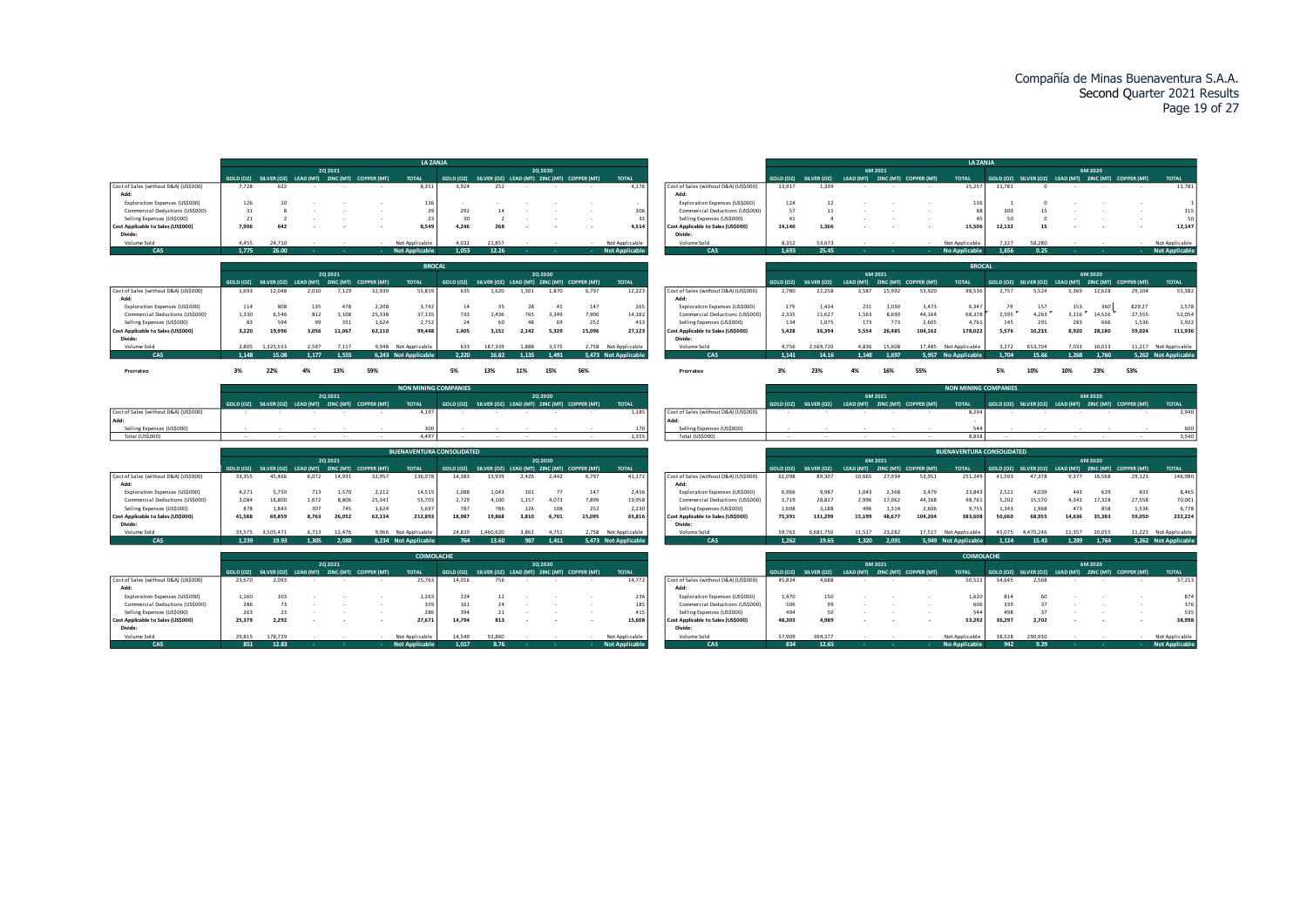## **APPENDIX 5: All -in Sustaining Cost**

#### **All-in Sustaining Cost for 2Q21**

|                                         |                  | <b>Buenaventura</b><br><b>2Q21</b> |                  | La Zanja<br><b>2Q21</b> |                  | Tantahuatay<br><b>2Q21</b> |                  | Attributable <sup>2</sup><br><b>2Q21</b> |
|-----------------------------------------|------------------|------------------------------------|------------------|-------------------------|------------------|----------------------------|------------------|------------------------------------------|
| Au Ounces Sold Net                      |                  | 26,315                             |                  | 4,455                   |                  | 29,815                     |                  | 40,633                                   |
|                                         |                  | <b>2Q21</b>                        |                  | <b>2Q21</b>             |                  | <b>2Q21</b>                |                  | <b>2Q21</b>                              |
| <b>Income Statement &amp; Cash Flow</b> | <b>US\$ 000'</b> | US\$/Oz Au                         | <b>US\$ 000'</b> | US\$/Oz Au              | <b>US\$ 000'</b> | US\$/Oz Au                 | <b>US\$ 000'</b> | US\$/Oz Au                               |
| Cost of Sales                           | 74,927           | 2,847                              | 11,474           | 2,576                   | 25,764           | 695                        | 91,345           | 2,248                                    |
| <b>Exploration in Operating Units</b>   | 10,637           | 404                                | 136              | 31                      | 1,264            | 50                         | 11,216           | 276                                      |
| Royalties                               | 1,528            | 58                                 | 0                | $\mathbf 0$             | 0                | $\mathbf 0$                | 1,528            | 38                                       |
| Comercial Deductions <sup>3</sup>       | 18,529           | 704                                | 39               | 9                       | 359              | 3                          | 18,694           | 460                                      |
| <b>Selling Expenses</b>                 | 2,792            | 106                                | 23               | 5                       | 286              | 5                          | 2,919            | 72                                       |
| <b>Administrative Expenses</b>          | 9,568            | 364                                | 703              | 158                     | 949              | 46                         | 10,322           | 254                                      |
| Other, net                              | 125              | 5                                  | $-396$           | $-89$                   | 104              | 8                          | $-43$            | -1                                       |
| Sustaining Capex <sup>4</sup>           | 2,803            | 107                                | 357              | 80                      | 3,581            | 153                        | 4,428            | 109                                      |
| <b>By-product Credit</b>                | $-82,166$        | $-3,122$                           | $-692$           | $-155$                  | $-4,757$         | $-47$                      | $-84,441$        | $-2,078$                                 |
| <b>All-in Sustaining Cost</b>           | 38,618           | 1,468                              | 11,644           | 2,614                   | 27,550           | 924                        | 55,842           | 1,374                                    |

\*All-in Sustaining Cost does not include: Depreciation and Amortization, Stoppage of mining units, Exploration in non-operating areas.

#### Notes:

1. Non-consolidated financial statements for Compañia De Minas Buenaventura S.A.A.

2. Considers 100% from Compañia De Minas Buenaventura S.A.A., 53.06% from La Zanja and 40.095% from Tantahuatay.

3. For all metals produced.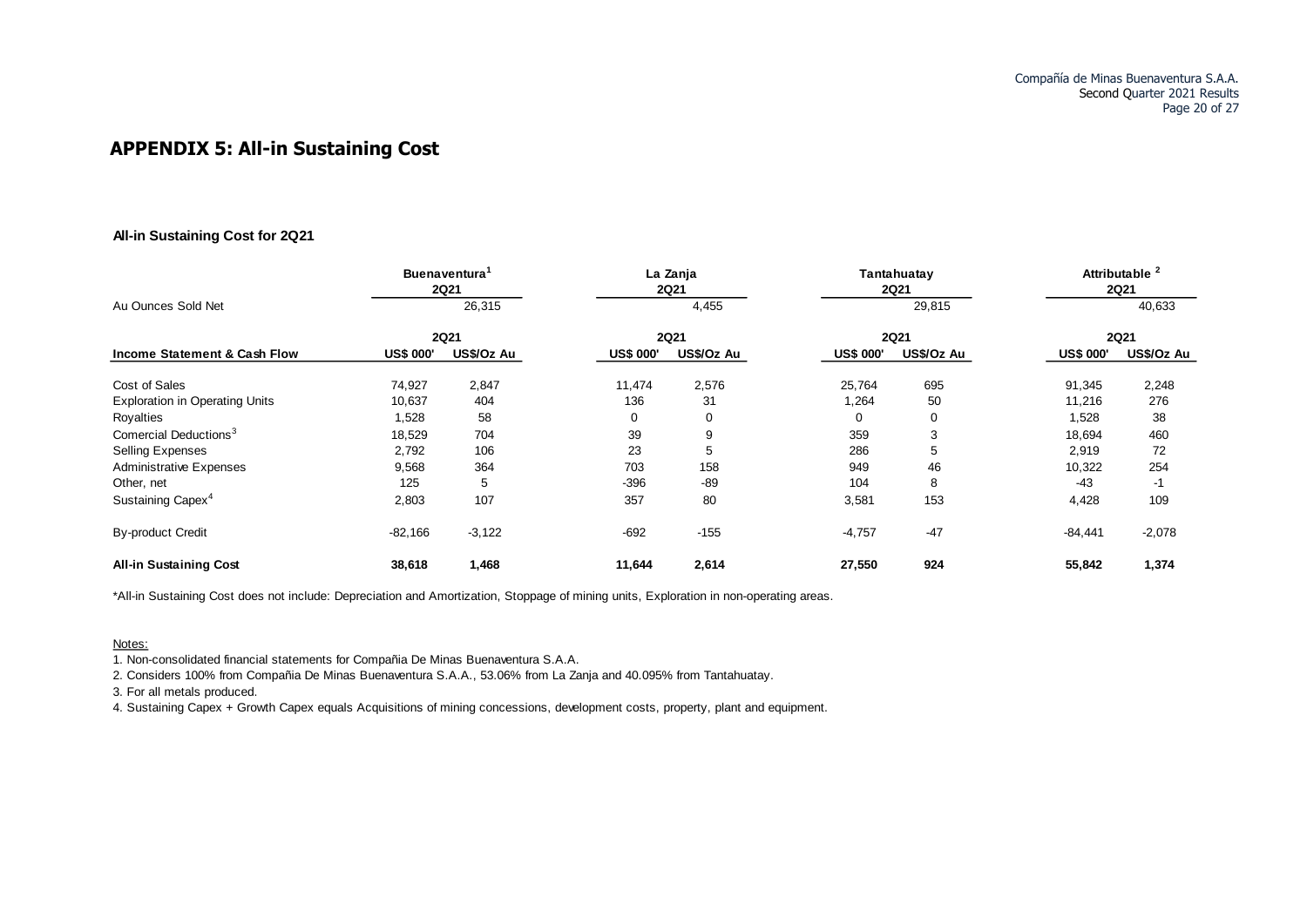#### **All-in Sustaining Cost for 2Q20**

|                                         |                  | <b>Buenaventura</b><br><b>2Q20</b> |                  | La Zanja<br><b>2Q20</b> |                  | Tantahuatay<br><b>2Q20</b> |                  | Attributable <sup>2</sup><br><b>2Q20</b> |
|-----------------------------------------|------------------|------------------------------------|------------------|-------------------------|------------------|----------------------------|------------------|------------------------------------------|
| Au Ounces Sold Net                      |                  | 20,174                             |                  | 4,032                   |                  | 14,549                     |                  | 28,147                                   |
|                                         |                  | <b>2Q20</b>                        |                  | <b>2Q20</b>             |                  | <b>2Q20</b>                |                  | <b>2Q20</b>                              |
| <b>Income Statement &amp; Cash Flow</b> | <b>US\$ 000'</b> | US\$/Oz Au                         | <b>US\$ 000'</b> | US\$/Oz Au              | <b>US\$ 000'</b> | US\$/Oz Au                 | <b>US\$ 000'</b> | US\$/Oz Au                               |
| Cost of Sales                           | 27,512           | 1,364                              | 4,564            | 1,132                   | 14,772           | 695                        | 35,856           | 1,274                                    |
| <b>Exploration in Operating Units</b>   | 2,190            | 109                                |                  |                         | 236              | 50                         | 2,285            | 81                                       |
| Royalties                               | 497              | 25                                 | $\mathbf 0$      |                         | $\Omega$         |                            | 497              | 18                                       |
| Comercial Deductions <sup>3</sup>       | 5,470            | 271                                | 306              | 76                      | 185              | 3                          | 5,706            | 203                                      |
| Selling Expenses                        | 1,648            | 82                                 | 32               | 8                       | 415              | 5                          | 1,831            | 65                                       |
| <b>Administrative Expenses</b>          | 9,083            | 450                                | 433              | 107                     | 1,042            | 46                         | 9,731            | 346                                      |
| Other, net                              | 13,511           | 670                                | 217              | 54                      | $-196$           | 8                          | 13,548           | 481                                      |
| Sustaining Capex <sup>4</sup>           | 483              | 24                                 | 359              | 89                      | 1,435            | 153                        | 1,249            | 44                                       |
| <b>By-product Credit</b>                | $-24,922$        | $-1,235$                           | -454             | $-113$                  | $-1,352$         | $-47$                      | $-25,705$        | $-913$                                   |
| <b>All-in Sustaining Cost</b>           | 21,961           | 1,089                              | 5,458            | 1,354                   | 16,536           | 1,137                      | 31,487           | 1,119                                    |

\*All-in Sustaining Cost does not include: Depreciation and Amortization, Stoppage of mining units, Exploration in non-operating areas.

#### Notes:

1. Non-consolidated financial statements for Compañia De Minas Buenaventura S.A.A.

2. Considers 100% from Compañia De Minas Buenaventura S.A.A., 53.06% from La Zanja and 40.095% from Tantahuatay.

3. For all metals produced.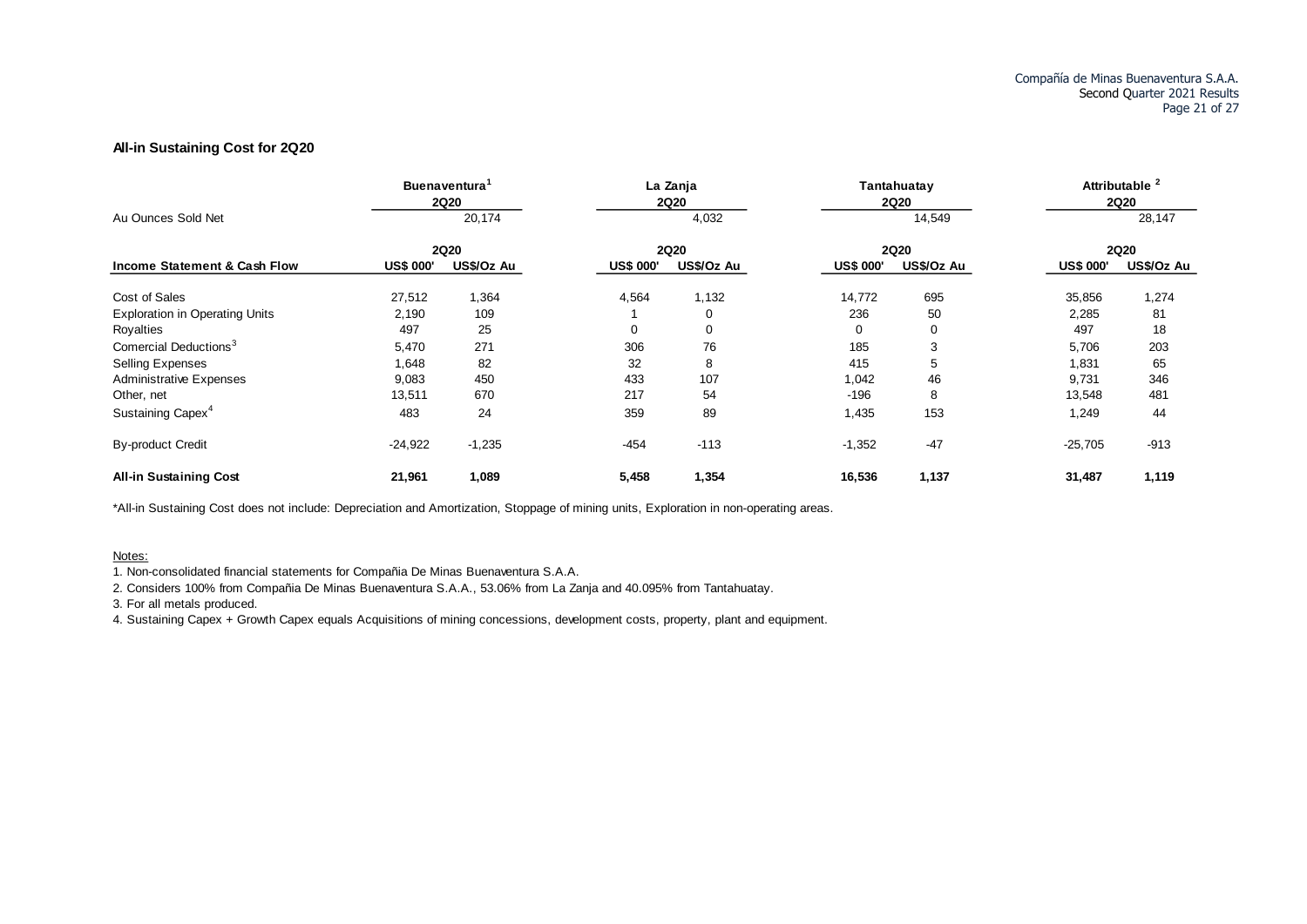#### **All-in Sustaining Cost for 1S21**

|                                         | <b>Buenaventura</b><br><b>1S21</b> |            |                  | La Zanja<br><b>1S21</b> |                  | Tantahuatay<br><b>1S21</b> | <b>Attributable</b> | <b>1S21</b> |
|-----------------------------------------|------------------------------------|------------|------------------|-------------------------|------------------|----------------------------|---------------------|-------------|
| Au Ounces Sold Net                      |                                    | 46,654     |                  | 8,352                   |                  | 57,909                     |                     | 74,304      |
|                                         | <b>1S21</b>                        |            |                  | <b>1S21</b>             |                  | <b>1S21</b>                |                     | <b>1S21</b> |
| <b>Income Statement &amp; Cash Flow</b> | <b>US\$ 000'</b>                   | US\$/Oz Au | <b>US\$ 000'</b> | US\$/Oz Au              | <b>US\$ 000'</b> | US\$/Oz Au                 | <b>US\$ 000'</b>    | US\$/Oz Au  |
| Cost of Sales                           | 142,097                            | 3,046      | 21,061           | 2,522                   | 50,522           | 872                        | 173,529             | 2,335       |
| <b>Exploration in Operating Units</b>   | 17,360                             | 372        | 136              | 16                      | 1,620            | 28                         | 18,082              | 243         |
| Royalties                               | 2,304                              | 49         | 0                | 0                       | 0                | 0                          | 2,304               | 31          |
| Comercial Deductions <sup>3</sup>       | 30,315                             | 650        | 68               | 8                       | 606              | 10                         | 30,594              | 412         |
| <b>Selling Expenses</b>                 | 4,722                              | 101        | 45               | 5                       | 544              | 9                          | 4,964               | 67          |
| <b>Administrative Expenses</b>          | 20,009                             | 429        | 1,458            | 175                     | 1,955            | 34                         | 21,566              | 290         |
| Other, net                              | 1,752                              | 38         | $-366$           | -44                     | 344              | 6                          | 1,696               | 23          |
| Sustaining Capex <sup>4</sup>           | 5,279                              | 113        | 396              | 47                      | 9,845            | 170                        | 9,436               | 127         |
| <b>By-product Credit</b>                | $-146,206$                         | $-3,134$   | $-1,481$         | $-177$                  | $-10,579$        | $-183$                     | $-151,233$          | $-2,035$    |
| <b>All-in Sustaining Cost</b>           | 77,631                             | 1,664      | 21,317           | 2,552                   | 54,857           | 947                        | 110,937             | 1,493       |

\*All-in Sustaining Cost does not include: Depreciation and Amortization, Stoppage of mining units, Exploration in non-operating areas.

Notes:

1. Non-consolidated financial statements for Compañia De Minas Buenaventura S.A.A.

2. Considers 100% from Compañia De Minas Buenaventura S.A.A., 53.06% from La Zanja and 40.095% from Tantahuatay.

3. For all metals produced.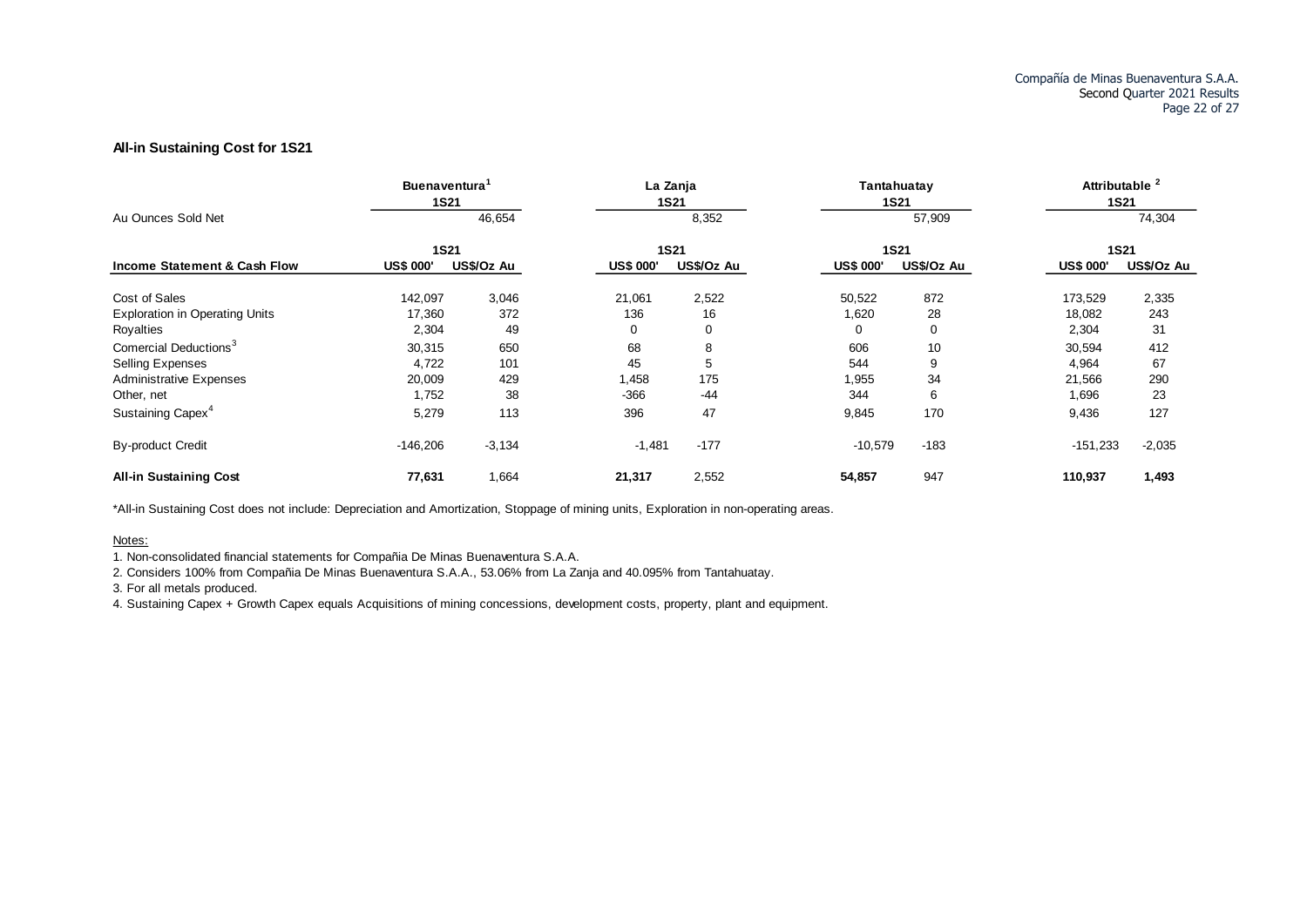#### **All-in Sustaining Cost for 1S20**

|                                         | <b>Buenaventura</b><br><b>1S20</b> |            |                  | La Zanja<br><b>1S20</b> |                  | Tantahuatay<br><b>1S20</b> | <b>Attributable</b> | <b>1S20</b> |
|-----------------------------------------|------------------------------------|------------|------------------|-------------------------|------------------|----------------------------|---------------------|-------------|
| Au Ounces Sold Net                      |                                    | 34,475     |                  | 7,327                   |                  | 38,528                     |                     | 53,811      |
|                                         | <b>1S20</b>                        |            |                  | <b>1S20</b>             |                  | <b>1S20</b>                |                     | <b>1S20</b> |
| <b>Income Statement &amp; Cash Flow</b> | <b>US\$ 000'</b>                   | US\$/Oz Au | <b>US\$ 000'</b> | US\$/Oz Au              | <b>US\$ 000'</b> | US\$/Oz Au                 | <b>US\$ 000'</b>    | US\$/Oz Au  |
| Cost of Sales                           | 87,289                             | 2,532      | 12,119           | 1,654                   | 37,213           | 966                        | 108,640             | 2,019       |
| <b>Exploration in Operating Units</b>   | 6,886                              | 200        |                  | $\Omega$                | 874              | 23                         | 7,237               | 134         |
| Royalties                               | 1,633                              | 47         | 0                | 0                       | 0                | $\Omega$                   | 1,633               | 30          |
| Comercial Deductions <sup>3</sup>       | 17,632                             | 511        | 315              | 43                      | 376              | 10                         | 17,950              | 334         |
| <b>Selling Expenses</b>                 | 3,432                              | 100        | 50               |                         | 535              | 14                         | 3,673               | 68          |
| <b>Administrative Expenses</b>          | 21,055                             | 611        | 1,025            | 140                     | 2,133            | 55                         | 22,454              | 417         |
| Other, net                              | 10,900                             | 316        | 283              | 39                      | 242              | 6                          | 11,147              | 207         |
| Sustaining Capex <sup>4</sup>           | 3,283                              | 95         | 482              | 66                      | 2,295            | 60                         | 4,459               | 83          |
| <b>By-product Credit</b>                | $-77,041$                          | $-2,235$   | $-1,009$         | $-138$                  | $-4,728$         | $-123$                     | $-79,472$           | $-1,477$    |
| <b>All-in Sustaining Cost</b>           | 75,069                             | 2,177      | 13,266           | 1,811                   | 38,940           | 1,011                      | 97,721              | 1,816       |

\*All-in Sustaining Cost does not include: Depreciation and Amortization, Stoppage of mining units, Exploration in non-operating areas.

Notes:

1. Non-consolidated financial statements for Compañia De Minas Buenaventura S.A.A.

2. Considers 100% from Compañia De Minas Buenaventura S.A.A., 53.06% from La Zanja and 40.095% from Tantahuatay.

3. For all metals produced.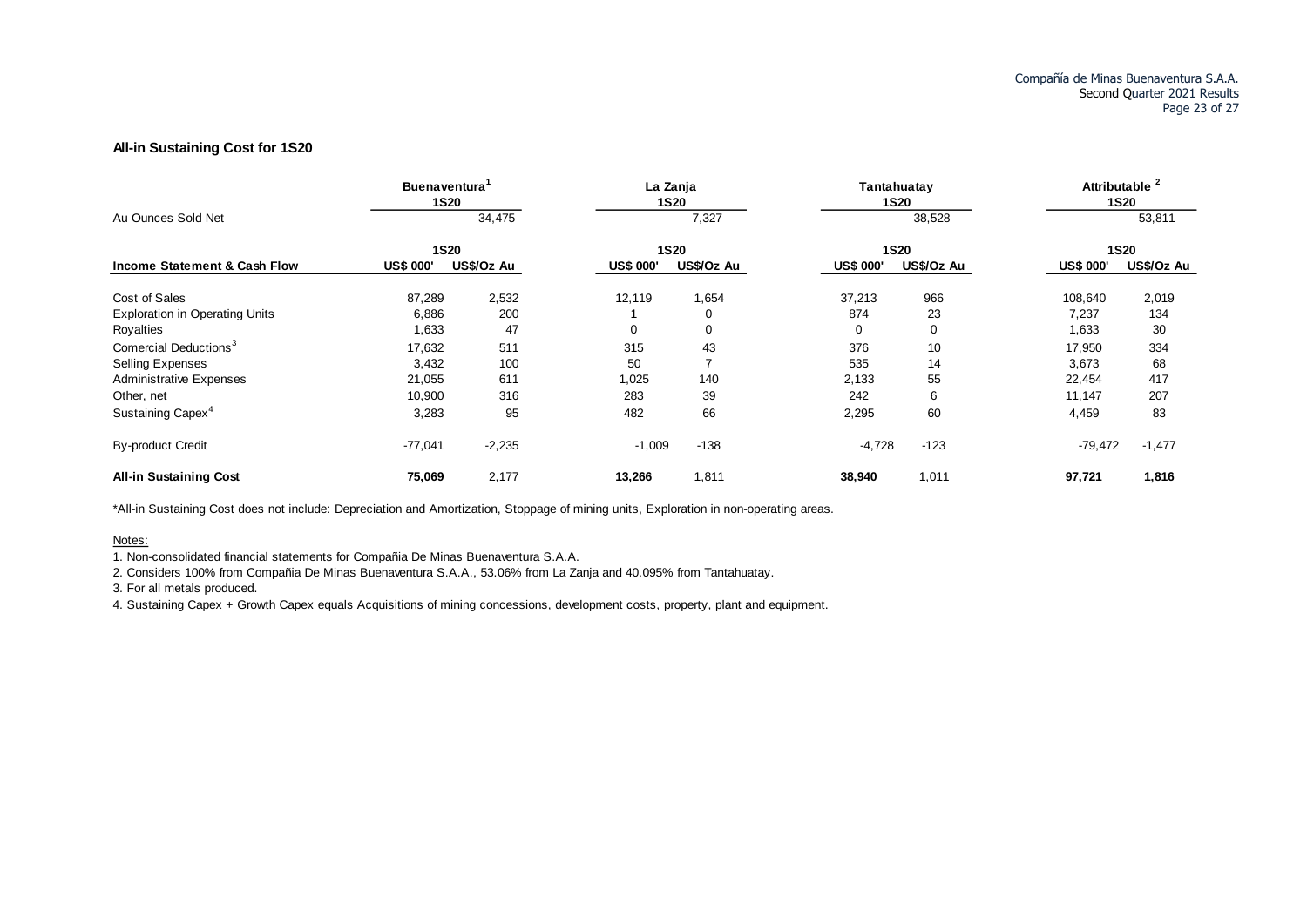# **APPENDIX 6**

## **Compañía de Minas Buenaventura S.A.A. and Subsidiaries Interim condensed consolidated statements of financial position**

**As of June 30, 2021 and December 31, 2020**

|                                                                                         | 2021      | 2020      |
|-----------------------------------------------------------------------------------------|-----------|-----------|
| Assets                                                                                  | US\$(000) | US\$(000) |
| <b>Current assets</b>                                                                   |           |           |
| Cash and cash equivalents                                                               | 255,232   | 235,449   |
| Trade and other receivables, net                                                        | 245,584   | 230,830   |
| Inventory, net                                                                          | 83,439    | 77,327    |
| Income tax credit                                                                       | 8,335     | 19,837    |
| Prepaid expenses                                                                        | 19,679    | 25,709    |
|                                                                                         | 612,269   | 589,152   |
| <b>Non-current assets</b>                                                               |           |           |
| Trade and other receivables, net                                                        | 102,111   | 102,347   |
| Inventories, net                                                                        | 18,501    | 23,637    |
| Investment in associates and joint venture                                              | 1,559,060 | 1,488,775 |
| Mining concessions, development costs, right-of-use, property, plant and equipment, net | 1,588,712 | 1,650,361 |
| Investment properties, net                                                              | 176       | 186       |
| Deferred income tax asset, net                                                          | 64,708    | 73,850    |
| Prepaid expenses                                                                        | 24,363    | 24,806    |
| Other assets, net                                                                       | 25,872    | 26,503    |
|                                                                                         | 3,383,503 | 3,390,465 |
| <b>Total assets</b>                                                                     | 3,995,772 | 3,979,617 |
|                                                                                         |           |           |
| Liabilities and shareholders' equity, net                                               |           |           |
| <b>Current liabilities</b>                                                              |           |           |
| Bank loans                                                                              | 50,000    | 65,793    |
| Trade and other payables                                                                | 172,948   | 179,956   |
| Provisions, contingent liabilities and other liabilities                                | 74,702    | 68,000    |
| Income tax payable                                                                      | 3,206     | 3,162     |
| Financial obligations                                                                   | 136,774   | 25,086    |
| Hedge derivative financial instruments                                                  | 20,868    | 18,439    |
|                                                                                         | 458,498   | 360,436   |
| <b>Non-current liabilities</b>                                                          |           |           |
| Provisions, contingent liabilities and other liabilities                                | 240,007   | 252,338   |
| Financial obligations                                                                   | 383,315   | 506,567   |
| Contingent consideration liability                                                      | 22,597    | 22,100    |
| Deferred income tax liabilities, net                                                    | 39,425    | 38,319    |
|                                                                                         | 685,344   | 819,324   |
| <b>Total liabilities</b>                                                                | 1,143,842 | 1,179,760 |
| Shareholders' equity, net                                                               |           |           |
| Capital stock                                                                           | 750,497   | 750,497   |
| Investment shares                                                                       | 791       | 791       |
| Additional paid-in capital                                                              | 218,450   | 218,450   |
| Legal reserve                                                                           | 163,194   | 163,194   |
| Other reserves                                                                          | 269       | 269       |
| Retained earnings                                                                       | 1,558,094 | 1,503,785 |
| Other reserves of equity                                                                | (10, 397) | (9,526)   |
| Shareholders' equity, net attributable to owners of the parent                          | 2,680,898 | 2,627,460 |
| Non-controlling interest                                                                | 171,032   | 172,397   |
| Total shareholders' equity, net                                                         | 2,851,930 | 2,799,857 |
| Total liabilities and shareholders' equity, net                                         | 3,995,772 | 3,979,617 |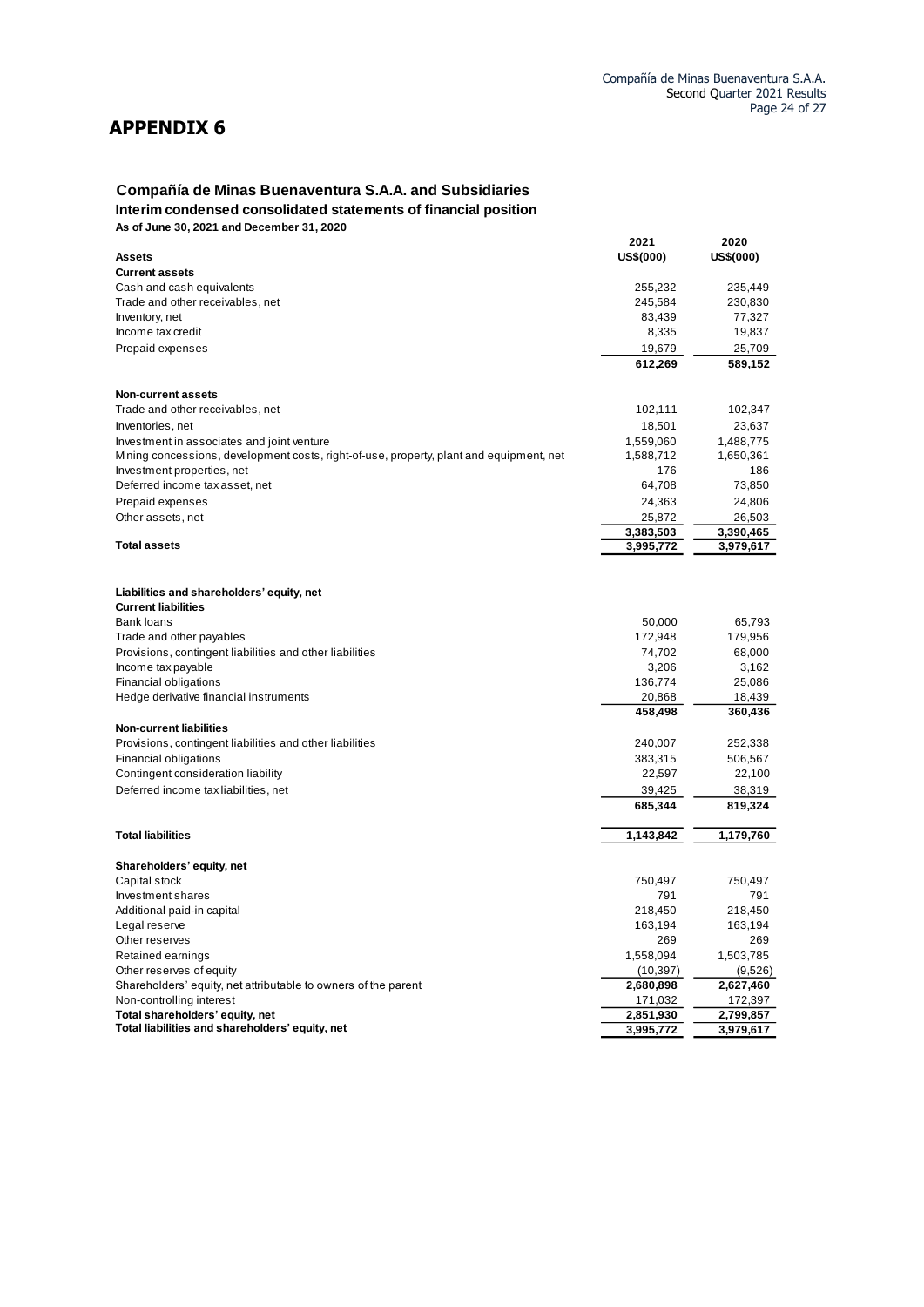#### **Compañía de Minas Buenaventura S.A.A. and Subsidiaries Interim consolidated statements of profit or loss (unaudited) As of June 30, 2021 and 2020**

|                                                                                | For the three-month period<br>ended June 30. |            | For the six-month period ended<br><b>June 30,</b> |            | For the three-month period<br>ended March 31, |            |
|--------------------------------------------------------------------------------|----------------------------------------------|------------|---------------------------------------------------|------------|-----------------------------------------------|------------|
|                                                                                | 2021                                         | 2020       | 2021                                              | 2020       | 2021                                          | 2020       |
| <b>Continuing operations</b>                                                   | US\$(000)                                    | US\$(000)  | US\$(000)                                         | US\$(000)  | US\$(000)                                     | US\$(000)  |
| Sales revenue                                                                  |                                              |            |                                                   |            |                                               |            |
| Sales of goods                                                                 | 232,637                                      | 91,598     | 411,154                                           | 197,317    | 178,517                                       | 105,719    |
| Royalty income                                                                 | 4,907                                        | 3,559      | 8,866                                             | 9,285      | 3,959                                         | 5,726      |
| Sales of services                                                              | 3,312                                        | 2,628      | 6,724                                             | 5,685      | 3,412                                         | 3,057      |
| <b>Total sales revenue</b>                                                     | 240,856                                      | 97,785     | 426,744                                           | 212,287    | 185,888                                       | 114,502    |
| <b>Operating costs</b>                                                         |                                              |            |                                                   |            |                                               |            |
| Cost of sales of goods, excluding                                              |                                              |            |                                                   |            |                                               |            |
| depreciation and amortization                                                  | (136, 748)                                   | (41, 020)  | (250, 856)                                        | (145, 977) | (114, 108)                                    | (104, 957) |
| Unabsorbed cost due to production stoppa                                       |                                              | (18, 717)  |                                                   | (18, 717)  |                                               |            |
| Cost of sales of services, excluding                                           |                                              |            |                                                   |            |                                               |            |
| depreciation and amortization                                                  | (230)                                        | (152)      | (393)                                             | (1,003)    | (163)                                         | (851)      |
| Depreciation and amortization                                                  | (48, 332)                                    | (36, 997)  | (94, 820)                                         | (73, 638)  | (46, 488)                                     | (36, 641)  |
| Exploration in operating units                                                 | (14, 515)                                    | (2, 456)   | (23, 843)                                         | (8, 465)   | (9,328)                                       | (6,009)    |
| Mining royalties                                                               | (2,725)                                      | (1,216)    | (4, 437)                                          | (3, 575)   | (1,712)                                       | (2,359)    |
| <b>Total operating costs</b>                                                   | (202, 550)                                   | (100, 558) | (374, 349)                                        | (251, 375) | (171, 799)                                    | (150, 817) |
| Gross profit (loss)                                                            | 38,306                                       | (2, 773)   | 52,395                                            | (39,088)   | 14,089                                        | (36, 315)  |
| Operating expenses, net                                                        |                                              |            |                                                   |            |                                               |            |
| Administrative expenses                                                        | (16, 108)                                    | (14, 914)  | (33,080)                                          | (33,035)   | (16, 972)                                     | (18, 121)  |
| Selling expenses                                                               | (5,697)                                      | (2,230)    | (9,755)                                           | (6,778)    | (4,058)                                       | (4, 548)   |
| Write-off of stripping activity asset                                          | (6, 763)                                     |            | (6, 763)                                          |            |                                               |            |
| Exploration in non-operating areas                                             | (1,960)                                      | (1,708)    | (3,698)                                           | (3, 465)   | (1,738)                                       | (1,757)    |
| Reversal for contingencies and others                                          | 735                                          | 1,087      | 429                                               | 850        | (306)                                         | (237)      |
| Other, net                                                                     | 364                                          | 2,658      | (1,596)                                           | 3,981      | (1,960)                                       | 1,323      |
| Total operating expenses, net                                                  | (29, 429)                                    | (15, 107)  | (54, 463)                                         | (38,447)   | (25, 034)                                     | (23, 340)  |
| <b>Operating profit (loss)</b>                                                 | 8,877                                        | (17, 880)  | (2,068)                                           | (77, 535)  | (10, 945)                                     | (59, 655)  |
| Share in the results of associates and                                         |                                              |            |                                                   |            |                                               |            |
| joint venture                                                                  | 56,082                                       | 13,924     | 113,303                                           | (6,652)    | 57,221                                        | (20, 576)  |
| Financial income                                                               | 2,156                                        | 548        | 3,754                                             | 1,312      | 1,598                                         | 764        |
| Financial costs                                                                | (10, 984)                                    | (7, 346)   | (21, 893)                                         | (15, 720)  | (10, 909)                                     | (8, 374)   |
| Net loss from currency exchange difference                                     | (7,506)                                      | (2,019)    | (8, 947)                                          | (3, 115)   | (1, 441)                                      | (1,096)    |
| Profit (loss) before income tax                                                | 48,625                                       | (12, 773)  | 84,149                                            | (101, 710) | 35,524                                        | (88, 937)  |
| Current income tax                                                             | (8,096)                                      | (1, 122)   | (14, 823)                                         | (3, 107)   | (6, 727)                                      | (1,985)    |
| Deferred income tax                                                            | (1,614)                                      | (3,884)    | (10, 960)                                         | 8,148      | (9,346)                                       | 12,032     |
|                                                                                | (9,710)                                      | (5,006)    | (25, 783)                                         | 5,041      |                                               |            |
| Profit (loss) from continuing                                                  | 38,915                                       | (17,779)   | 58,366                                            | (96, 669)  | 19,451                                        | (78, 890)  |
| <b>Discontinued operations</b>                                                 |                                              |            |                                                   |            |                                               |            |
| attributable to equity holders of the                                          |                                              |            |                                                   |            |                                               |            |
| parent                                                                         | (946)                                        | (1, 335)   | (2, 280)                                          | (2,812)    | (1, 334)                                      | (1, 477)   |
| Net profit (loss)                                                              | 37,969                                       | (19, 114)  | 56,086                                            | (99, 481)  | 18,117                                        | (80, 367)  |
| Attributable to:                                                               |                                              |            |                                                   |            |                                               |            |
| Equity holders of the parent                                                   | 37,542                                       | (15, 567)  | 53,912                                            | (83, 830)  | 16,370                                        | (68, 263)  |
| Non-controlling interest                                                       | 427                                          | (3,547)    | 2,174                                             | (15,651)   | 1,747                                         | (12, 104)  |
|                                                                                | 37,969                                       | (19,114)   | 56,086                                            | (99, 481)  | 18,117                                        | (80, 367)  |
| Basic and diluted profit (loss) per<br>to equity holders of the parent, stated |                                              |            |                                                   |            |                                               |            |
| in U.S. dollars                                                                | 0.15                                         | (0.06)     | 0.21                                              | (0.33)     | 0.06                                          | (0.27)     |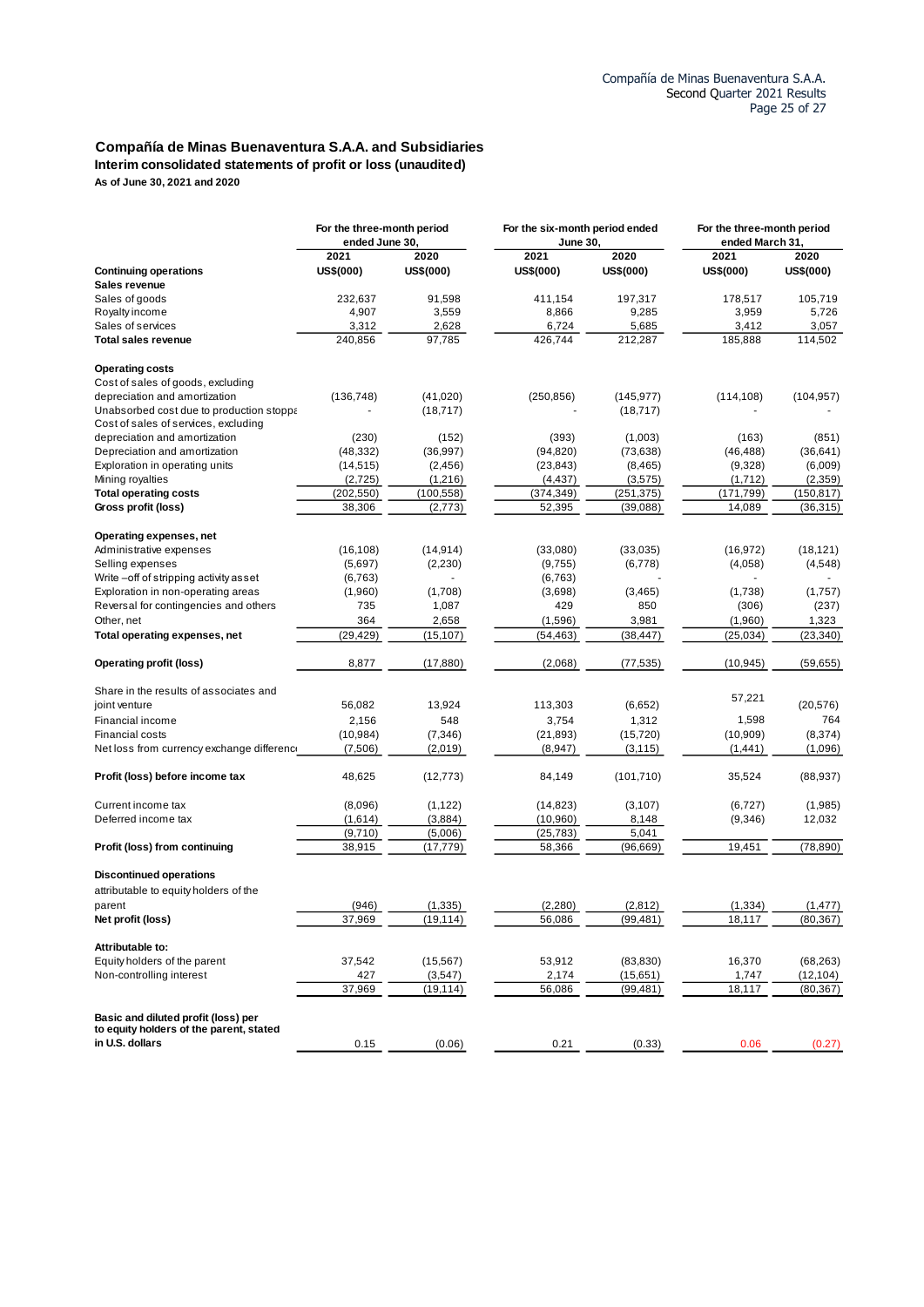## **Compañía de Minas Buenaventura S.A.A. and Subsidiaries Interim condensed consolidated statements of cash flows (unaudited)**

**As of June 30, 2021 and December 31, 2020**

|                                                                  | ended June 30, 2021 | For the three-month period | For the six-month period ended<br>June 30, 2021 |                   |
|------------------------------------------------------------------|---------------------|----------------------------|-------------------------------------------------|-------------------|
|                                                                  | 2021<br>US\$(000)   | 2020<br>US\$(000)          | 2021<br>US\$(000)                               | 2020<br>US\$(000) |
| <b>Operating activities</b>                                      |                     |                            |                                                 |                   |
| Proceeds from sales                                              | 236,873             | 102,891                    | 446,394                                         | 310,846           |
| Proceeds from dividends from related parties                     | 39,169              | 2,631                      | 42,720                                          | 2,631             |
| Recovery from value added tax and other taxes                    | 15,266              | 10,485                     | 21,700                                          | 14,827            |
| Royalty received                                                 | 4,173               | 6,769                      | 8,883                                           | 12,495            |
| Proceeds from dividends of financial investments                 | 1,599               | $\overline{\phantom{0}}$   | 3,049                                           | 2,501             |
| Interest received                                                | 29                  | 323                        | 64                                              | 1,483             |
| Payments to suppliers and third-parties, and other net           | (151, 474)          | (86,038)                   | (302, 885)                                      | (228, 529)        |
| Payments to employees                                            | (29, 941)           | (31, 142)                  | (63,097)                                        | (65, 554)         |
| Payments of income taxes and royalties paid to Peruvian State    | (7,996)             | (7,907)                    | (12,880)                                        | (13, 978)         |
| Payments for tax litigation                                      | (948)               | $\qquad \qquad -$          | (8, 410)                                        |                   |
| Payments of interest                                             | (3,524)             | (6, 333)                   | (7, 338)                                        | (12,626)          |
| Payment of mining royalties                                      | (1,528)             | (497)                      | (2,304)                                         | (1,633)           |
| Net cash and cash equivalents provided by (used in) operating    |                     |                            |                                                 |                   |
| activities                                                       | 101,698             | (8,818)                    | 125,896                                         | 22,463            |
| <b>Investing activities</b>                                      |                     |                            |                                                 |                   |
| Proceeds from sale of property, plant and equipment              | 102                 | 147                        | 257                                             | 21,184            |
| Proceeds from sale of investments                                |                     |                            | 3,640                                           |                   |
| Acquisitions of development costs, property, plant and equipment | (21, 356)           | (11, 435)                  | (34,316)                                        | (21, 481)         |
| Payments for acquisitions of other assets                        | (109)               | (115)                      | (205)                                           | (806)             |
| Acquisition of investment in associate                           |                     |                            | -                                               | (13, 453)         |
| Net cash and cash equivalents used in investing activities       | (21, 363)           | (11, 403)                  | (30,624)                                        | (14, 556)         |
| <b>Financing activities</b>                                      |                     |                            |                                                 |                   |
| Increase of restricted time deposits                             |                     |                            | (29, 117)                                       |                   |
| Payments of financial obligations                                | (5, 397)            | (4, 342)                   | (10, 793)                                       | (14,030)          |
| Proceeds of bank loans                                           |                     | 2,208                      |                                                 | 7,208             |
| Payments of bank loans                                           | (5,396)             | $\qquad \qquad -$          | (15, 793)                                       | (5,000)           |
| Payments of obligations for leases                               | (1,019)             | (1,043)                    | (2,036)                                         | (2,402)           |
| Short-term and low value lease payments                          | (8,527)             | (2,970)                    | (15, 325)                                       | (7, 395)          |
| Dividends paid to non-controlling interest                       | (1,080)             |                            | (2,480)                                         | (1,280)           |
| Decrease of restricted bank accounts                             | 60                  | 293                        | 55                                              | 459               |
| Net cash and cash equivalents used in financing activities       | (21, 359)           | (5,854)                    | (75, 489)                                       | (22, 440)         |
| Increase (decrease) in cash and cash equivalents during the      |                     |                            |                                                 |                   |
| period, net                                                      | 58,976              | (26, 075)                  | 19,783                                          | (14, 533)         |
| Cash and cash equivalents at the beginning of the period         | 196,256             | 221,588                    | 235,449                                         | 210,046           |
| Cash and cash equivalents at period-end                          | 255,232             | 195,513                    | 255,232                                         | 195,513           |